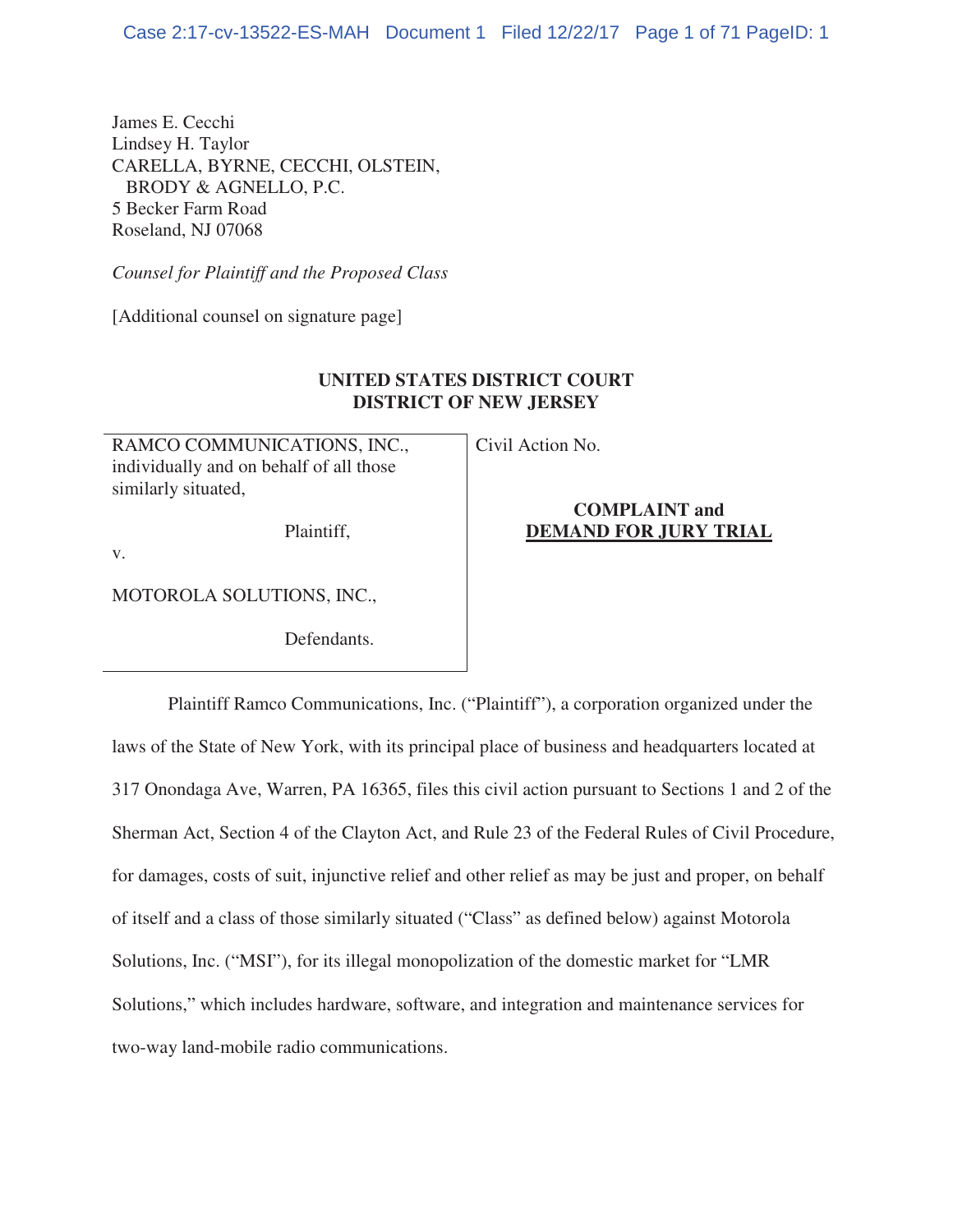## Case 2:17-cv-13522-ES-MAH Document 1 Filed 12/22/17 Page 2 of 71 PageID: 2

 Based upon personal knowledge, information, belief, and investigation of counsel, Plaintiff specifically alleges as follows.

1. MSI has restricted competition in the sale of the digital hand-held and vehicular radio communications—known in the industry as land-mobile radios ("LMRs")—to users in government, transportation, business and industry. LMRs are sophisticated digital two-way radios that operate over radio spectrum dedicated to the customer.

2. LMRs are used by what MSI calls mission-critical and business-critical communications customers. MSI's two-way push-to-talk radios are "specifically tailored to meet the requirements of a mission-critical communications customer base that spans many layers of government, public safety, and first responders, as well as commercial and industrial customers in a number of key verticals." These are MSI's "core markets"—the markets MSI has monopolized, in which MSI reaps billions of dollars on sales at supracompetitive prices, in which its potential competitors are substantially foreclosed from competing with superior LMRs.

#### **INTRODUCTION**

3. MSI is a monopolist that has leveraged its dominance with government and public safety users to dominate the broader LMR Solutions market. MSI uses that dominance to sell its products at inflated prices and excessive margins. MSI cannot maintain the same high prices in competitive markets outside the United States. MSI's supracompetitive pricing comes at the expense of U.S. taxpayers, small businesses and consumers who are forced to pay a multiple of what they would pay in a competitive market.

4. MSI has a monopoly over LMR Solutions in all of the domestic markets in which MSI operates. An MSI board member has claimed that MSI controls 75% of LMR sales. MSI's share of sales to business-critical LMR customers exceeds 80%.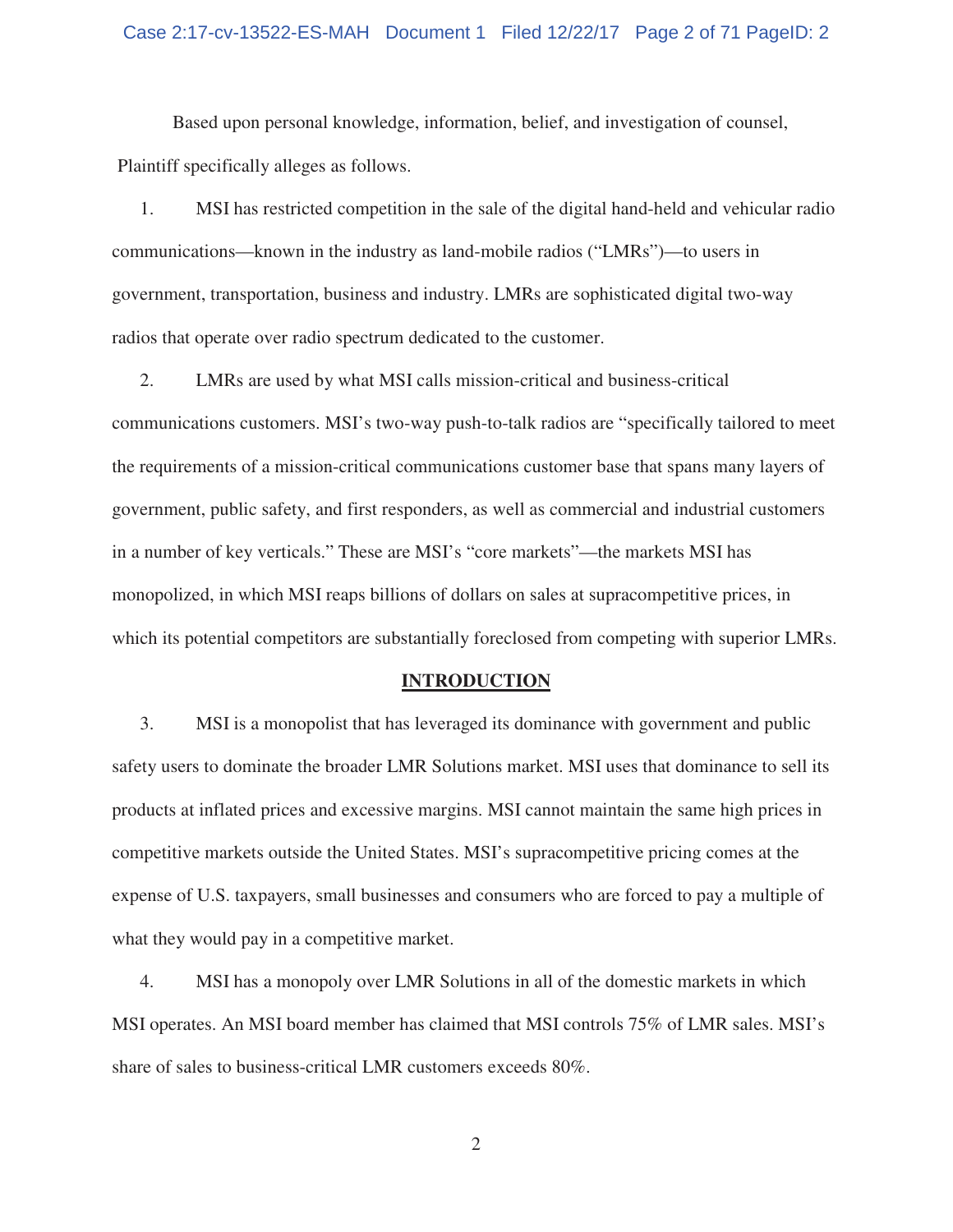5. MSI's monopoly power is reflected in its supracompetitive pricing. MSI offers not only the most expensive products, but has been able to maintain and raise prices without regard for the prices of competing products. U.S. customers pay a multiple of what customers pay in competitive markets outside the United States for a comparable MSI product because in other countries, MSI faces price competition. It has been reported that MSI charges its customers in the United States more than five times what it charges customers in other countries for certain products that are used for the exact same purpose are otherwise substantially similar.

6. MSI profits in the United States are likewise greater than its profits in more competitive markets. MSI's profit margins on sales to customers in the United States is reported to be 89%, compared to less than 10% for sales to customers in Europe, where MSI faces competition from at least 15 other LMR firms.

7. When faced with competition in the U.S., MSI responds by blocking its competitors' access to the dealers who are critical to making sales to end-users. MSI threatens dealers who want to carry other product lines for their customers. The result is *de facto* exclusive relationships.

8. This exclusivity substantially forecloses competition in several ways. First, MSI uses a point system to induce exclusivity. A dealer that exclusively sells MSI products satisfies one of four factors required to achieve MSI's "platinum" status, qualifying the dealer for important benefits that tie the dealer to MSI. Achieving exclusivity requires no direct investment on a dealer's part. Second, MSI revokes, or threatens to revoke dealers' rights as to Motorola's lucrative service business from dealers who add competing product lines. Third, at a March 2017 industry conference, MSI gathered in one room the largest dealers in the industry and threatened them with retaliation for carrying competing products. Fourth, MSI has since issued a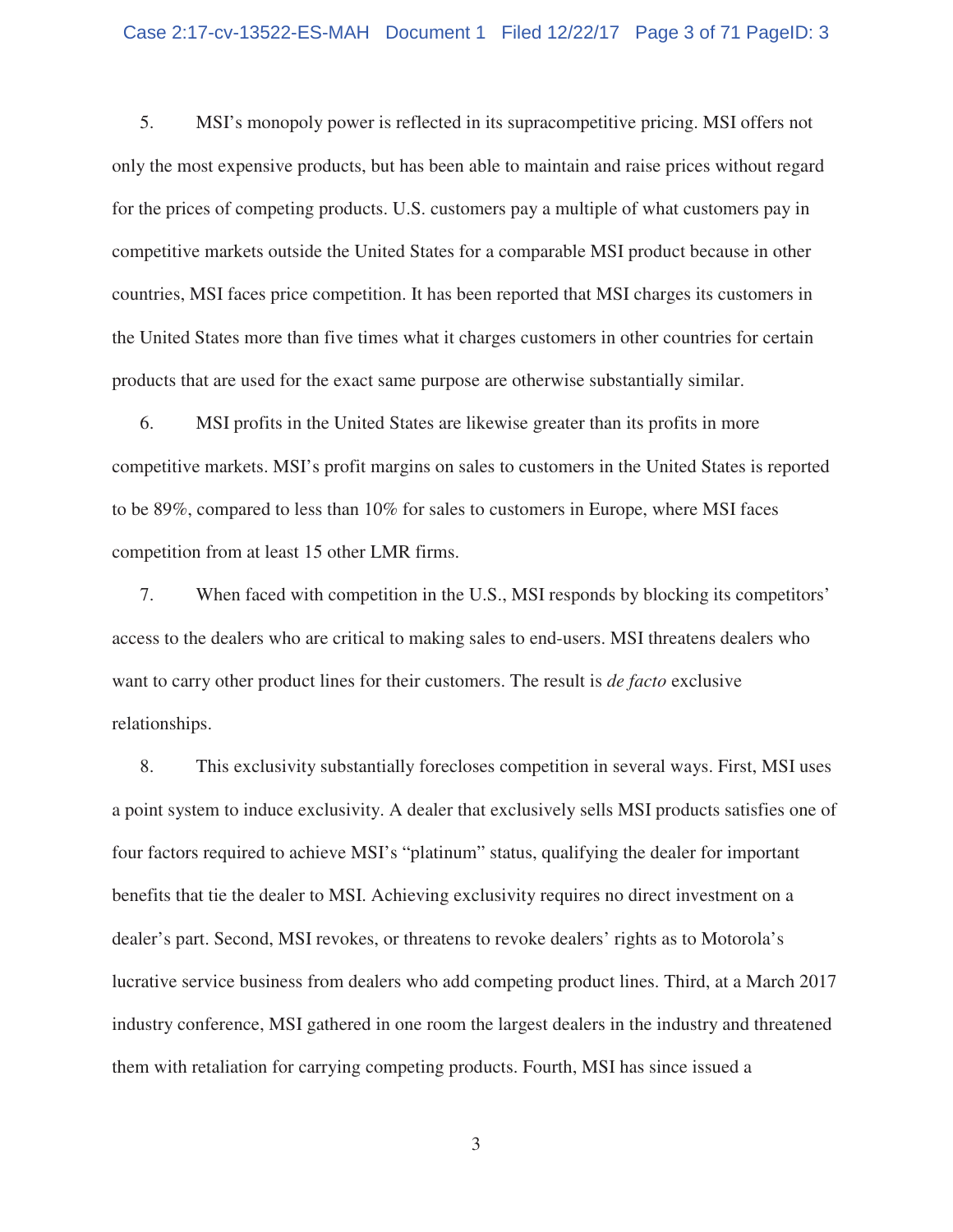## Case 2:17-cv-13522-ES-MAH Document 1 Filed 12/22/17 Page 4 of 71 PageID: 4

memorandum specifically threatening the termination of dealers who sell a leading competitor's products.

9. Motorola's conduct generally disadvantages all LMR dealers. MSI's core public safety customers in the United States primarily purchase radios and radio systems that use the Project 25 ("P25") technical standard. Those customers frequently require expensive and ongoing maintenance and service for these systems. That service and maintenance is largely performed by MSI dealers, and is necessary for many LMR dealers to maintain profitability. MSI has used maintenance and service contracts to force dealers to refrain from carrying competing product lines.

10. There is no legitimate, pro-competitive business justification for MSI's actions. Independent dealers, such as Plaintiff, are not legal or financial affiliates of MSI; yet, MSI's *de facto* exclusivity requirements effectively make them so. Dealers must compete with each other—and with MSI—for end-user sales, but may not offer those customers competing products. That is contrary to dealers' independent interests. Faced with competition from other dealers and MSI, dealers require the ability to offer a range of products and services, at a range of prices.

11. MSI also abuses the judicial system and regulatory process in furtherance of its scheme. To that end, MSI filed multiple lawsuits against one of its leading competitors, Hytera, beginning concurrent with its threats to its dealership base in early 2017.<sup>1</sup>

 $\overline{a}$ 

<sup>1</sup> "Hytera" encompasses Hytera Communications Corporation Ltd., Hytera America, Inc., Hytera Communications America (West), Inc., PowerTrunk, Inc., and Sepura Plc, plaintiffs in an action pending before this Court, who allege claims substantially similar to Plaintiff's claims herein. *See Hytera Comm'n Corp. v. Motorola Solutions, Inc.*, Civil Action No. 17-12445 (D.N.J.) (filed Dec. 4, 2017).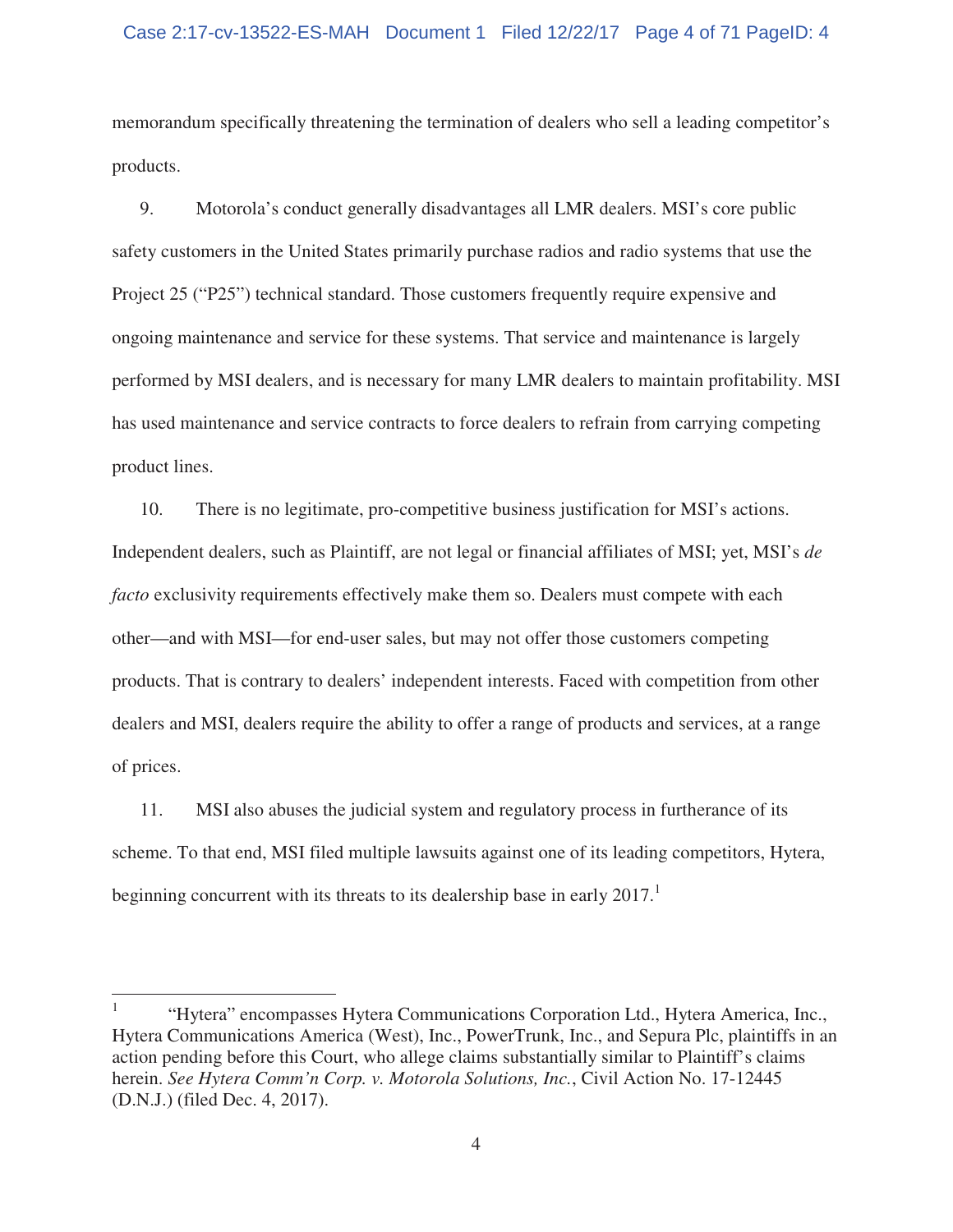12. MSI filed sham litigation and Federal Communications Commission ("FCC") complaints and continues to prosecute those actions as an anticompetitive weapon designed to harass Hytera and Hytera resellers. Those actions raise the cost of selling Hytera products and create fear and uncertainty in potential Hytera customers.

13. For example, MSI sued Hytera for purportedly infringing two patents that MSI previously agreed to license on fair, reasonable and non-discriminatory ("FRAND") terms. MSI's refusal to consider these patents standard-essential, and subject to a FRAND licensing obligation, and its pursuing litigation reflect MSI's intent to use the judicial process as an anticompetitive weapon.

14. Instead of competing on price or quality, MSI warns customers to avoid doing business with a competitor it has charged with patent infringement. MSI has also induced dealers to spread false rumors questioning Hytera's long-term viability based on those complaints, suggesting that the litigation will result in Hytera's exit from the U.S. market. Those efforts have been effective despite the pendency of the litigation. MSI has discouraged potential dealers and customers from doing business with Hytera while the litigation remains unresolved.

15. The effect of MSI's scheme on competition is clear. MSI has protected its monopoly in public safety by preventing competition from alternative technology standards with its P25 product line. Digital Mobile Radio ("DMR") and Terrestrial Trunked Radio ("TETRA") are used as alternative LMR standards for public safety customers outside the United States. Indeed, Motorola actively sells and promotes DMR and TETRA solutions to public safety customers in other countries. LMR products using the DMR and TETRA standards are also making inroads in the United States and thus pose a threat to MSI's P25 business. MSI's monopoly prevents rivals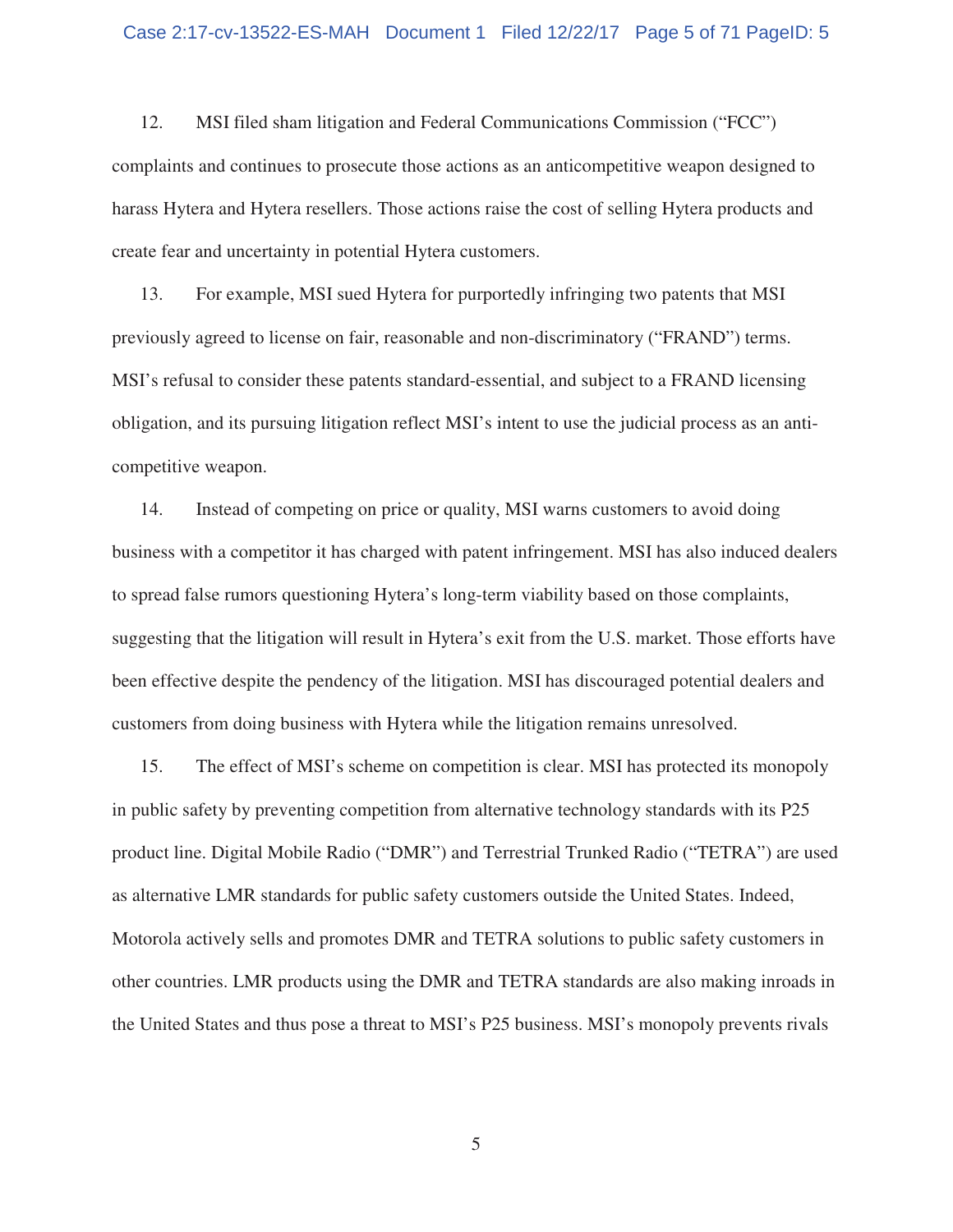## Case 2:17-cv-13522-ES-MAH Document 1 Filed 12/22/17 Page 6 of 71 PageID: 6

from taking additional sales and expanding the market with more cost-effective DMR and TETRA products.

16. MSI has fought the adoption of the TETRA standard in the United States, while promoting and selling TETRA products elsewhere, so as to preserve its P25 business and lucrative service contracts. The result is that MSI's competitors are substantially foreclosed from competing for customers. By blocking competition from TETRA, MSI is able to charge supracompetitive prices for its P25 products that are a multiple of what customers pay for TETRA devices in foreign markets.

17. MSI's scheme suppresses competition from products using DMR technology. Many public safety customers, such as those with a small systems, do not need P25 technology. DMR is more than sufficient and significantly more cost-effective for such customers. In addition, the vast majority of private sector customers do not need or want P25 technology. Hytera is MSI's closest competitor for DMR-based sales in the United States. MSI has threatened dealers with termination for carrying Hytera products. MSI has previously done the same to block other rivals' access to dealers, which are the critical point of distribution for customers in the private sector LMR market. Without access to dealers, rivals are foreclosed from this market.

18. End-users are harmed as a result. MSI is no more likely to compete on price for its DMR product than it does on its P25 product. MSI sells its DMR devices at prices well in excess of what Hytera charges for comparable products.

19. Nothing justifies MSI's supracompetitive prices. For example, MSI's XPR 3500 and Hytera's PD562 offer many of the same specifications, but the Hytera product weighs less, has a longer battery life, and comes with a longer warranty. The Hytera model sells for a suggested resale price ("MSRP") of \$440. MSI's model sells for an MSRP of over \$675. A comparison of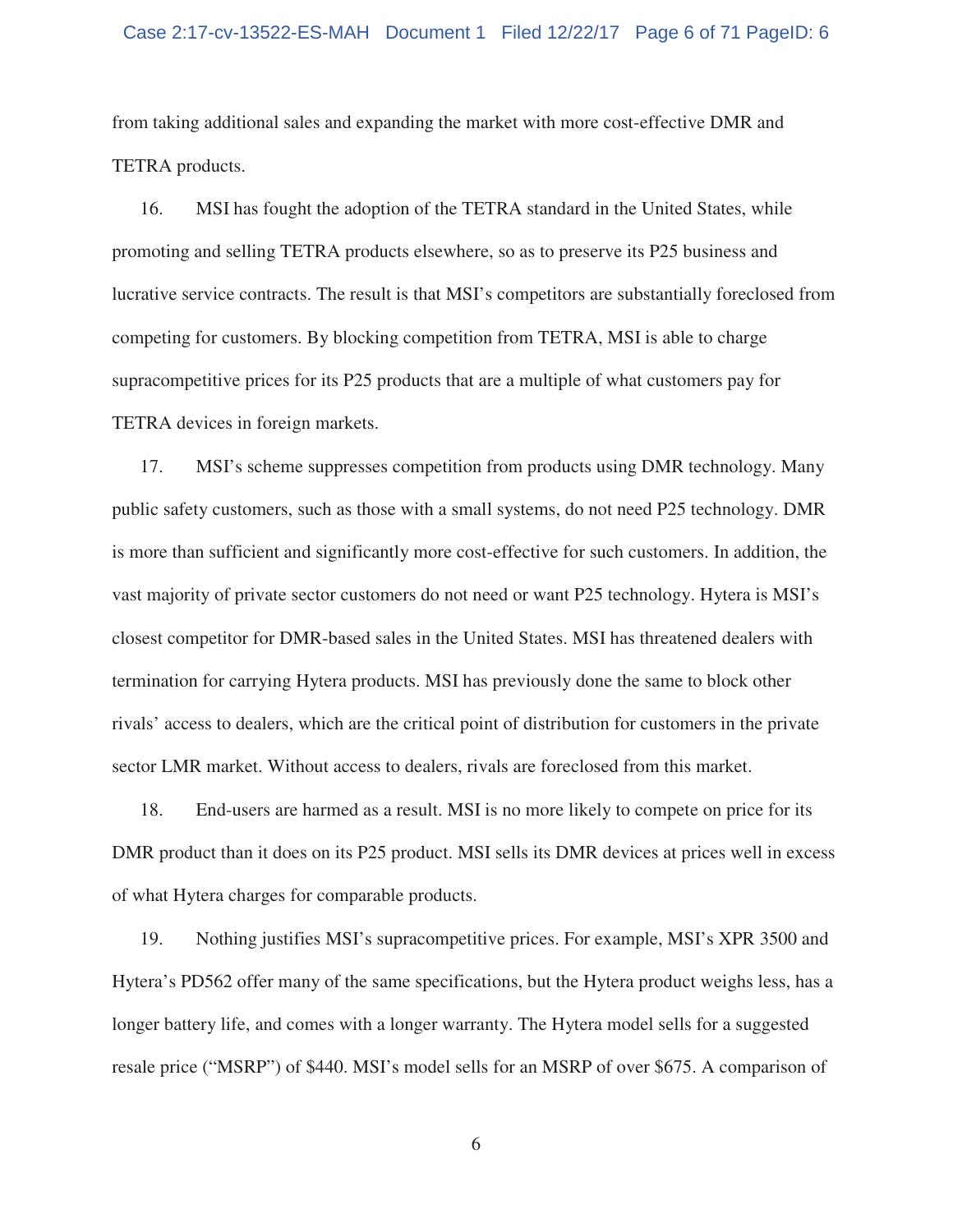## Case 2:17-cv-13522-ES-MAH Document 1 Filed 12/22/17 Page 7 of 71 PageID: 7

other Hytera and MSI products reveals a similar pattern: Hytera sells comparable or superior products for lower prices, while still earning a reasonable return for its dealers.

20. As many MSI customers are first responder emergency personnel, U.S. customers and taxpayers suffer the consequences of this scheme. U.S. buyers pay MSI's monopoly prices and U.S. taxpayers subsidize MSI's monopoly profits.

21. At all times relevant to this action, MSI has held and maintained an unlawful monopoly of the United States market for sales of LMR to public safety and government end users. Rather than compete against Hytera or other market participants, MSI has perpetrated a nearly decade long anticompetitive scheme to protect and maintain its traditional dominance in the U.S. market for sales of digital two-way radio systems to public safety and private sector customers. MSI has leveraged this dominance in the public safety and government markets to achieve dominance in the market for business and industry sales.

22. As a result of MSI's anticompetitive practices, Plaintiff and Class Members seek damages, costs and attorneys' fees pursuant to Sections 1 and 2 of the Sherman Act.

## **JURISDICTION AND VENUE**

23. This action arises under sections 1 and 2 of the Sherman Act, 15 U.S.C. §§ 1, 2, and section 4 of the Clayton Act, 15 U.S.C. § 15(a), and seeks to recover treble damages, costs of suit, injunctive relief, and reasonable attorneys' fees for the injuries sustained by Plaintiff and members of the Class resulting from MSI's successful efforts to restrain trade in the United States. The Court has subject matter jurisdiction pursuant to 28 U.S.C. §§ 1331, 1337(a), 1407, and 15 U.S.C. § 15.

24. Venue is proper in this District pursuant to 15 U.S.C. §§ 15(a), 22 and 28 U.S.C. §§ 1391(b), (c), and (d) because, during the Class Period, MSI resided, transacted business, was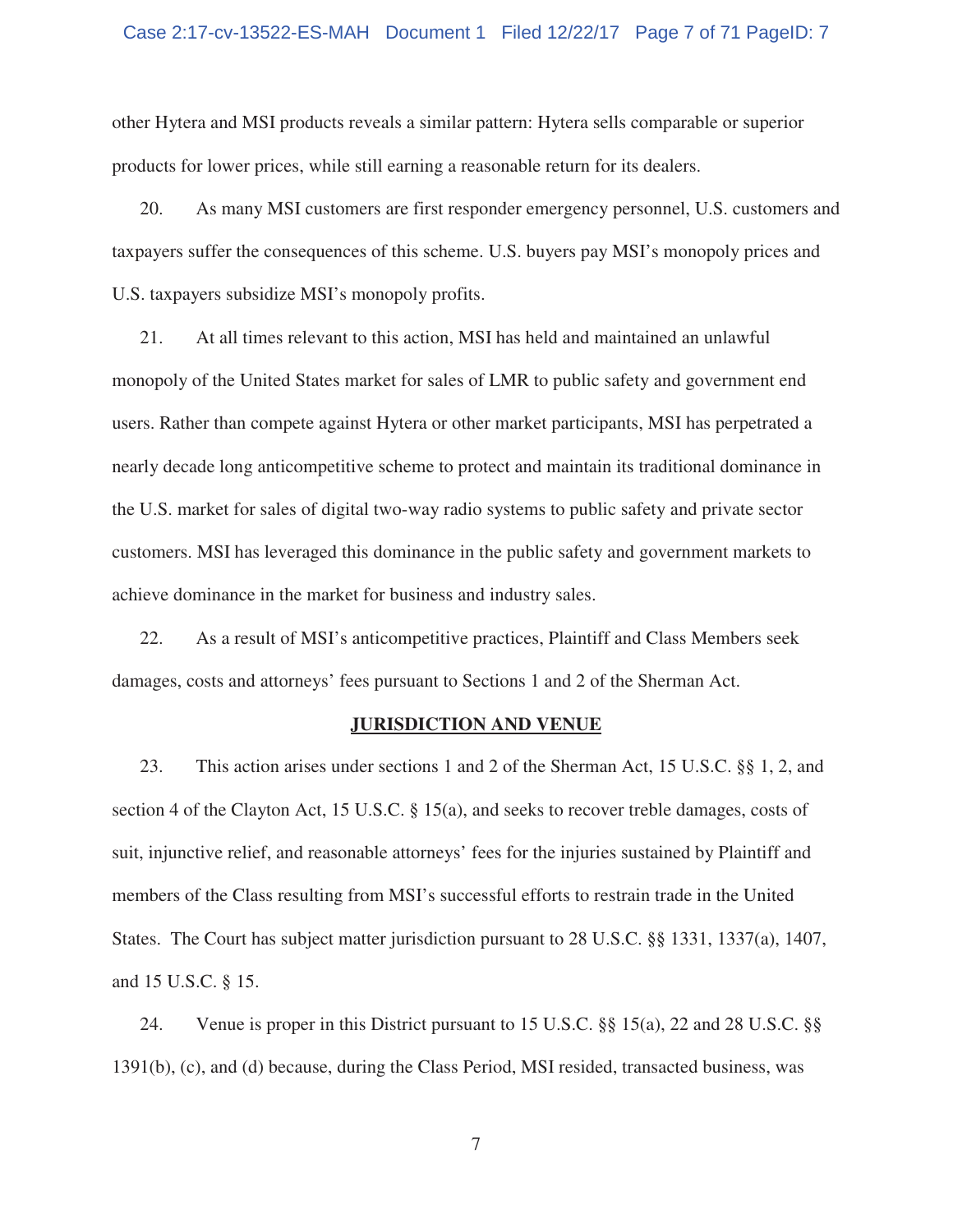## Case 2:17-cv-13522-ES-MAH Document 1 Filed 12/22/17 Page 8 of 71 PageID: 8

found, or had agents in this District, and a substantial portion of its activity that affected the interstate trade and commerce discussed below has been carried out in this District.

25. During the Class Period, MSI sold and shipped LMRs and related products in a continuous and uninterrupted flow of interstate commerce, including in this District. MSI's conduct had direct, substantial, and reasonably foreseeable effects on interstate commerce in the United States, including in this District.

26. This Court has *in personam* jurisdiction over MSI because it, either directly or through the ownership and/or control of its subsidiaries, *inter alia*: (a) transacted business throughout the United States, including in this District; (b) participated in the sale and distribution of LMRs and related products and services throughout the United States, including in this District; (c) had and maintained substantial aggregate contacts with the United States as a whole, including in this District; or (d) was engaged in an anti-competitive conduct that was directed at, and had a direct, substantial, reasonably foreseeable and intended effect of causing injury to, the business or property of persons and entities residing in, located in, or doing business throughout the United States, including in this District. MSI also conducts business throughout the United States, including in this District, and has purposefully availed itself of the laws of the United States.

27. By reason of the unlawful conduct alleged herein, MSI substantially affected commerce throughout the United States, causing injury to Plaintiff and members of the Class. MSI, directly and through its agents, engaged in activities affecting all states, to restrict output and fix, raise, maintain and/or stabilize prices in the United States for LMR Solutions, which unreasonably restrained trade and adversely affected the market for LMR Solutions.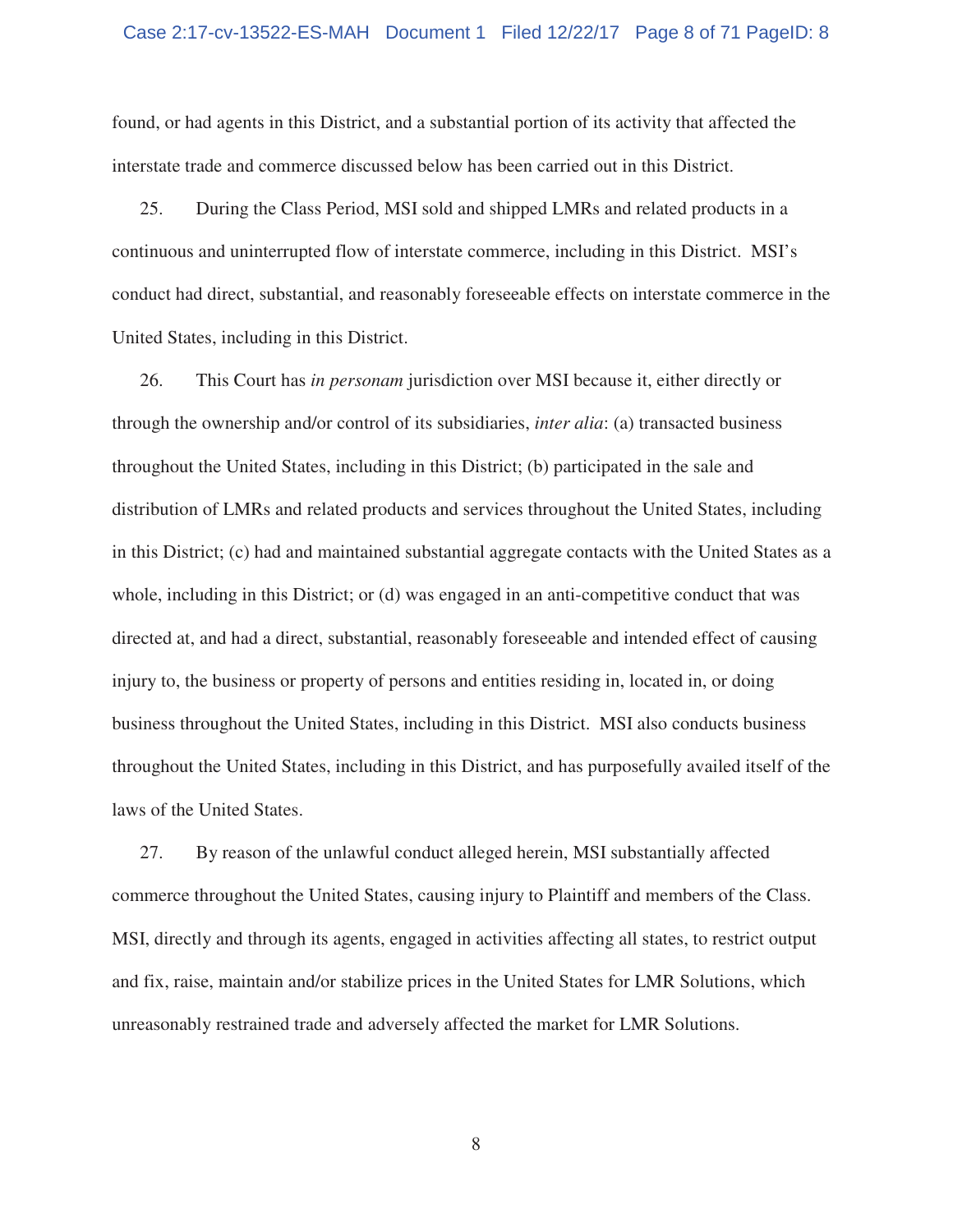28. MSI's unlawful conduct described herein adversely affected persons and entities in the United States who directly purchased LMRs and related products manufactured by MSI, including Plaintiff and the members of the Class.

## **PARTIES**

29. Plaintiff Ramco Communications, Inc. ("Ramco"), is a family-owned LMR Solutions, dealer. Ramco is a New York corporation, with its principal place of business at 317 Onondaga Ave, Warren, PA 16365. Established in 1998, Ramco has purchased LMR Solutions directly from MSI at all relevant times.

30. Defendant MSI is a company organized and existing under the laws of Delaware with its principal place of business at 500 W. Monroe Street, Chicago, Illinois, 60661. MSI imports DMR and P25 two-way radios for sale in the United States. MSI also operates Vertex Standard LMR, a provider of digital and analog two-way radio solutions, including P25 solutions, as a wholly-owned but separately branded subsidiary.

# **CLASS ALLEGATIONS**

31. Plaintiff brings this action on behalf of itself and, pursuant to Federal Rules of Civil Procedure 23(a) and 23(b)(3), as representative of a class (the "Class") defined as follows:

> All persons who or entities which purchased LMR Solutions directly from MSI, or any current or former subsidiary or affiliate thereof, or any coconspirator, in the United States, during the period from and including December 22, 2013, through the present. Excluded from the Class are MSI and its officers, directors, management, employees, subsidiaries, or affiliates, and all governmental entities.

32. The Class Members are so numerous and geographically dispersed that joinder of all members is impracticable.

33. Plaintiff's claims are typical of the claims of the other Class Members. Plaintiff and other Class members have all sustained damage in that, during the Class Period, they purchased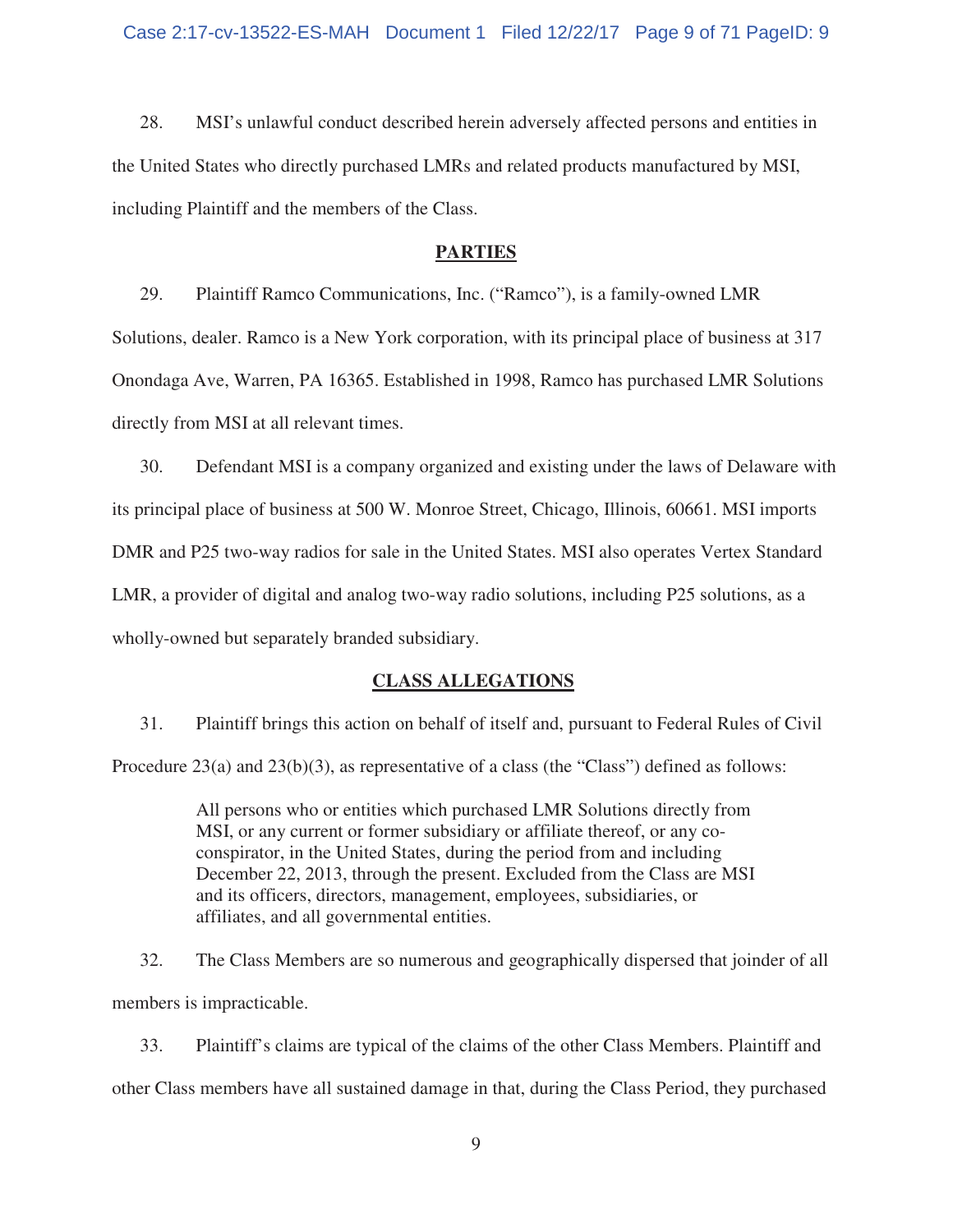LMR Solutions at artificially maintained, non-competitive prices, established by MSI's actions in connection with the violations alleged herein.

34. Plaintiff will fairly and adequately protect the interests of all Class Members. Plaintiff has purchased LMR Solutions directly from MSI. Plaintiff has retained counsel competent and experienced in class action and antitrust litigation. Plaintiff's interests are coincident with, and not antagonistic to, the interests of the other Class Members.

35. Common questions of law and fact exist with respect to all Class Members and predominate over any questions solely affecting individual members. The common legal and factual questions, which do not vary among Class Members include, but are not limited to, the following:

a. whether MSI intentionally and unlawfully impaired or impeded competition in the LMR Solutions market;

b. whether MSI maintained or enhanced monopoly power in the LMR Solutions market;

c. whether MSI engaged in anticompetitive conduct in order to unlawfully disadvantage its competitors and maintain monopoly power in the LMR Solutions market;

d. whether MSI had and has monopoly power with respect to LMR Solutions;

e. whether MSI had procompetitive reasons for its conduct;

f. the effects of MSI's anticompetitive conduct on LMR Solutions prices;

g. whether Plaintiff and other members of the Class have been overcharged and thus damaged by paying artificially inflated prices for LMR Solutions as a result of MSI's unlawful conduct; and

h. the proper measure of damages.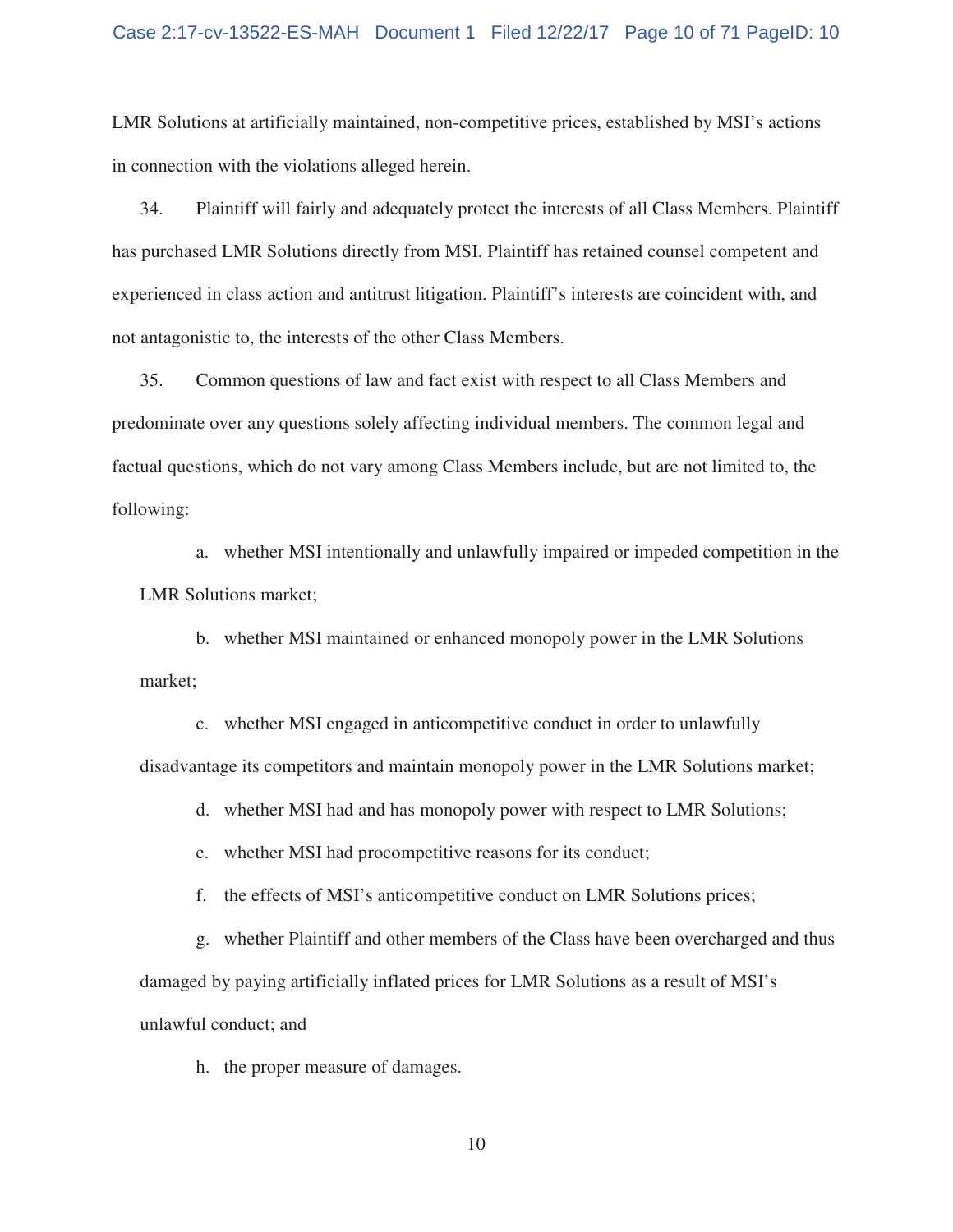36. A class action is superior to any other method for the fair and efficient adjudication of these issues, as joinder of all members is impracticable. The damages suffered by many Class Members are small in relation to the expense and burden of individual litigation, and therefore, it is highly impractical for such Class Members to individually attempt to redress the wrongful anticompetitive conduct alleged herein.

## **FACTUAL BACKGROUND**

37. LMRs are commonplace across the nation. When first responders—local and state police, fire departments and emergency medical services ("EMS")—communicate with each other or 911 dispatch centers, they use mission-critical two-way radios. They are routinely used in the operation of public transport, and by security and operational personnel in school districts, warehouses, manufacturing sites, hotels, shopping malls and entertainment venues.

38. LMRs are ubiquitous and unique as compared to other modes of communications because their users can push a single button to instantaneously talk to one another, or broadcast to other users over a dedicated communications network. There are no numbers to dial, no waiting for others to pick up their devices, and no dropped calls.

39. Modern public safety and professional LMR systems provide digital clarity, reduced radio interference, ruggedness, and functionality that is designed for public safety. The systems can be deployed for use at a single location (*e.g.*, hotel, warehouse, sporting event venue) or over a wide geographic area or multi-site location (*e.g.*, office park, campus, industrial site). The radio communications are not broadcast over public channels, but over a private radio network using spectrum licensed from the FCC for that purpose. Because LMR systems use licensed spectrum, as opposed to freely accessible public spectrum, they are sometimes called private mobile radio ("PMR") systems.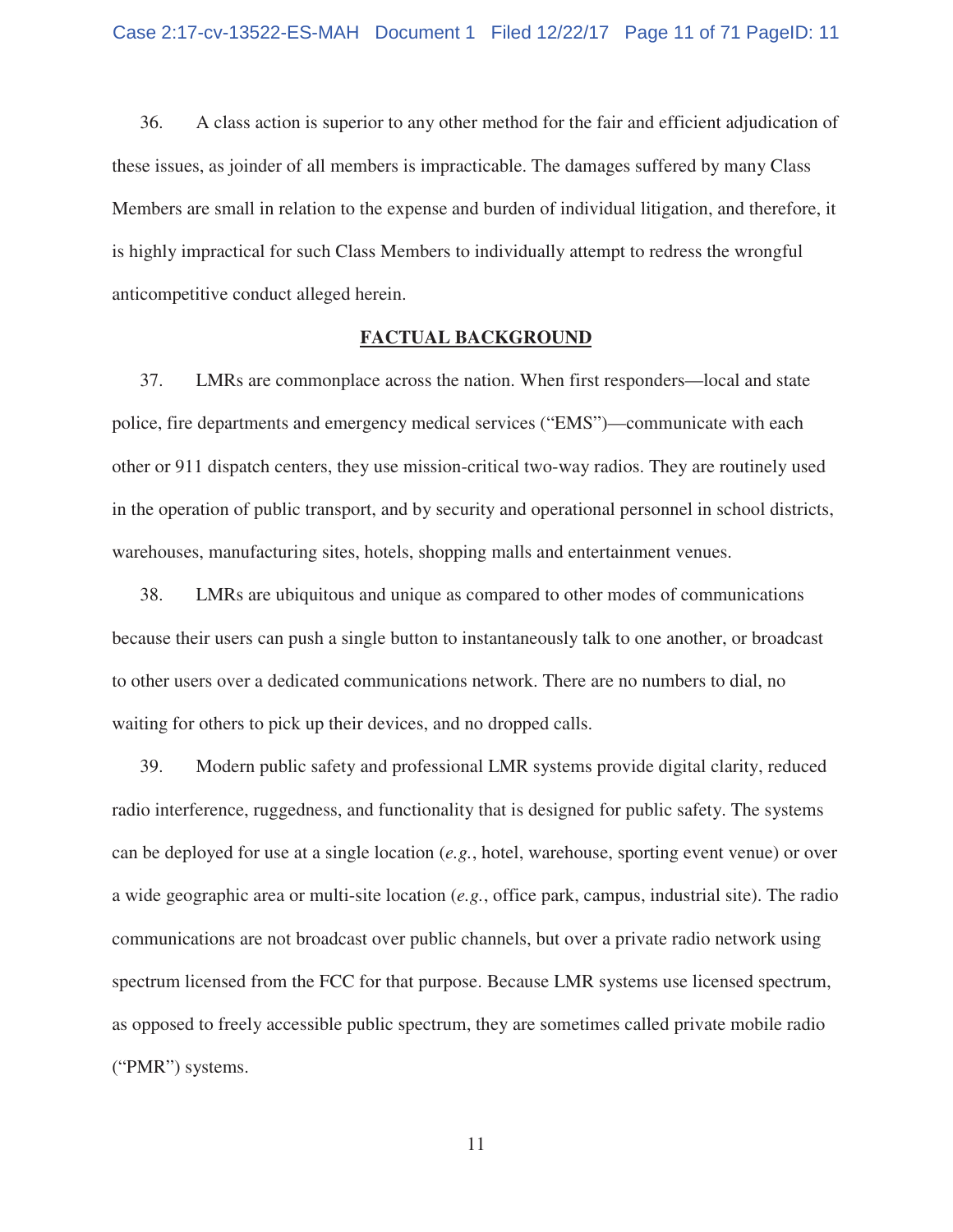40. In 2015 the LMR market in the United States, including terminal and system sales, was approximately \$5 billion.

### **The Land Mobile Radio System**

41. LMR systems are a collection of digital handheld, vehicular, and stationary radio units designed to communicate voice and data through radio waves at specific frequencies and channels.

42. The typical components of an LMR network may include one or more of the following: a base station, a transmitter tower, a repeater tower, portable radios, and mobile radios generally mounted inside vehicles. Some systems do not include all these elements. For example, some systems do not require a separate transmission tower.

43. In a typical LMR network, a base station is located in a fixed position and the base station (usually a mobile radio connected to a power supply and connected to a fixed outdoor antenna) is often used for communication with any number of handheld radios and mobile radios. Commercial or large public entities often place base stations in dispatch centers to communicate with handheld radios or mobile radios that are part of the fleet.

44. Handheld radios have a more limited transmission range (compared to base stations or mobile radios) because they are battery powered, have lower transmission power and less efficient antennas and are carried by individuals. Mobile radios are often located inside a vehicle such as a police car or a delivery truck. Mobile radios use the vehicle's power supply, which allows for higher power (generally 10 times that of a handheld radio), and a more efficient antenna, which in turn provides for greater transmission range. Within an LMR system, handheld and mobile radios are typically referred to as terminals.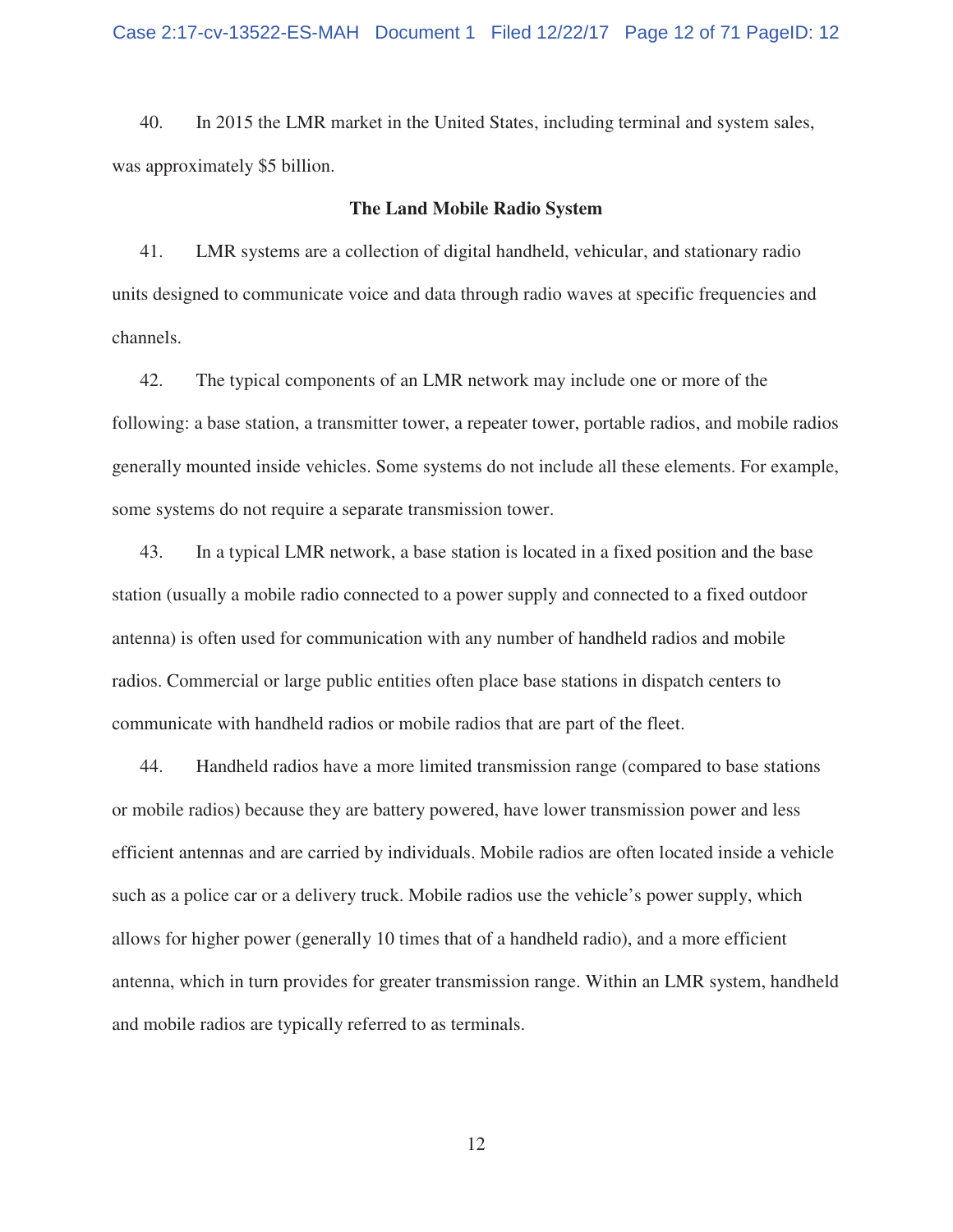45. Some LMR systems contain repeaters that facilitate long-distance communication by receiving and retransmitting radio signals. Repeaters may be added to expand the geographic area covered or to ensure radio coverage indoors.

46. The most basic LMR systems contain a base station and two handheld units. Complex systems contain multiple repeaters and hundreds of handheld and vehicular units. Such systems may include repeater sites with multiple frequencies, to facilitate a variety of communications within the system.

47. LMR systems often include multiple channels for communicating. A system that can automatically direct voice traffic to an unused or a dedicated channel (rather than requiring users to select a channel) is called a "trunked" system. A trunked system allows one speaker (*e.g.*, a dispatcher) to communicate with another person or a group, and allows others on the network to communicate on a parallel channel without interrupting the other communication. For example, an event coordinator may want to have one channel reserved for catering staff and another channel for security.

## **LMR Technology**

48. LMR systems operate on a variety of standards, and a variety of radio frequencies.

49. **FCC Spectrum**. LMR systems operate on a private network that allows radio units to communicate with each other through a single frequency or through multiple frequencies, depending on the size of the system. The FCC has allocated certain spectrum to be used for public safety and/or business two-way radio communications. For example, the FCC has specified various portions of the spectrum for public safety use: portions of the UHF and VHF spectrums, as well on the 700MHz, 800 MHz, and 900MHz bands.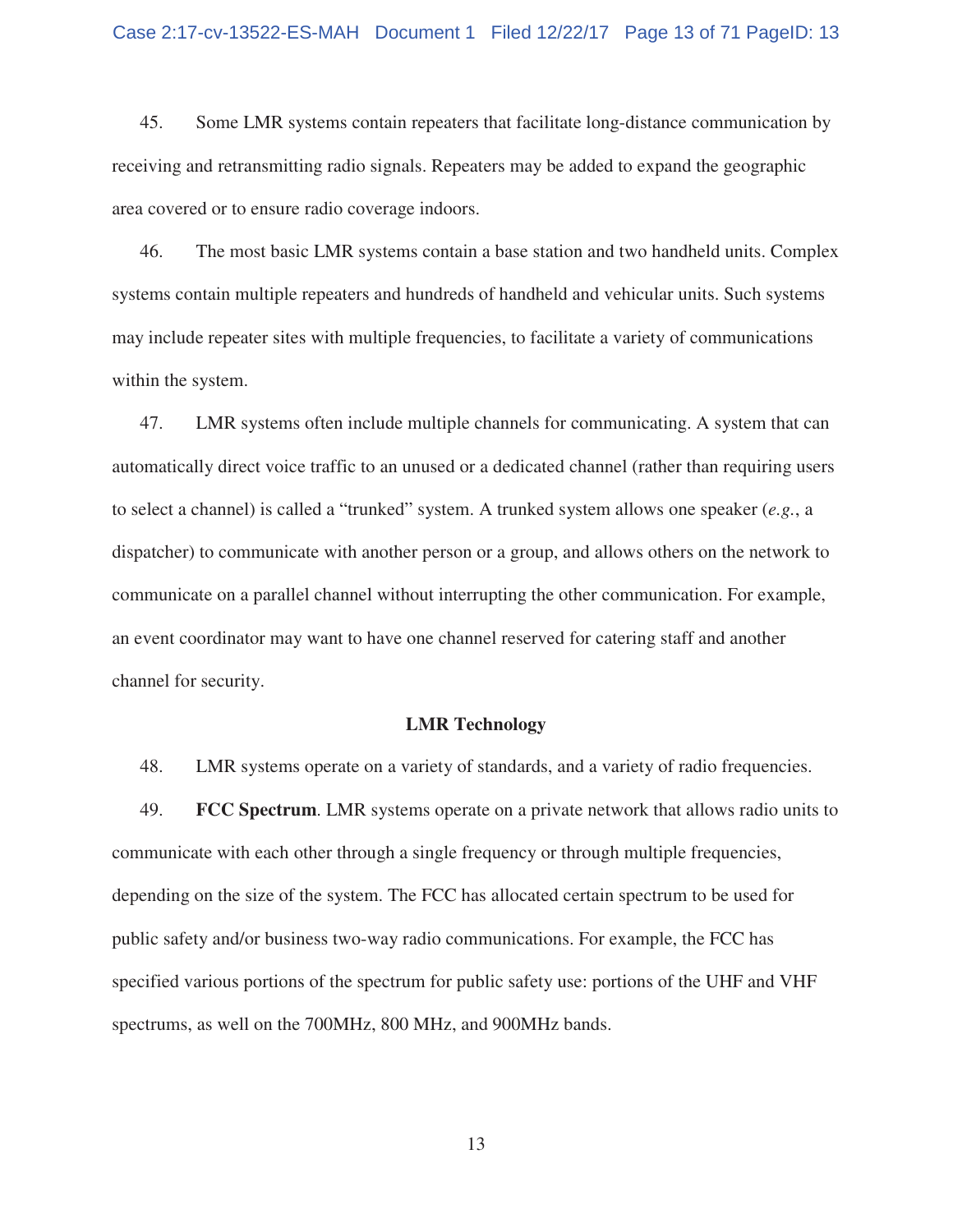50. **Analog/Digital**. Analog systems were the dominant form of two-way radio communication until the last decade.

51. Mission-critical public safety and private sector customers in the United States are generally transitioning from analog to digital systems. Digital systems are superior to analog due to the former's substantially greater quality and greater transmission capacity. For much of the industry, analog sales are limited primarily to "replacement sales," such as for the replacement of damaged or lost handsets to customers with installed legacy analog systems.

52. Manufacturers generally seek to convert legacy analog customers to digital, in addition to competing for existing digital customers and new radio customers. MSI, for example, has told its shareholders that its business focus is "leading the ongoing global migration to digital products."

53. **Digital Technologies Used in the United States.** Within the United States, customers have generally used one of two technologies for their mission-critical public safety or business-critical radio communications: P25 and DMR, respectively.

54. In addition, TETRA technology is widely used for public safety outside the United States. However, MSI has effectively blocked TETRA's adoption in the United States (as described herein). As a result, P25 remains the overwhelmingly dominant technology standard for public safety customers in the United States.

55. Public safety customers are increasingly purchasing DMR products. Sales of DMR for public safety remain small relative to P25, but are an option for certain customers.

56. DMR is the dominant technology for private sector customers.

57. In addition dPMR/NXDN is a niche, narrow-band DMR technology that offers DMR customers who have very specific and, typically, limited frequency needs. Because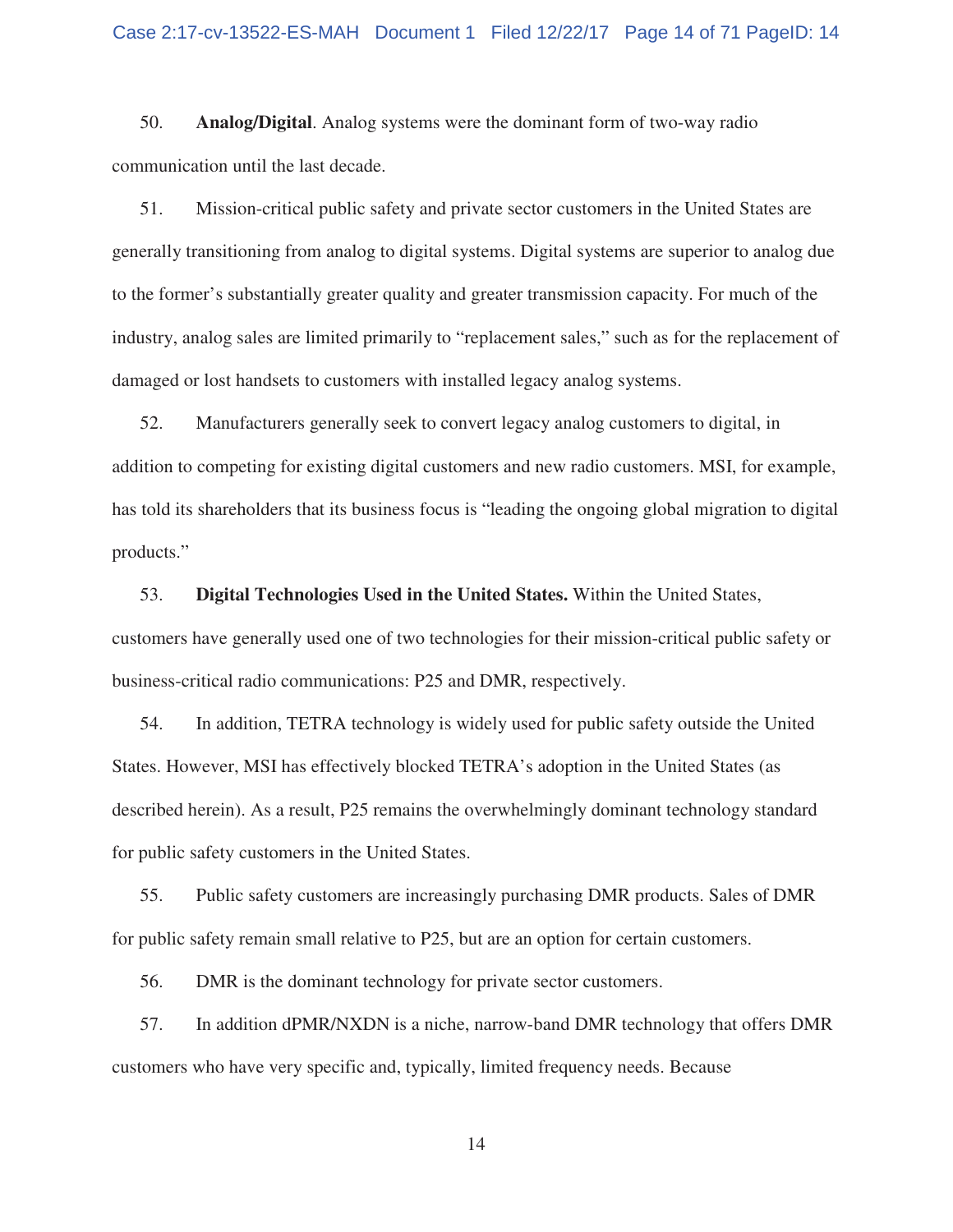dPMR/NXDN requires two times the infrastructure, it is much more costly, which further limits its adoption by commercial users.

58. MSI freely shares its view that customer demand is segmented between P25 and TETRA for government and public safety customers on the one hand, and DMR for commercial radio customers on the other.

59. **P25.** P25 is a digital two-way radio communication standard that generally operates between 12.5 kHz and 6.25 kHz bandwidth. P25 is commonly used by governmental public safety and law enforcement agencies in the United States. P25 was developed through the efforts of MSI, in conjunction with the Association of Public Safety Communications Officials ("APCO") and the National Association of State Telecommunications Directors. The P25 standard was first adopted by the Telecommunications Industry Association ("TIA") in 1989. P25 equipment must meet the APCO Project 25 standards to be classified as P25-compliant.

60. P25 Phase 1, still the most widely-used type of P25 technology, was designed and optimized for sparsely populated areas of the United States. P25 Phase 1 uses Frequency Division Multiple Access ("FDMA") technology for channel selection and distribution. FDMA is a hold-over from analog communications, and functions by dividing user channels by frequency; *i.e.*, if users want two channels, they must be allocated two frequencies. Having more users and channels requires more frequency bandwidth, additional infrastructure (repeaters, base stations, and power sources) and a separate spectrum license from the FCC.

61. On information and belief, MSI is one of the primary sponsors and funders of APCO functions, including the annual APCO meeting. MSI spends millions of dollars annually to fund all aspects of the APCO convention, including concessions, education programs, and social events. MSI sponsors APCO certification programs and has been involved in creating and/or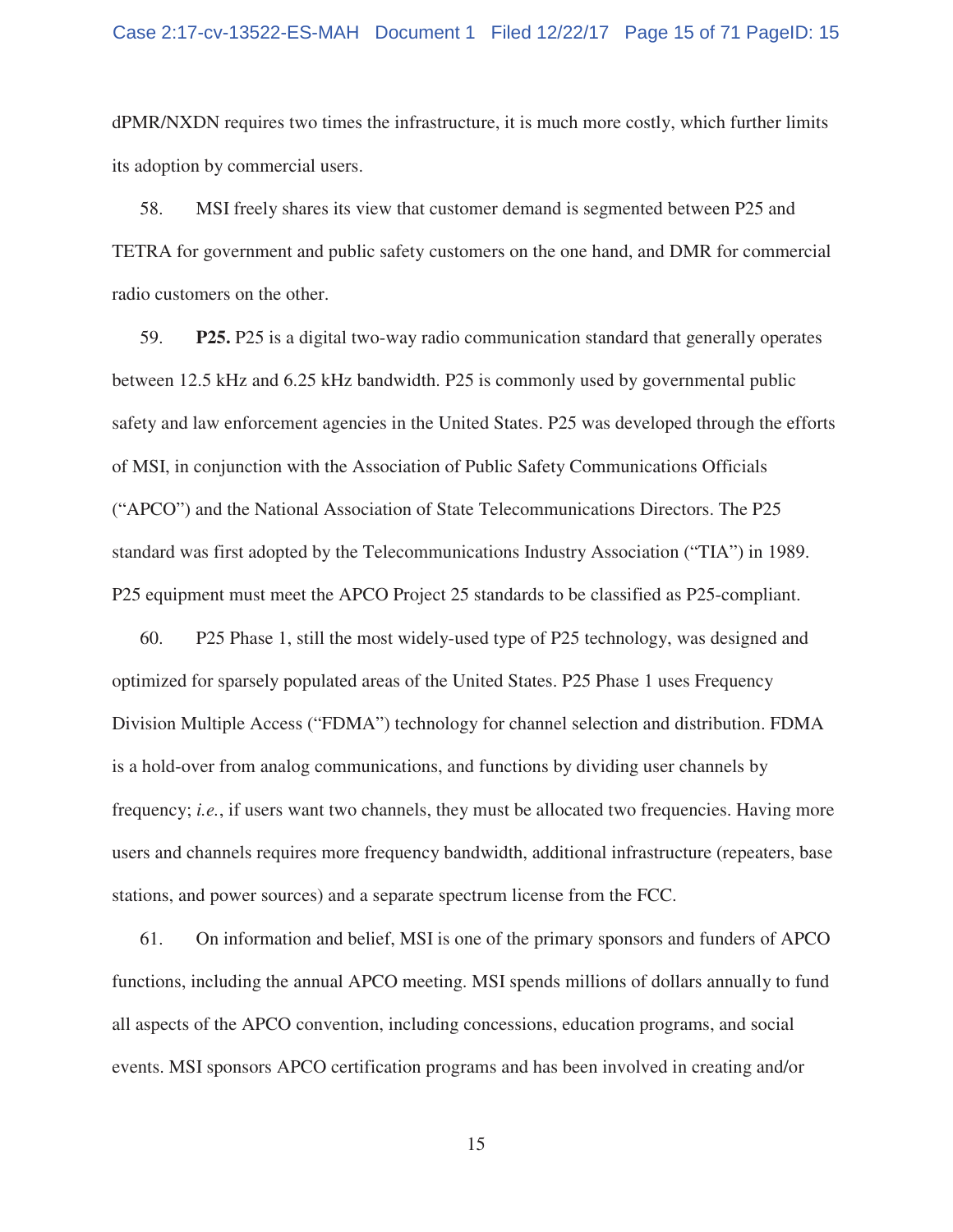setting APCO certification standards, further tying the public safety industry to MSI. MSI has at all relevant times maintained significant influence with APCO through these contributions.

62. MSI is the dominant supplier of P25 products in the United States. At all times relevant to this Complaint, MSI has maintained a share of at least 70% of sales of new terminals and systems to public safety customers.

63. **TETRA.** TETRA was developed in 1995 by the European Telecommunications Standards Institute ("ETSI").

64. Like P25, TETRA is primarily used by government agencies and public safety organizations. Purchasers of TETRA two-way radios include military and law enforcement agencies, emergency service providers, and railroads. TETRA is used by public safety customers all over the world.

65. TETRA was designed and optimized for use in densely populated areas. ETSI also uses Time Division Multiple Access ("TDMA") technology for channel selection and distribution. TDMA allows several users to share the same frequency channel by dividing the signal into different time slots. The users transmit in rapid succession, one after the other, each using its own time slot. This allows multiple stations to share the same transmission medium (*e.g.*, radio frequency channel) while using only a part of its channel capacity. TETRA uses 25 kHz bandwidth, allowing for four 6.25 kHz channels.

66. Prior to 2013, TETRA was not approved by the FCC for use in the United States. As described in more detail below, on information and belief, MSI has engaged in a concerted effort to exclude TETRA from the U.S. market to preserve and protect its monopoly in the market for public safety products in the United States. After overcoming MSI's efforts to prevent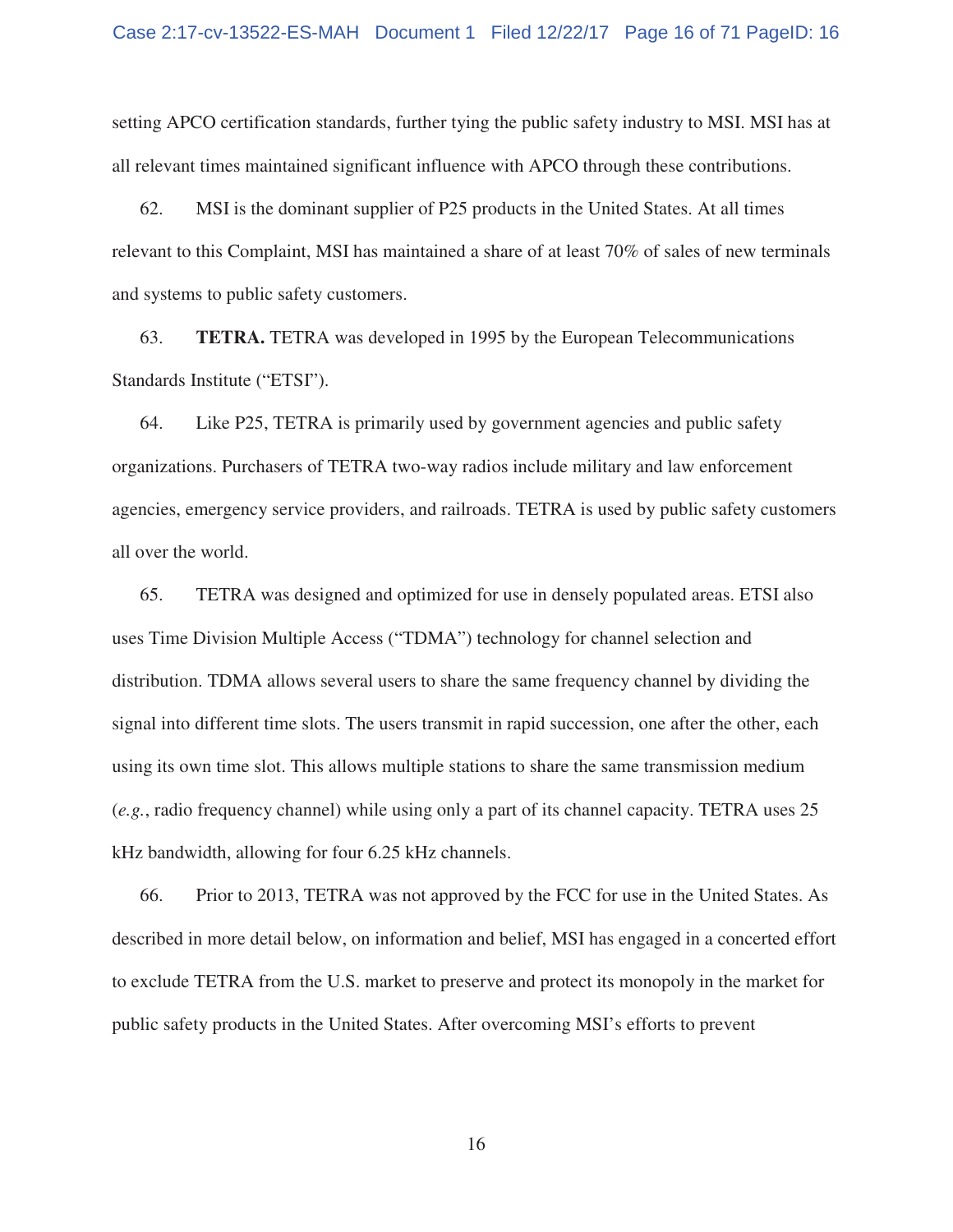### Case 2:17-cv-13522-ES-MAH Document 1 Filed 12/22/17 Page 17 of 71 PageID: 17

competition in the public safety market, PowerTrunk was the first company to sell TETRA products in the United States.

67. **DMR**. DMR is a fully public, open standard also developed within ETSI, and is backed by a variety of suppliers, including MSI and Hytera. DMR is a widely accepted standard worldwide. DMR operates within 12.5 kHz bandwidth.

68. The leading suppliers of DMR products to private sector customers in the United States are Hytera and MSI. Since its launch, through the present, MSI has dominated the sale of DMR products in the United States and currently sells more than 80% of new DMR terminals to the market on an annual basis.

69. The DMR standard developed by ETSI encompasses a diverse range of products aimed at the private sector, which requires a cost-effective LMR solution. The most common DMR System is an FCC-licensed system typically using a repeater, with features such as group calling and texting, which are common needs in the private sector. These systems are targeted at users that require efficiency, advanced voice features, and data services. The DMR standard allows DMR to offer trunking capabilities, which allows DMR to be developed and offered as a potential competitor to full, trunked systems, such as TETRA or P25, and as a more costeffective option for private sector customers.

70. **dPMR/NXDN**. dPMR/NXDN, as explained above, is a niche digital technology within DMR, aimed at customers with specific channel and frequency spectrum needs. dPMR was developed by ETSI in parallel to the DMR standard for the private sector. dPMR is differentiated from DMR, as TETRA was from P25 Phase 1, due to the choice of channel selection protocols. dPMR/NXDN is an FDMA technology, while DMR is a TDMA technology,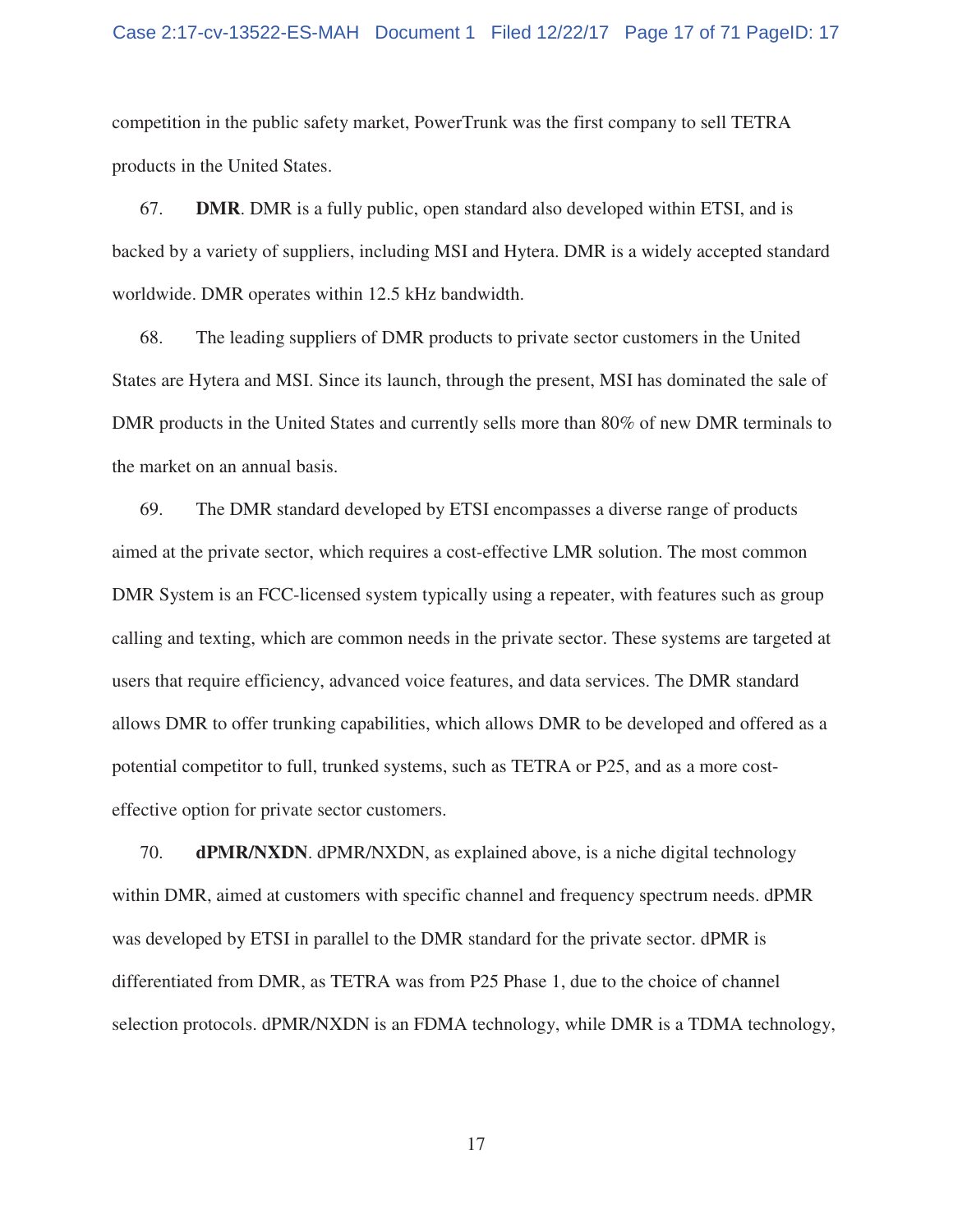meaning the technologies are largely incompatible and cannot function on the same LMR System. (In the United States, this technology is often referred as just NXDN.)

71. dPMR/NXDN competes only for a limited segment because of cost and technological limitations. dPMR/NXDN is a FDMA-based solution that operates on a single, narrow 6.25 kHz band, meaning the principle selling point to customers is that in an area of congested spectrum (*e.g.*, an urban area), a customer can more easily use that narrower spectrum band and operate one channel. However, as with all FDMA implementations, dPMR/NXDN suffers from a comparative lack of scalability (versus DMR, for instance) because adding each additional channel requires significant additional infrastructure in the way of additional repeaters, base stations, power supplies, etc. DMR, in contrast, while initially requiring a broader frequency band (12.5 kHz) can deliver two channels on each infrastructure system (versus one on a dPMR/NXDN system). For customers that are sensitive to fixed infrastructure costs or are in need of easy scalability, DMR is a preferred solution.

72. The providers of dPMR/NXDN products are limited to Kenwood and Icom. Hytera and MSI do not sell dPMR/NXDN products. The primary differentiator between DMR and dPMR/NXDN technologies is that because it uses TDMA technologies, DMR operates better in heavy load, professional settings, while FDMA products like dPMR and NXDN may suffer interference and lack of access.

73. Because of the cost advantage, broader frequency availability, and better reliability of DMR in heavy use scenarios, there is widespread adoption of DMR for commercial use. dPMR/NXDN is not a practical or an economic substitute for DMR. It is therefore impractical to expect customers to consider dPMR/NXDN a viable alternative.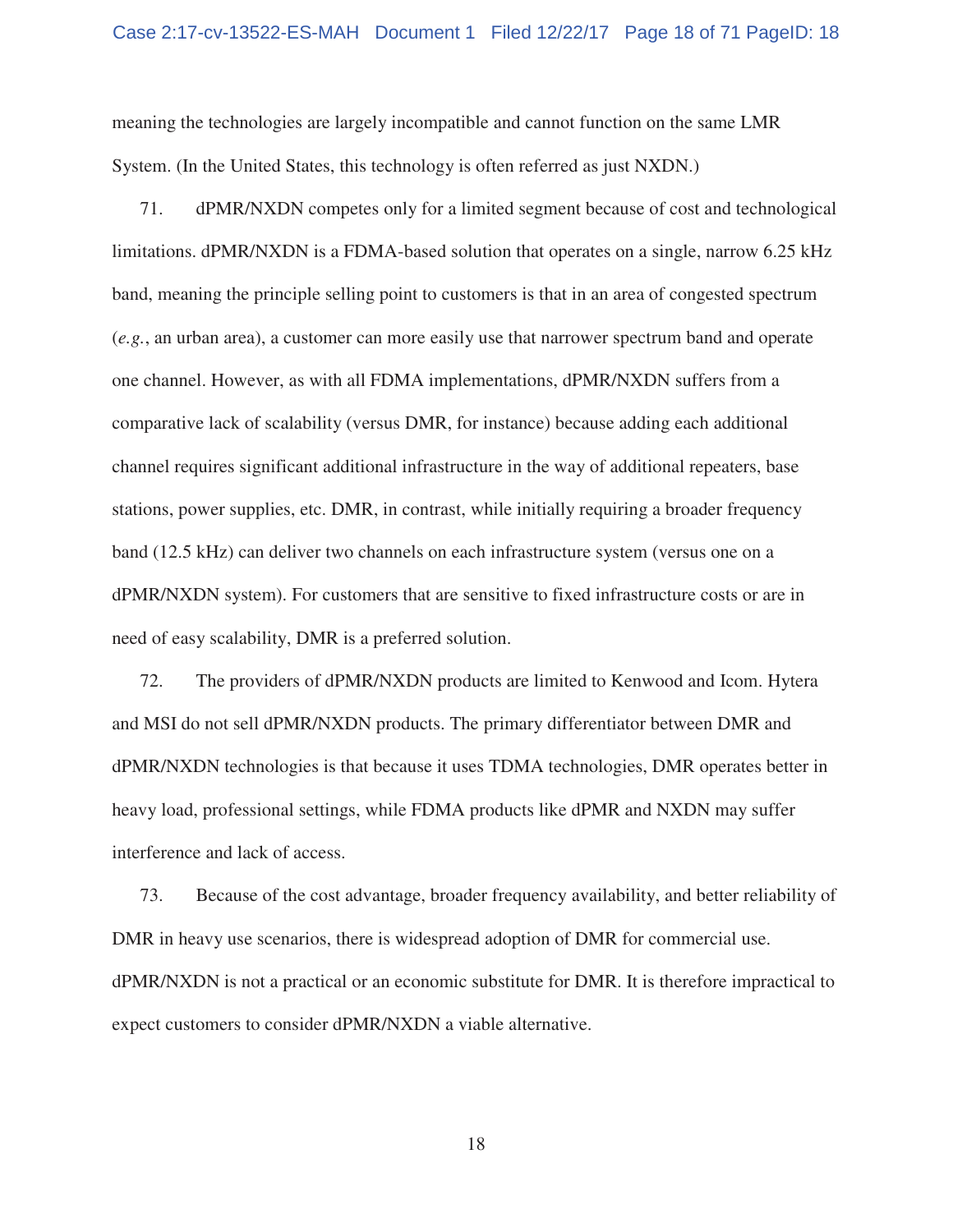## **Customer Requirements**

74. Use of the above technologies is driven by the key distinguishing characteristics of the customers and their communications requirements. The industry recognizes these differences. MSI and Hytera, for example, each compete in the design and development of LMR terminals and systems, to meet the differing requirements of their diverse customers. The LMR systems and terminals sold to public safety customers have unique characteristics, and are priced differently from systems sold to other customers.

75. Generally, public safety customers are described as purchasing "mission-critical" LMR solutions, a term used by MSI to describe its business to its shareholders and to the public, and a term adopted more broadly by the industry. For example, MSI has described itself to investors and regulators as selling radios "specifically tailored" to meet the requirements of a "mission-critical communications customer base that spans many layers of government, public safety, and first responders, as well as commercial and industrial customers in a number of key verticals." The industry uses the term "business-critical" to identify the private sector customer who is not a "mission-critical" customer, but expects high quality, sophisticated and more costeffective LMR solutions. These customers are described more fully below.

76. **Mission-critical LMR Solutions.** By far, the largest customer segment for LMRs in the United States is the "mission-critical" segment. Customers in this segment range from public safety organizations and first responders to certain (mostly larger) utility and transportation customers. Approximately 70% of all LMRs sold in North America are purchased by public safety customers, with an additional 10% purchased by utility and transport customers. This customer segment might include the following: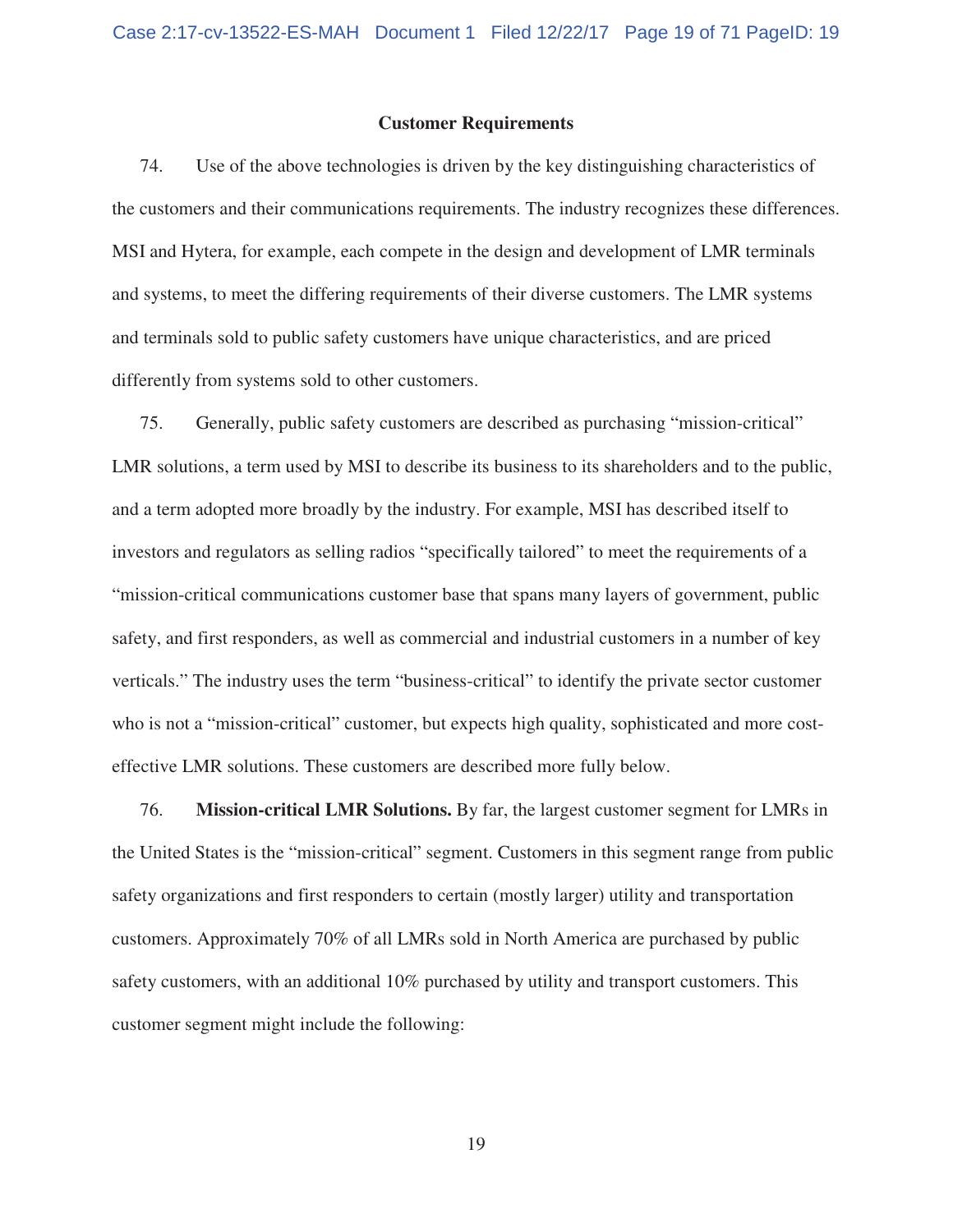- *First Responders*: police and sheriff's departments, fire and emergency medical services, ambulances, and disaster recovery agencies.
- *Federal Government Agencies*: federal law enforcement and emergency response entities.
- *Large Public Utility Companies*: electricity, gas, water, and telephone.
- *Local Government Agencies*: municipal office buildings and public works.
- *Public Transit*: municipal or regional transit system, including buses and railways.

77. There are important distinctions within "mission-critical" customers, however. Public safety customers have specific requirements of their LMR systems, with a particular focus on reliability, longevity, scalability, and providing for interoperability among various public safety agencies. The radios must also be safe and functional in extreme environments, such as exposure to fire and submersion in water. Generally, public safety agencies expect these mission-critical communications products to have certain technical functionality, including encryption and redundancy that ensures the availability of their communications systems in all circumstances. The radios require interoperability across systems so that police may communicate, for example, with EMS and public transportation systems in emergencies.

78. A public safety contract will typically be awarded through a public bidding process. Many public safety entities use industry consultants to assist in drafting public bidding materials. These consulting firms often employ individuals with experience in the LMR industry, particularly former employees of MSI.

79. Public utility infrastructure and transportation customers have some of the same requirements of a public safety customer, but are not always in need of the scalability or other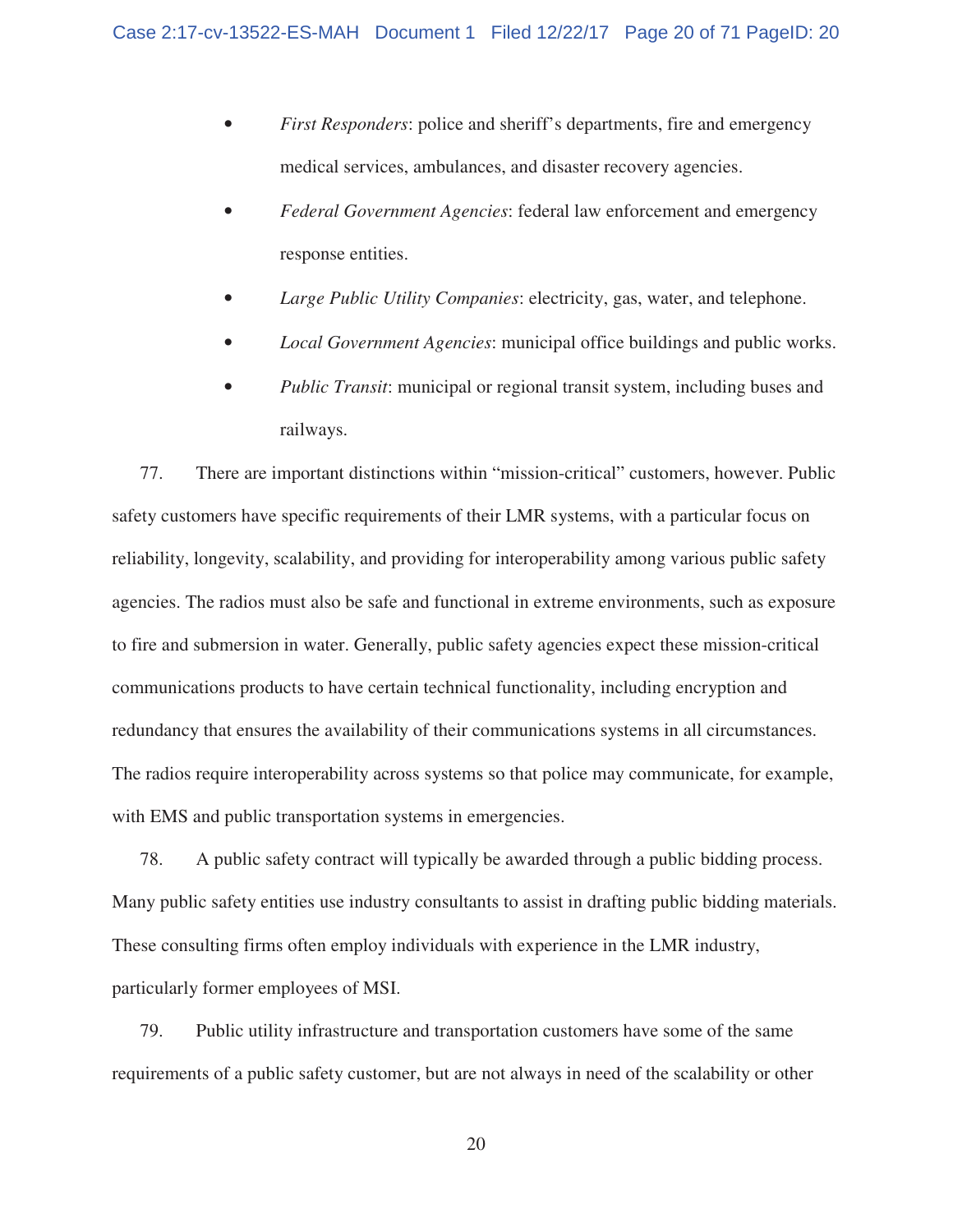technological solutions (and costs) of a P25 or TETRA system. However, utility and transit customers also have to meet regulatory requirements for public purchasing and ensuring the safety and reliability of their LMR systems, while at the same time controlling costs. In the United States, utility and transport customers have chosen to utilize a range of technologies, including P25, TETRA, and DMR, as appropriate for their specific technological and regulatory needs.

80. In addition to the sale of LMR hardware (handsets and accessories) and systems equipment (base stations, repeaters), providers of LMR solutions to "mission-critical" customers also often enter into critical service agreements with those customers. These services include integration services and management and support services. Integration services involve the integration and optimization of devices into existing networks, as well as handling software additions and upgrades to existing systems. Management and support services include repair, technical support, and hardware maintenance, as well as software related services, including network monitoring and cybersecurity issues. Due to the need for consistent uptime and reliable service, these service contracts are considered necessary and important parts of servicing the needs of any public safety customer.

81. **Business-critical LMR Solutions**. Sophisticated private sector customers ranging from the hospitality industry to the delivery service industry are also significant users of two-way radios. Approximately 20% of LMRs sold in North America are sold to the private sector. For these customers the products at issue in this Complaint are critical to their business operations and they are, thus, referred to by MSI and others in the industry as "business-critical" or "operations critical" two-way professional radios. Examples of private sector customers might include the following: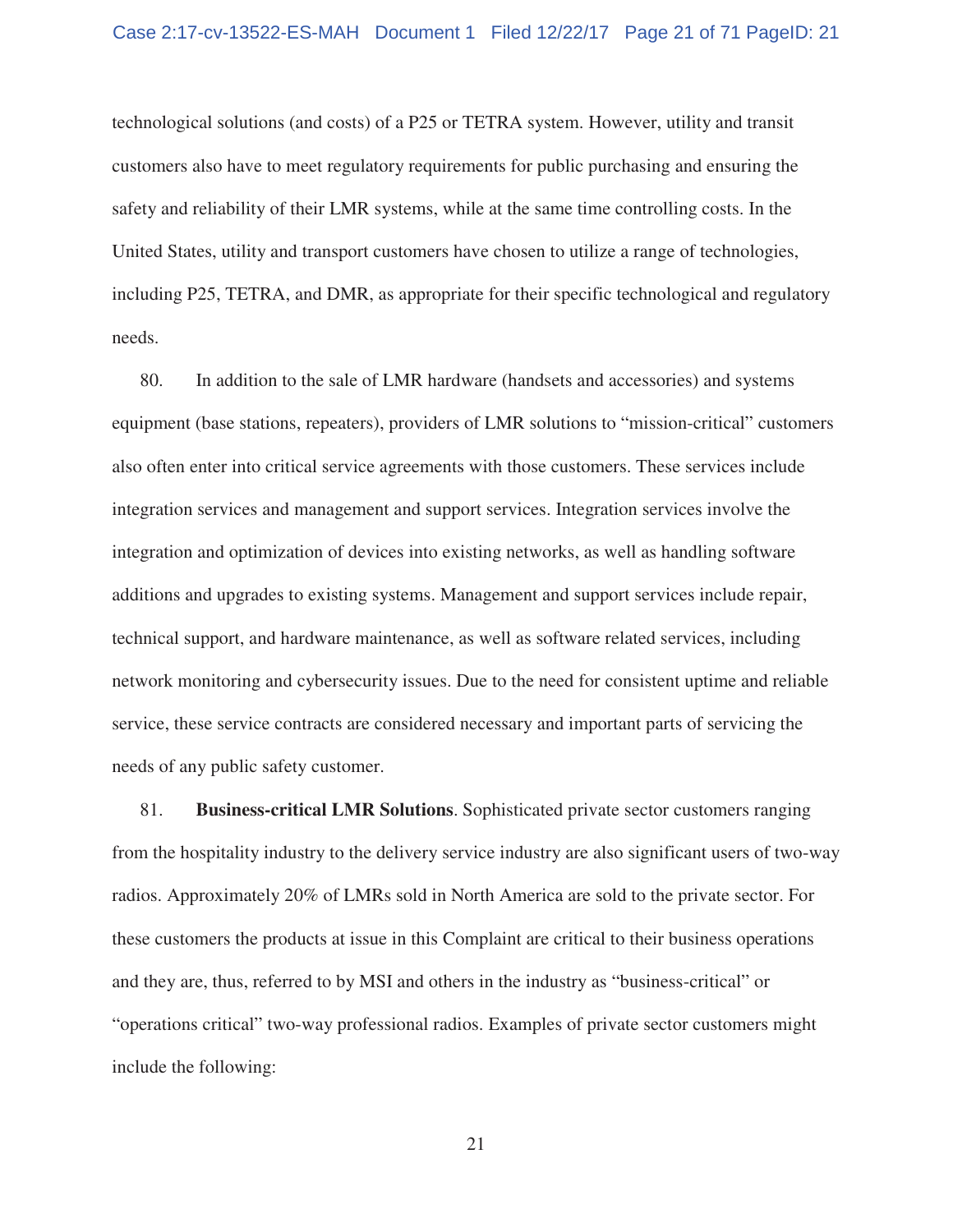- *Construction Companies and Contractors*: Commercial and residential builders; electrical excavating, plumbing and roofing companies.
- *Hospitality Industry*: Casinos, hotels, resorts, tour companies.
- *Private Security*: On-site security personnel, private home security.
- *Schools*: From grade schools to universities, schools provide two-way radios to teachers and administrative staff.
- *Service Industry*: Delivery companies, towing companies, landscaping companies, janitorial and building maintenances staff.
- *Transportation Companies*: Taxis, limousines, buses, and semi-trailer trucks.

82. Customers for "business-critical" LMR solutions include a wide range of potential implementations, such as warehousing and distribution centers, large retail operations (*e.g.*, a "big box" store), hotels and other large-scale hospitality providers, schools, and sports venues, among others.

83. The defining characteristic of private sector customers is their need for a more costoptimized LMR solution compared to the technologies typically considered by public safety customers. In many cases, the redundancy, security, and interoperability capabilities of a technology like P25 may not be necessary for many such customers. In the United States, the business and industry segment of customers has primarily adopted DMR as the standard costefficient option.

# **MSI's EXCLUSIONARY CONDUCT**

84. MSI has engaged in a multi-faceted scheme to substantially foreclose competition in the United States. MSI's anti-competitive conduct includes, but is not limited to, the following: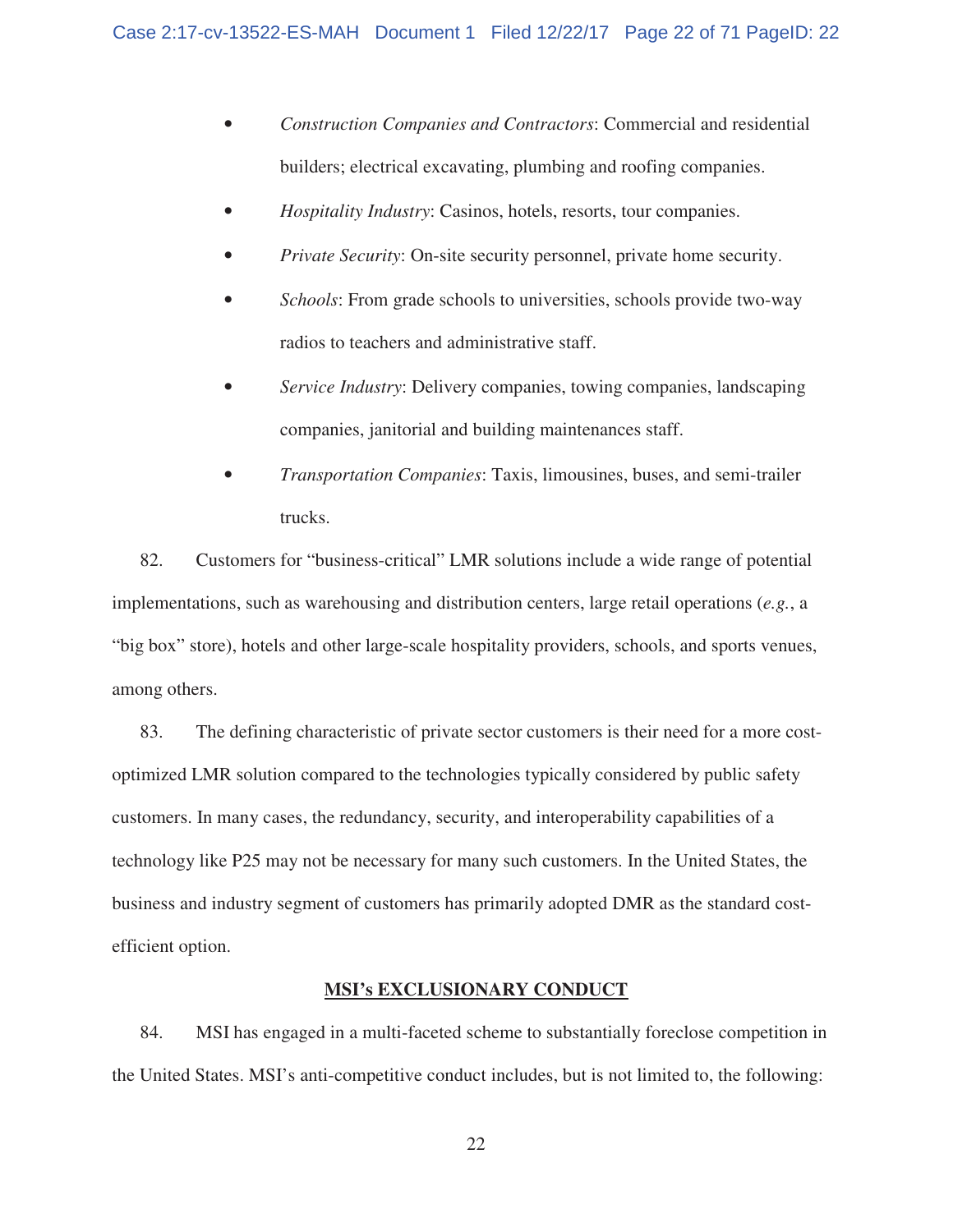- **Exclusive Dealing** MSI engages in *de facto* exclusive dealing with independent distributors through a potent "carrot and stick" combination of incentives for exclusivity and threats of termination for those who seek to promote competing products. This defeats the independence of the dealer and creates *de facto* exclusivity.
- **Tying/Leveraging** MSI ties lucrative P25 maintenance contracts for the public safety market to a dealer's exclusively purchasing and reselling MSI's DMR product. This strategy leverages MSI's monopoly of public sector business to stifle competition in the more price-sensitive private sector. Again, this anticompetitive conduct gives the independent dealer no effective choice but to not carry Hytera's competing DMR product for fear of losing access to MSI's P25 service business, which MSI dominates in the United States.
- **Serial Abuse of Regulatory and Judicial Proceedings** MSI repeatedly and without regard to legal merit abuses regulatory and judicial systems to block, delay, and raise the cost of competition. MSI has engaged in repeated, serial sham activity before U.S. courts, U.S. agencies, and state bodies, together with serial litigation outside the United States, to raise Hytera's costs. This serial abuse is the foundation of a misinformation campaign to destroy Hytera's reputation with customers in the United States. MSI's actions are individually and collectively baseless and brought with the objective of abusing the process and not for legitimate relief.
- **Abuse of the Standard Setting Process** MSI's participation in standard setting itself raises significant antitrust issues. In the case of DMR standards,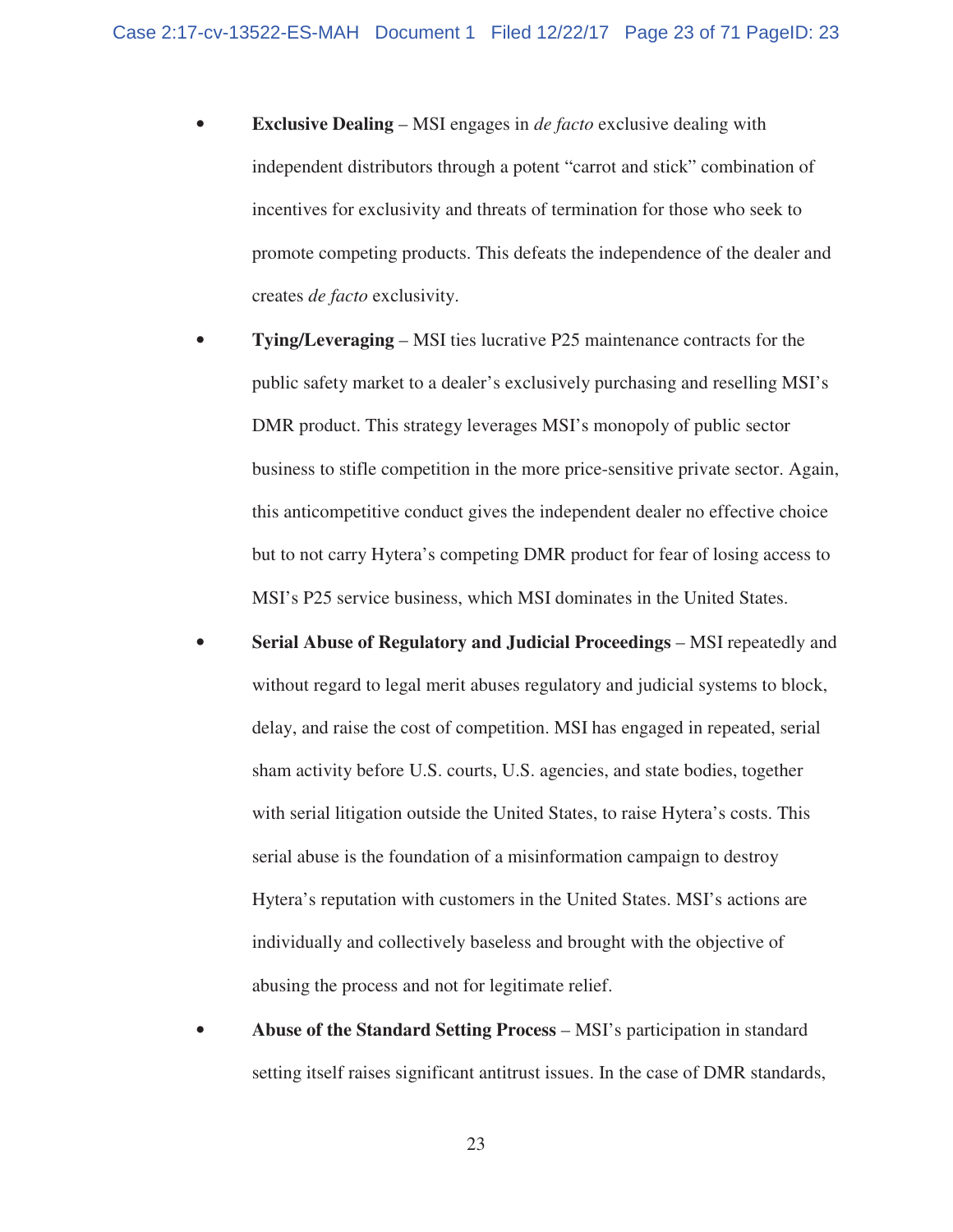these concerns could only be overcome by MSI's commitment to license any intellectual property claims it has over the DMR standard on FRAND terms. MSI has not done this. Instead, once it caused industry competitors and users to adopt MSI-promoted industry standards, MSI then engaged in licensing at unreasonable and discriminatory royalty terms to raise its rivals' costs and deter competition.

85. MSI's acts are designed to and have the effect of, eliminating effective competition for mission-critical radios sold to public safety customers and for business-critical professional radios sold to the private sector. This conduct results in less choice and higher costs for customers, destroys competition.

## **Exclusive Dealing**

86. In 2011, MSI implemented a program, under a new name, to entice independent dealers to resell and distribute MSI products in three different MSI business segments, including the radio, wireless, and enterprise solutions business segments. Renamed as the "PartnerEmpower Program," MSI's contractual relationship with independent dealers uses a system to award points to dealers based on their success in reaching metrics. A dealer's success in MSI's scheme is contingent on the dealer's compliance with revenue thresholds, technical and sales training, percentage of MSI sales quotas obtained, commitment to the MSI brand and other criteria – notably exclusivity criteria – set by MSI.

87. Within each of the individual business segments (either in a particular technology or vertical market), PartnerEmpower dealers could be classified as "Authorized," "Specialist," or "Elite" based on the total points achieved in the criteria described above. In addition to these three classifications, a dealer could also attain a program level designation, which rewards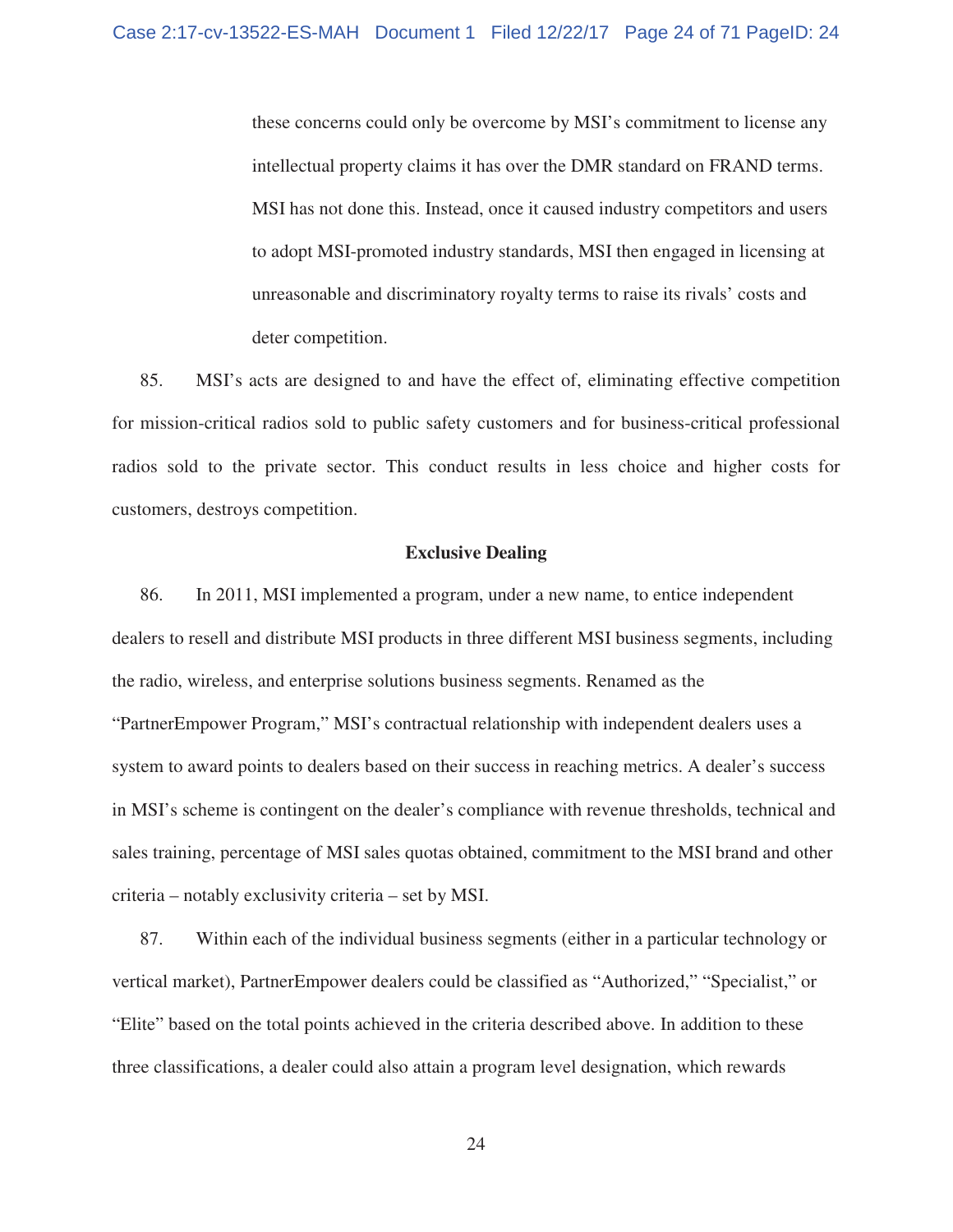dealers based on their performance across the variety of MSI business segments referenced above. The program level designations are "Silver," "Gold," and "Platinum," with the Platinum level offering the most benefits for the dealer—or the channel partner, as MSI commonly refers to its dealers. The individual segment designations generally correspond to the program level designations, and thus Elite dealers are often Platinum dealers. While each program level receives certain benefits, Platinum and Elite partners are granted exclusive access to additional compensation benefits such as an annual rebate program, which can provide up to 2% in rebates to dealers. Platinum and Elite partners also receive more payouts from MSI's Marketing Development Fund, which provides cash and other financial incentives for dealers to market MSI products. On information and belief, the dealers who generated the most MSI business received the most marketing funds. MSI also ensures that dealers who are close to finalizing deals with purchasers receive additional marketing funds.

88. The primary effect of MSI's PartnerEmpower program agreements with its dealers is to incentivize dealers to only sell MSI products. The PartnerEmpower program mixes product exclusivity, which is within the dealer's ability to control, and overall volume, which may not be entirely under the control of a dealer. For instance, a dealer's overall sales volume may depend on a number of factors, including the dealers own efforts and sales tactics, but also the vagaries of customer demand and also competition with other MSI dealers (or with MSI itself) that may also be chasing the same business. By contrast, a dealer can agree to be exclusive to MSI, and thereby materially improve its ability to get the benefits of being a Platinum Dealer. MSI's benefits are scaled to realize MSI sales exclusivity. Dealers that carry MSI products rely on these benefits in order to attract customers, remain competitive with other MSI dealers, and maintain profitability.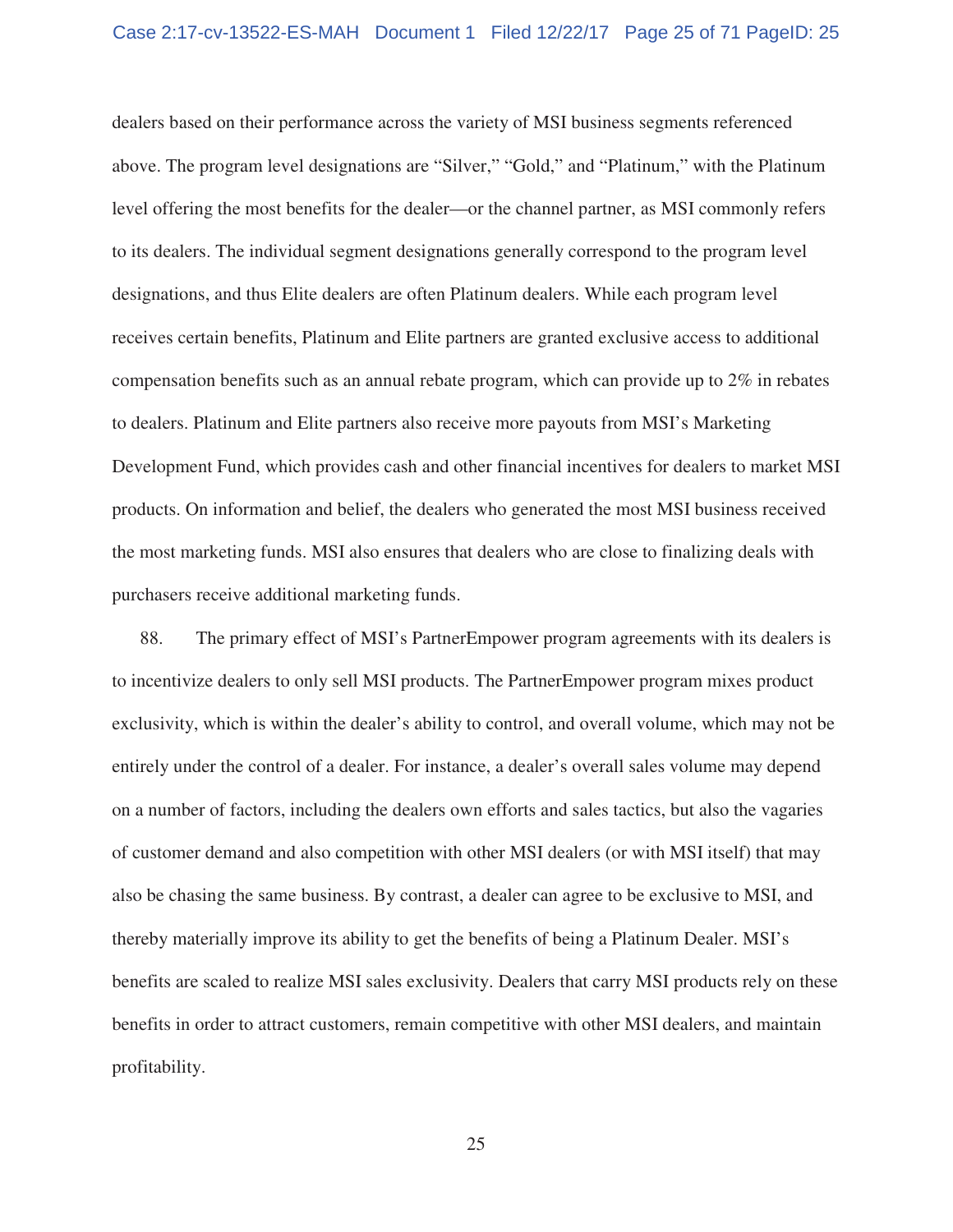89. **2017 IWCE Meeting of MSI Dealers.** The "stick" in MSI's *de facto* exclusivity scheme is its threat to punish, including by way of termination any independent dealer that seeks to offer competitive products, *i.e.*, act as an independent dealer. The threat was widely communicated to independent dealers in March 2017 at the International Wireless Communications Expo ("IWCE") in Las Vegas, Nevada.

90. MSI held its 2017 Channel Partner Expo, a meeting of MSI dealers, at the same time as the 2017 IWCE in Las Vegas. At this meeting, MSI's campaign to enforce its policy of exclusive relationships with dealers accelerated.

91. The IWCE is the premier trade show for the mobile radio industry and is organized annually. Representatives from across the industry attend IWCE, including representatives of all major manufacturers, as well as many dealers from around the country.

92. On information and belief, MSI held a meeting at the 2017 IWCE/Channel Partner Expo with independent dealers from across the United States. This dealer-only meeting was notable for its focus on Hytera. MSI CEO Greg Brown gave a speech to dealers from across the country indicating that MSI was upset about the competition from Hytera in the United States. These official comments and other MSI statements were orchestrated at IWCE and later with the goal of threatening the cancellation of dealerships for selling competing Hytera product lines. This was understood in the industry to be a threat to coerce independent dealers into *de facto* exclusivity with MSI.

93. **Subsequent 2017 Threat to Terminate Non-Exclusive Dealers**. On information and belief, MSI sent in the summer of 2017 a written memorandum to dealers in the United States threatening dealers with termination of their dealership with MSI if they carry competing Hytera product lines.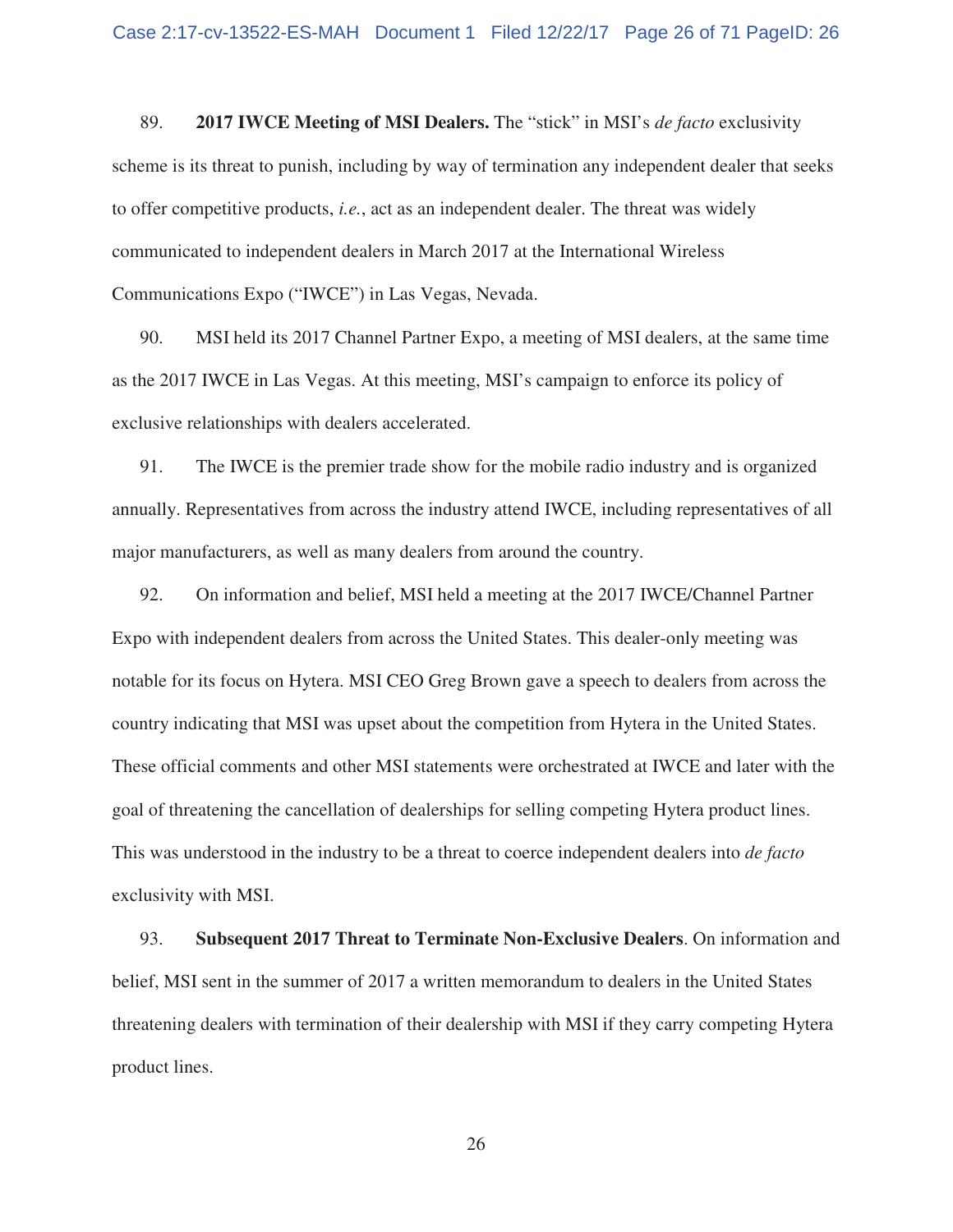94. By means of these letters, threats, and the resulting dealer fear induced by this conduct, MSI hopes to enforce a *de facto* scheme of exclusive dealerships within the Relevant Markets.

95. **Impact on Dealer Competition**. MSI's publicly stated policy of threatened termination of dealers selling products of a competitor has been given effect across the country in the last year. MSI's ongoing policy has had the effect of excluding Hytera from competing for many current MSI dealers. The largest dealers operate in and across the United States and have access to a range of customers across all customer categories. This can be seen in a simple internet search for two-way radios – all of the major dealers advertise locally via the Internet and their websites exclusively market MSI.

96. These larger dealers are necessary and the most efficient agents to bidding on projects in the United States. These dealers in particular are subject to and restricted by MSI's exclusive dealing, leveraging, and threats to terminate dealers if they choose to deal with Hytera. On information and belief, because of the anticompetitive acts of MSI, many of these large dealers act exclusively for MSI. Indeed, Hytera has lost or has been forced to forego numerous business propositions with these larger dealers as a result of MSI's conduct threatening independent dealers to not deal with Hytera.

97. In addition to the largest dealers, MSI also has taken actions against the smaller independent dealers to prevent entry of competing manufacturers, including Hytera.

98. For instance, a current MSI dealer in Vermont was initially receptive to Hytera's outreach to discuss the dealer carrying Hytera products. On information and belief, MSI responded to this outreach by threatening to terminate the dealer's ongoing servicing and other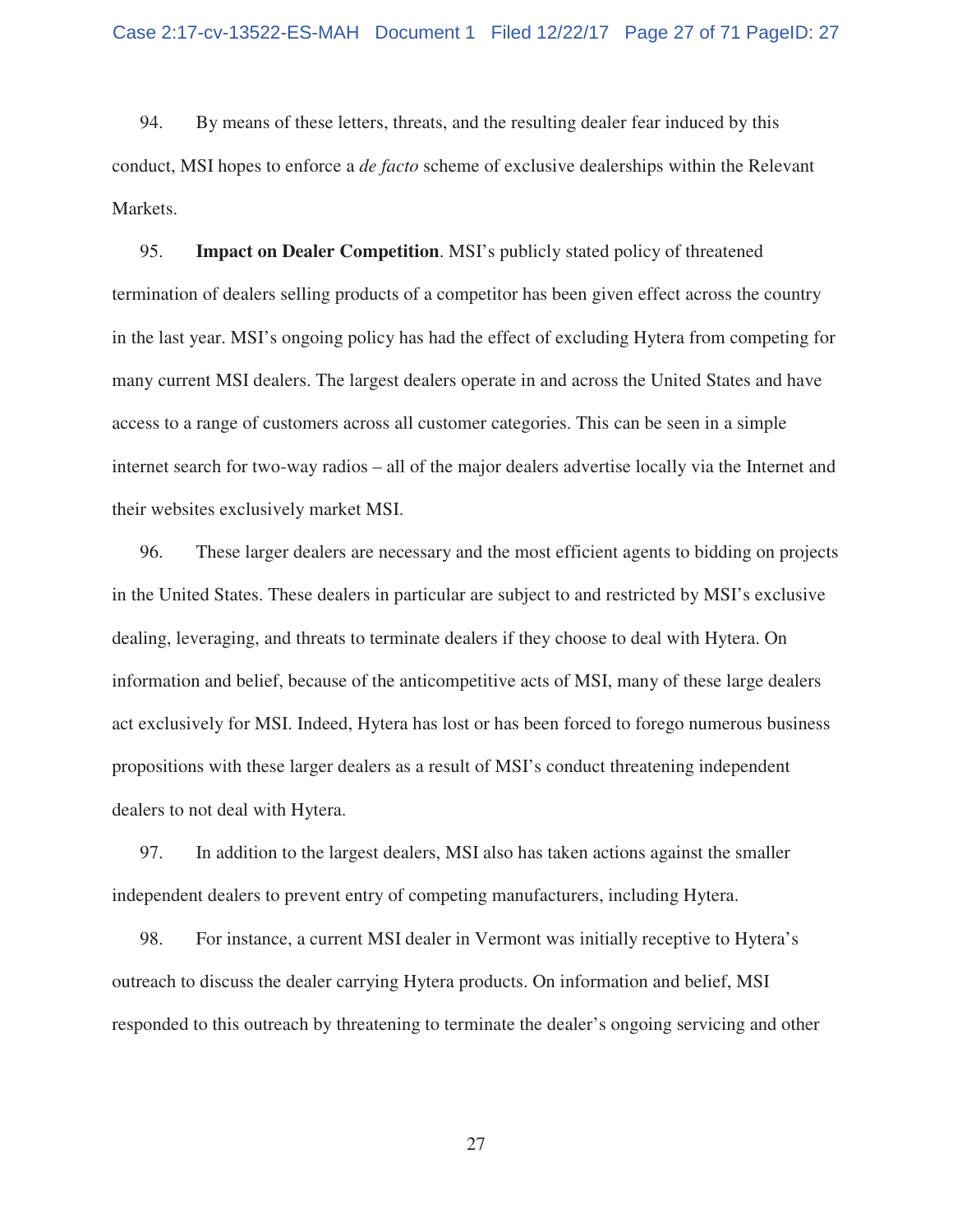business. MSI's threat led that dealer to terminate discussions with Hytera, preventing Hytera from entering into any arrangement with the dealer.

99. Similarly, a representative of a South Carolina dealer informed Hytera that they were terminated by MSI as a service and maintenance partner and that the dealer believes that this action was taken, at least in part, as retaliation for the South Carolina dealer's decision to sell Hytera products. The South Carolina dealer expects the next step may be that MSI will terminate their dealership relationship entirely because they were told by an MSI representative that MSI did not like the fact that the dealer was selling other manufacturers' products, especially Hytera products. On information and belief, the South Carolina dealer understands that other MSI dealers have similarly been threatened with having their service partnership terminated if they chose to continue selling Hytera products.

100. As an additional example, a former MSI dealer in New York, was terminated as an MSI dealership because it chose to also sell Hytera products. Subsequent to its termination, this New York dealer informed Hytera that it learned that other MSI dealers that sold Hytera products had also been terminated. Those dealers were given the same reasoning as the New York dealer had been given: MSI was terminating its relationships with smaller dealers due to a change in market strategy. However, this statement was false and pre-textual: the New York dealer knows of other MSI dealers with a smaller volume of MSI products sold that were not terminated. The difference is that the New York dealer Hytera spoke to also decided to sell Hytera products.

101. A large dealer in California withdrew from negotiations to sell Hytera products and ceased communications with Hytera after the IWCE Conference in March 2017. Prior to the IWCE Conference, the owner of the dealership had met with Hytera multiple times and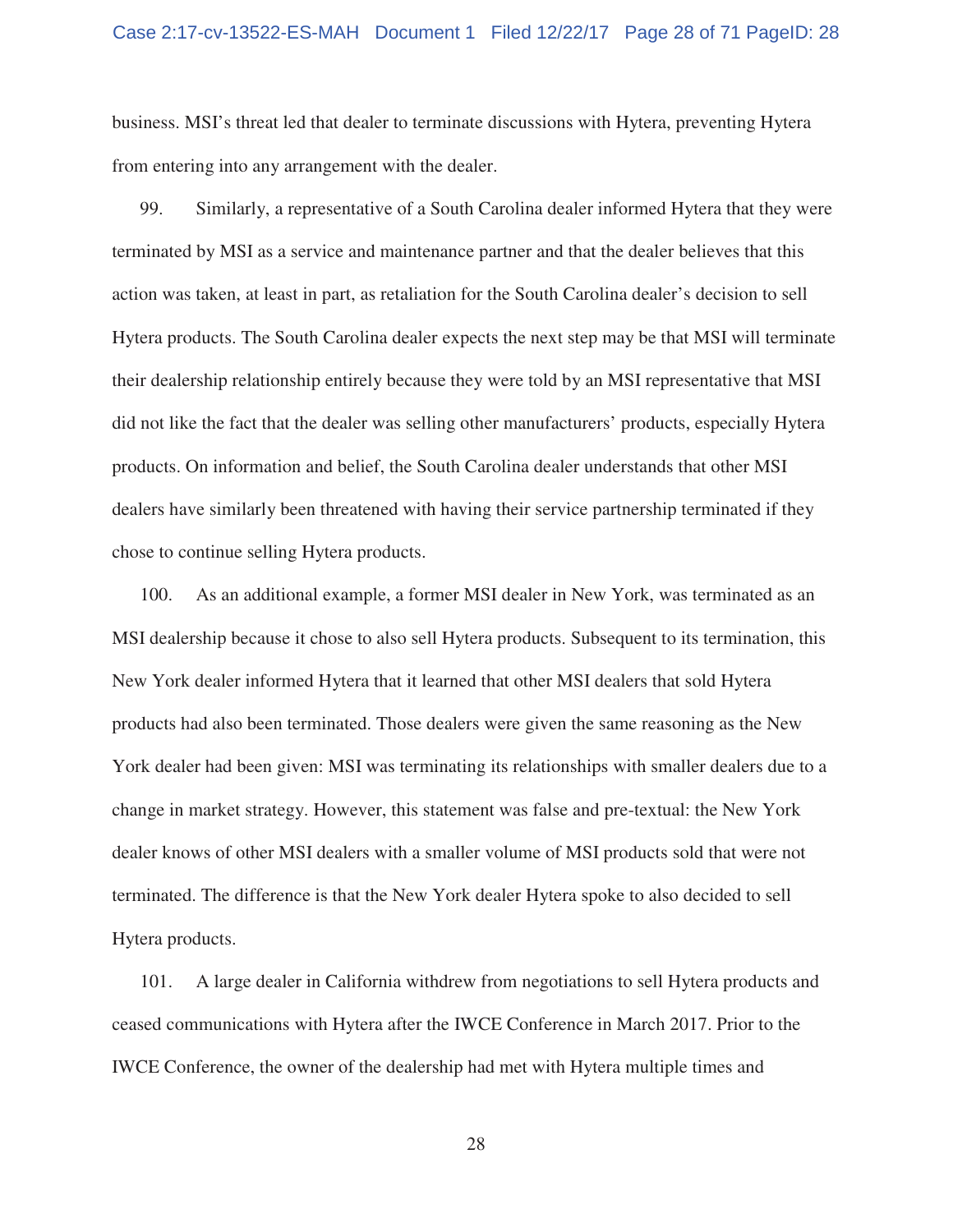expressed interest in carrying and selling Hytera products. At the time of Hytera's preliminary discussions with the dealer, Hytera learned that the dealer was almost exclusively selling MSI products, but the dealer expressed interest in switching to Hytera to replace his MSI Vertex LMR business. After the threats MSI made at the IWCE, the dealer renounced any ties to Hytera and stopped returning Hytera's calls and emails.

102. Yet another dealer operating in California sought to add Hytera product in addition to MSI products that it already sold. When it did so, MSI terminated the dealer. Not content with terminating the dealer, MSI made the termination very public so as to magnify the effect – the termination served as a very public reminder to other dealers to not cross MSI and add a competing product line.

103. Another dealer in Colorado was threatened with withdrawal of all of MSI's Vertex Standard products because the dealer was also carrying Hytera products. On information and belief, MSI's Vertex Standard distributor told the dealer that if the dealer wanted to continue to do business with the distributor, the dealer could not advertise Hytera or the distributor would withdraw its sales to the dealer.

104. Further, MSI intimidated a Dallas area dealer of Hytera and MSI products into terminating its relationship with Hytera as an authorized repair center. The dealer is still a Hytera dealer, but it was asked by MSI representatives to terminate the service center relationship with Hytera in order to maintain its MSI distribution business, and the Dallas-area dealer did in fact terminate its service center relationship with Hytera as a result of this threat. In addition, that same dealer has been influenced not to advertise its relationship with Hytera or its sales of Hytera products.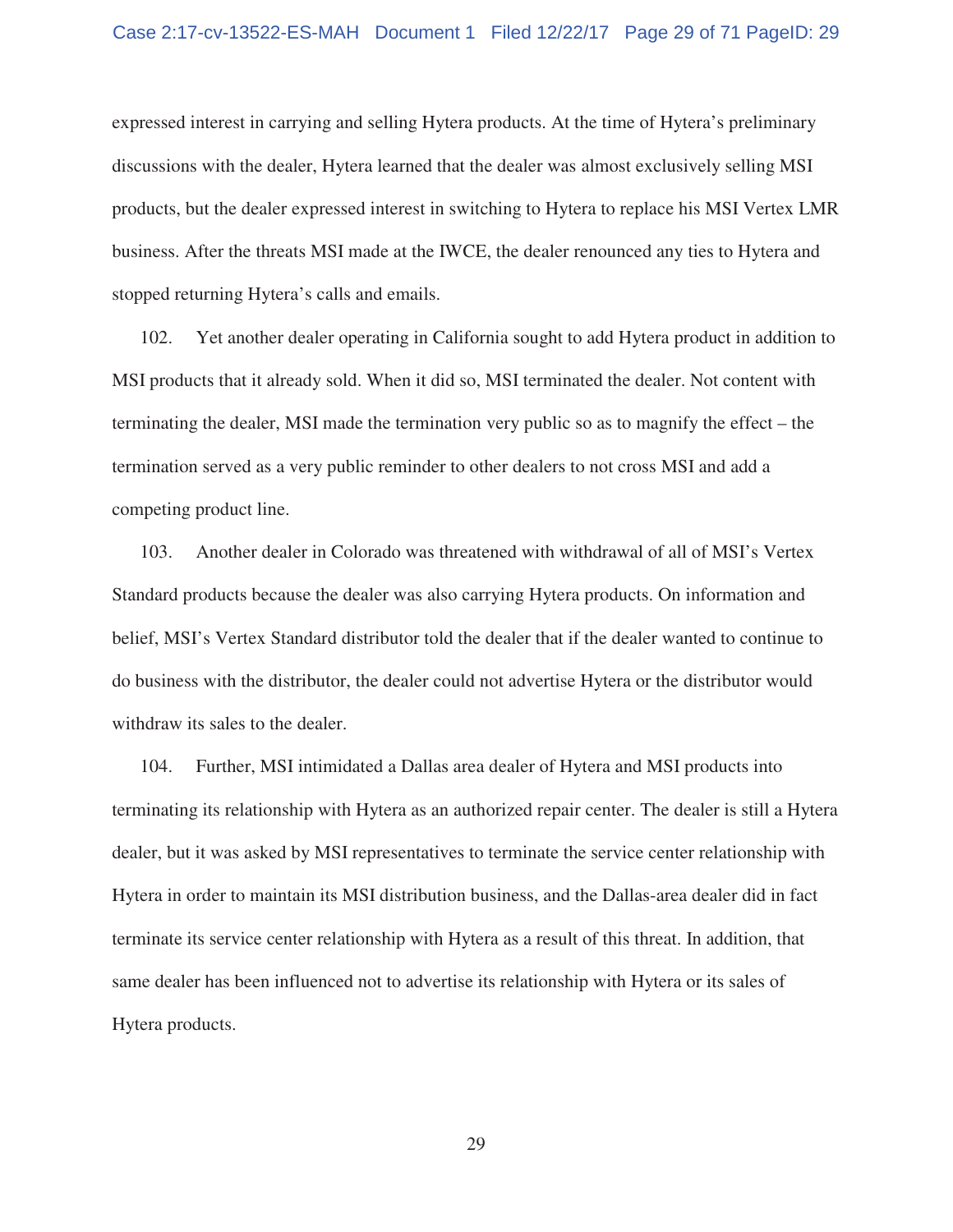105. MSI's retaliation is not limited to occasions when dealers carry or sell only Hytera products. For instance, based on a discussion with a former MSI dealer in Atlanta, Georgia, Plaintiff understands that MSI terminated this dealer purportedly because MSI no longer felt they had a good partnership, even though the former dealer was meeting MSI's sales numbers. MSI terminated the dealer around the time that the Atlanta-area dealer won a bid using Kenwood products in competition with another MSI dealer. The former MSI dealer understands that MSI terminated its dealership because the dealer also sells Kenwood products and was winning bids against MSI dealers.

106. Similarly, on information and belief, an MSI dealer in Western Massachusetts lost its manufacturer's representative status, and thus its ability to provide service and maintenance to public safety customers, because the dealer was selling Kenwood products.

107. Plaintiff is aware of another large MSI dealer in the New York area that informed Hytera that it received MSI correspondence threatening parts of the dealership if the dealer were to sell products made by Harris, another MSI competitor.

108. On information and belief, a large MSI dealer located in New Jersey and New York, tried to sell Icom products to a New York housing authority and was punished by MSI for doing so. In that instance, MSI pulled service contracts estimated to range from hundreds of thousands of dollars to \$1 million a year as punishment for selling the Icom product. A representative from this New Jersey-New York dealer informed Hytera that MSI uses its public safety related business, particularly the revenue streams from the public safety service and maintenance contracts that a dealer receives as an MSI Manufacturer's Representative as leverage over its dealers.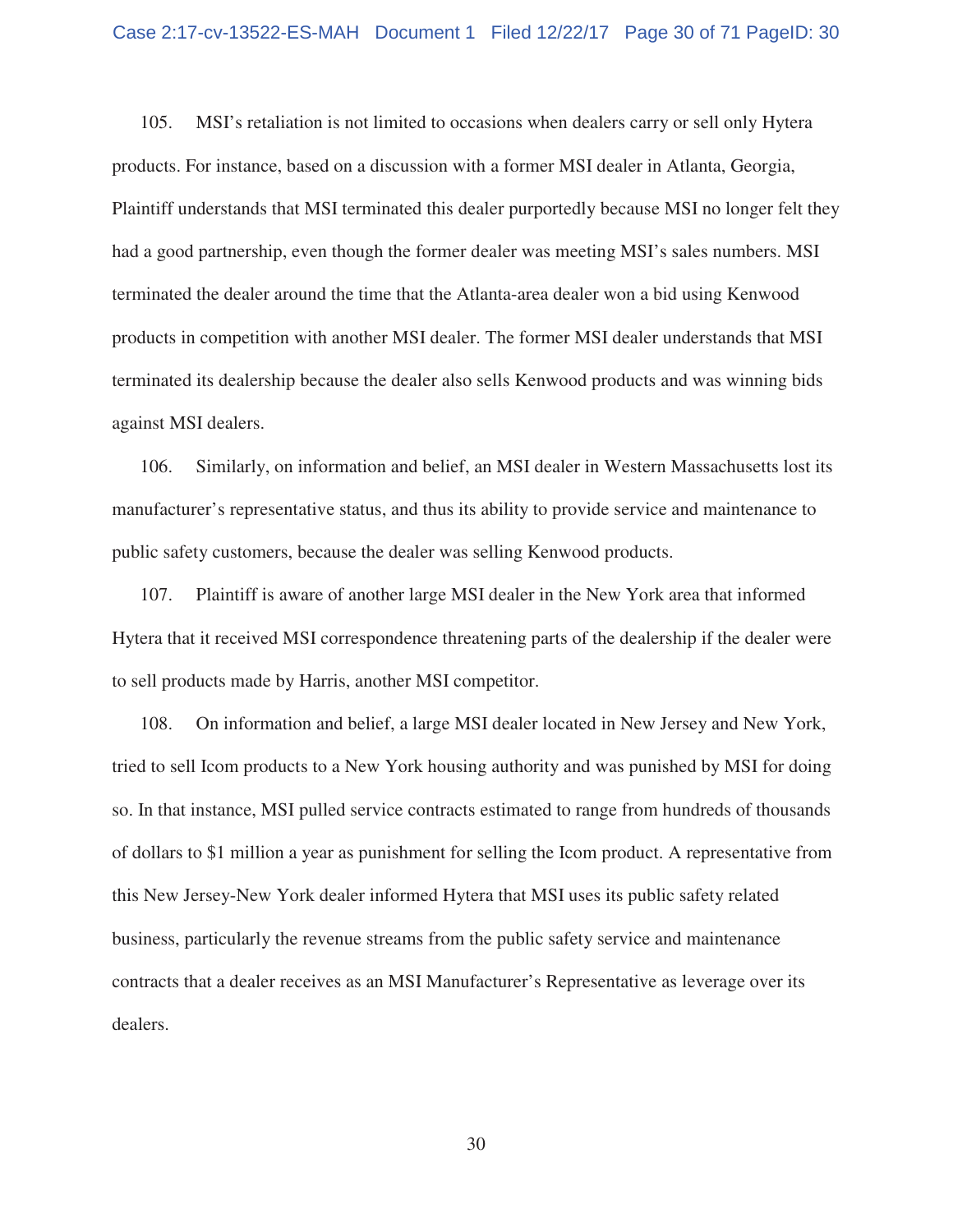109. On information and belief, these terminations become public knowledge because MSI publicizes the dealership terminations by word of mouth and directs its other dealers' to actively target the former dealers' customer accounts. In so doing, MSI seeks to enforce its anticompetitive efforts to maintain *de facto* exclusivity over any independent dealers that choose to carry MSI products, with the goal of foreclosing competition from competing suppliers such as Hytera.

## **Leveraging of Public Sector Dominance**

110. **MSI's Public Safety Dominance in the United States**. The public safety sector, including emergency services, military, police, etc. is the largest sector of the LMR industry in the United States. As described above, the public safety sector is largely dominated by standardized technologies, with APCO's P25 being the dominant standard in the United States (with MSI the dominant supplier).

111. On information and belief, the annual market for new hardware in public safety contracts in the United States is approximately \$2 billion and, on information and belief, MSI has more than a 70% share of these sales of the terminals and systems used in the public safety sector. More importantly, MSI is the dominant provider of maintenance and service to public safety customers for their installed base of P25 systems.

112. **MSI's Actions to Maintain Public Sector Dominance: Exclusion of TETRA.** MSI has monopolized the U.S. public safety market. This effort protects MSI's position in not only public safety products but also in other markets where it competes. MSI relies on its dominance in the U.S. public safety sector to exert pressure on and demand exclusivity from its dealer channel partners in the United States.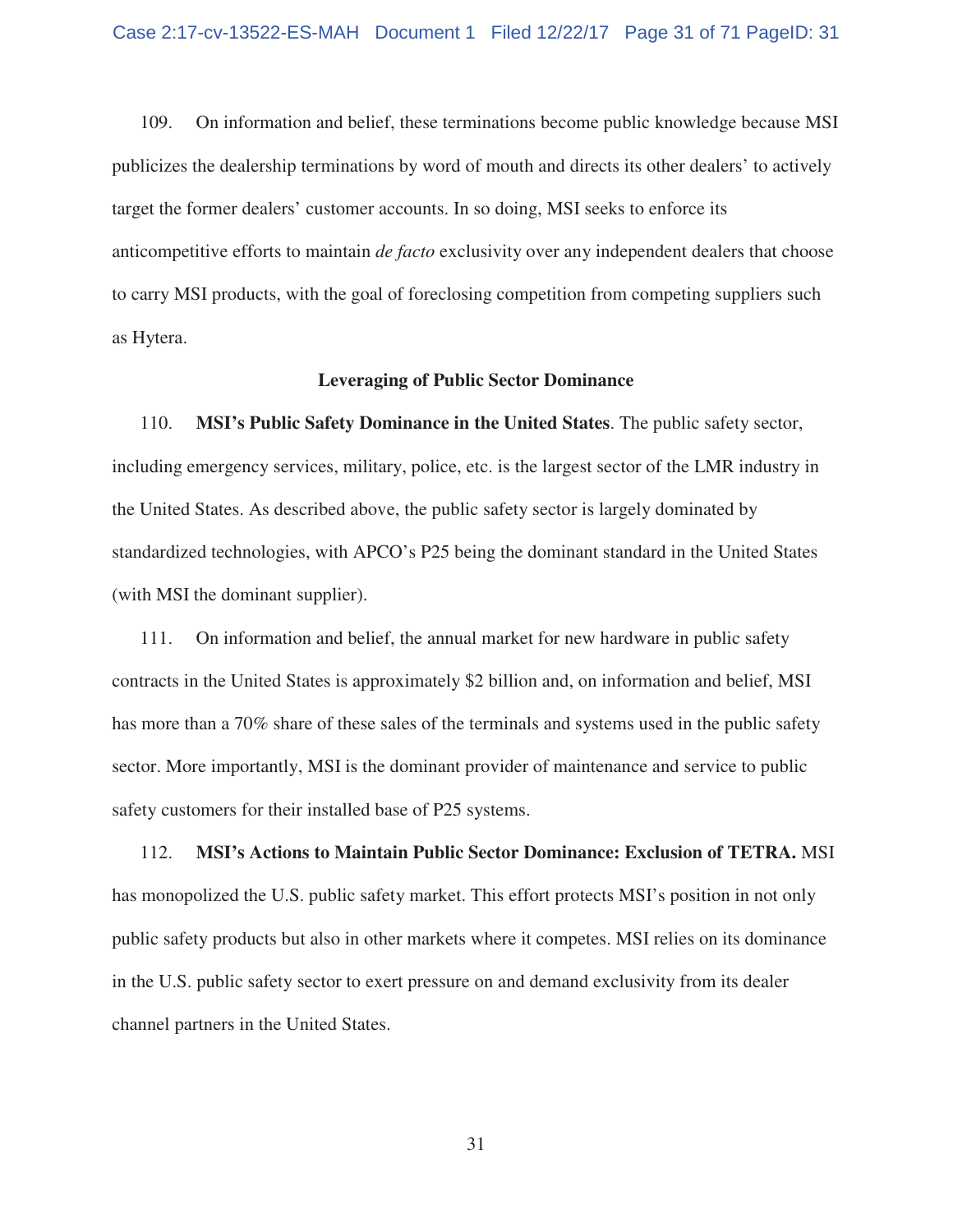113. As described above, TETRA is a leading LMR standard used by public safety users, and is the primary standard used outside of the United States. TETRA directly competes with APCO's P25 standard, a technology advocated and dominated by MSI, which is the predominant standard used by the public safety sector in the United States.

114. In order to protect its dominant position in the public safety sector, from 2009 through at least 2016, MSI engaged in a coordinated scheme to retard the growth of TETRA in the United States. Initially, MSI acted to control and influence relevant trade associations and industry bodies in order to prevent the approval of TETRA by the FCC (despite MSI itself being an advocate of TETRA outside the United States). After TETRA was eventually approved for sale in the United States, MSI continued this scheme by challenging and protesting the award of any contracts to TETRA providers in an attempt to limit the availability of TETRA products in the United States.

115. MSI's scheme included continuous opposition to the acceptance of TETRA by the FCC, including opposition to the TETRA Association's initial request for a technical waiver from the FCC for TETRA technologies to operate within the United States. MSI engaged in this opposition, and coordinated the opposition of APCO and TIA, even as MSI is itself a major supplier and developer of TETRA products outside the United States. MSI opposed the adoption of TETRA in order to preserve its existing dominance in the market for mission-critical radios sold to public safety, transportation, and utility customers.

116. MSI's opposition to TETRA in the United States has been acknowledged throughout the industry. For example, Urgent Communications, an industry publication, reported that MSI "holds the cards in terms of how the technology gets introduced into the U.S." Given TETRA's global success, sophisticated technology setting, and interoperable open platform, introducing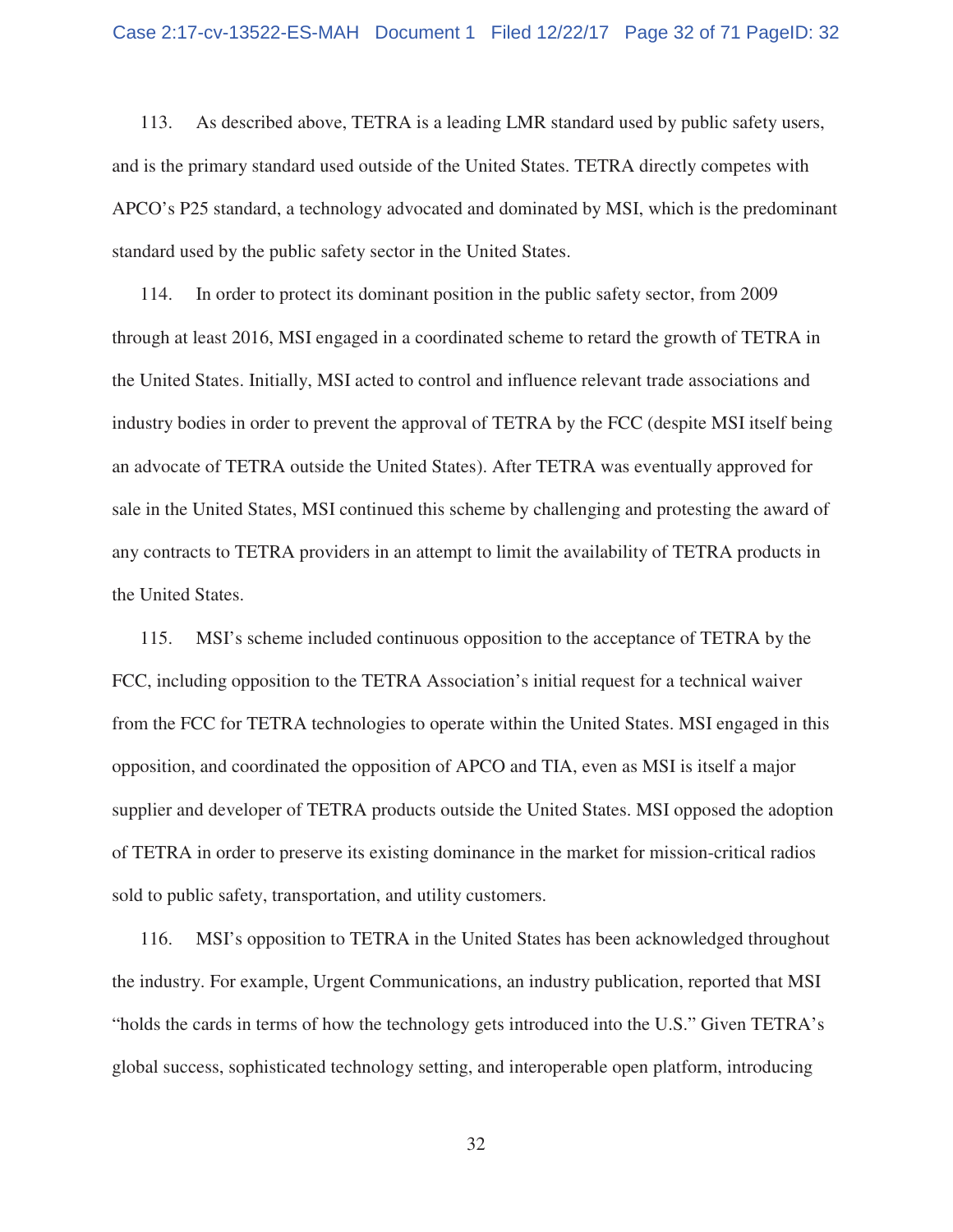new technologies with much more data communications capacity such as TETRA would have significantly impacted MSI's existing business presence and market share in public safety, utilities, militaries, and transportation companies.

117. PowerTrunk has sought to overcome MSI's opposition and sell its TETRA equipment and technology in the U.S. market. PowerTrunk's efforts, however, have only resulted in increased MSI efforts to squelch TETRA-based competition.

118. For example, on March 14, 2012, the New Jersey Transit Authority awarded Alcatel-Lucent a contract for bus radios, using PowerTrunk as a subcontractor for the radios. This was the first major TETRA win in the United States. After this award, MSI petitioned the FCC to repeal its order authorizing TETRA's operation in the United States. The FCC rejected that petition.

119. Despite MSI's attempts to thwart PowerTrunk's progress, on April 15, 2013, PowerTrunk obtained its first FCC certificate for TETRA equipment in the 700 MHz public safety spectrum. This equipment effectively mooted MSI's purported interoperability objections before the FCC, as it allowed the same device to switch between TETRA and P25 operability. This multimode equipment was developed uniquely for the U.S. market, at significant research and development cost to PowerTrunk.

120. MSI continued to oppose PowerTrunk's TETRA-based entry into the United States and PowerTrunk, in turn, persisted in competing in the face of MSI's continued opposition. PowerTrunk won its largest contract on February 22, 2016, when the New York City MTA Bus Committee awarded Parsons Transportation Group of New York, Inc. and PowerTrunk (as a subcontractor) the contract for a new radio system. Despite its years-long campaign against TETRA, MSI itself submitted a bid to the NYC MTA that provided for a TETRA solution,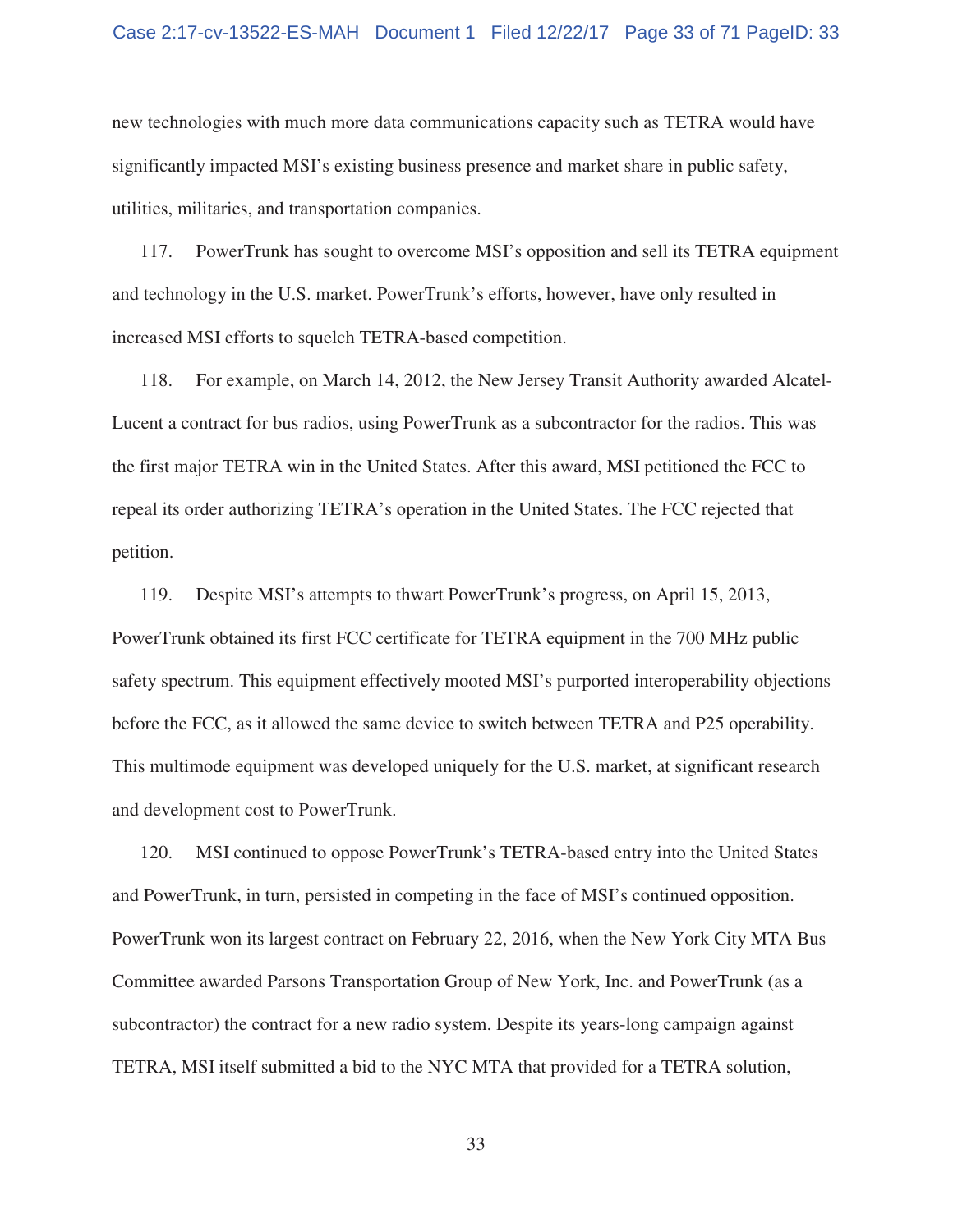which is not surprising since MSI has supplied TETRA systems and subscriber equipment to the British police and the London Underground at a fraction of the price of P25 radios in the U.S. However, the NYC MTA rejected MSI's proposal because it lacked essential information and had significant weaknesses, including the lack of FCC type acceptance certificates for its proposed subscriber equipment (a mandatory RFP requirement by award time). MSI attempted to rely on the dual-band (TETRA/P25 interoperable) technology that it had spent years criticizing but had not yet fully developed. MSI lost and yet continued to petition to overturn that loss without any legitimate basis.

121. As described above, through repetitive and contradictory petitioning, MSI has consistently used its power to stall and distort PowerTrunk's efforts to bring TETRA to the United States. This has had the effect of maintaining and expanding MSI's dominance of the sale of LMRs to mission-critical customers – public safety, transportation, and utility customers.

### **MSI's Use of Public Sector Service Contracts to Require Exclusivity from Dealers.**

122. When a dealer becomes an official Manufacturer's Representative for MSI, the dealer receives a percentage of all MSI sales in the region in which they operate (not merely a percentage of store sales). Manufacturer's Representatives for MSI are given exclusive responsibility for public sector accounts. MSI Manufacturer's Representatives agree to register business opportunities with MSI, thereby effectively allowing MSI to redirect certain opportunities or business to other dealers at MSI's discretion.

123. Dealers receive significant incentives from being a Manufacturer's Representative. The most profitable element of this relationship comes from fulfilling the service and maintenance contracts for public safety, emergency responder, and some utility customers for MSI's products, and not necessarily the commission. Many MSI dealers rely on this consistent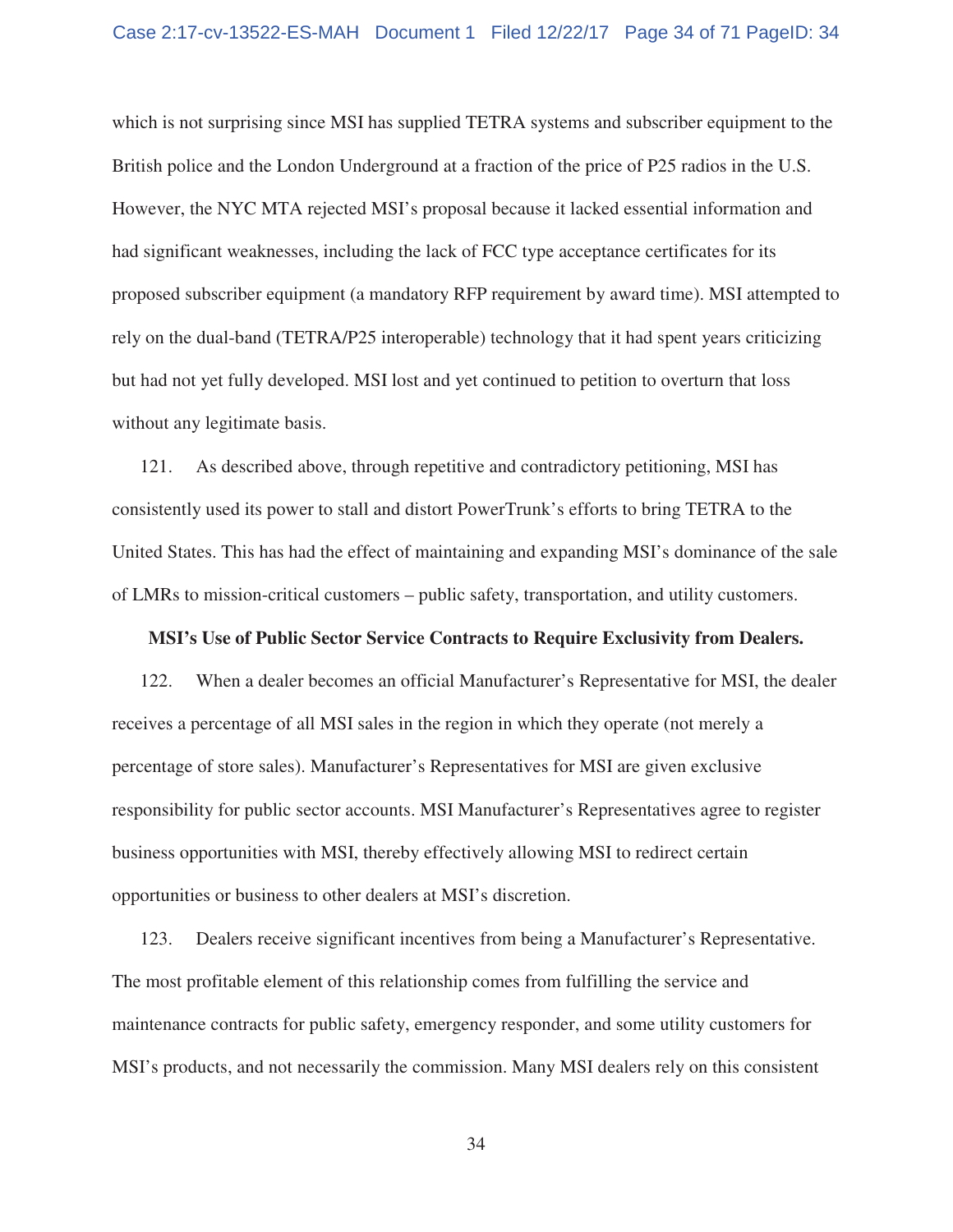## Case 2:17-cv-13522-ES-MAH Document 1 Filed 12/22/17 Page 35 of 71 PageID: 35

service/maintenance income to support their businesses. For instance, take the example of a county sheriff's office purchasing an MSI P25 system. This system might include \$100,000 worth of equipment. The MSI Manufacturer's Representative would only receive approximately 5-6% or \$5,000-\$6,000 in commission on that system. However, the public sector customer is also likely to pay MSI \$100,000 per year to maintain that system, and MSI would in turn pay the manufacturer's representative \$50,000 per year to do the maintenance. The share of sales and maintenance contracts provided to MSI dealers, on a continuing basis, is a substantial value to MSI dealers.

124. If an MSI Manufacturer's Representative chooses to carry competing products, MSI has the ability to, and does in fact, re-assign these lucrative service accounts away from dealers that choose to carry competing products. On information and belief, MSI has threatened numerous dealers with termination of their Manufacturer's Representative status if they chose to carry competing Hytera products.

125. Most importantly, MSI is able to leverage these relationships with dealers to prevent dealers from selling competing products for any purpose, whether it is to public safety customers, private utilities, or commercial customers.

### **Serial Sham Litigation and Petitioning**

126. MSI has engaged in a series of legal proceedings against Hytera in the United States and around the world, primarily to raise Hytera's cost of doing business. MSI's litigation strategy has included the serial filing of claims in the United States, both in federal court and before the International Trade Commission ("ITC"), as well as before various courts in Australia and Germany. MSI has filed no fewer than six separate litigations against Hytera and its subsidiaries since March 2017, using the mere existence of the pending litigation to defame Hytera's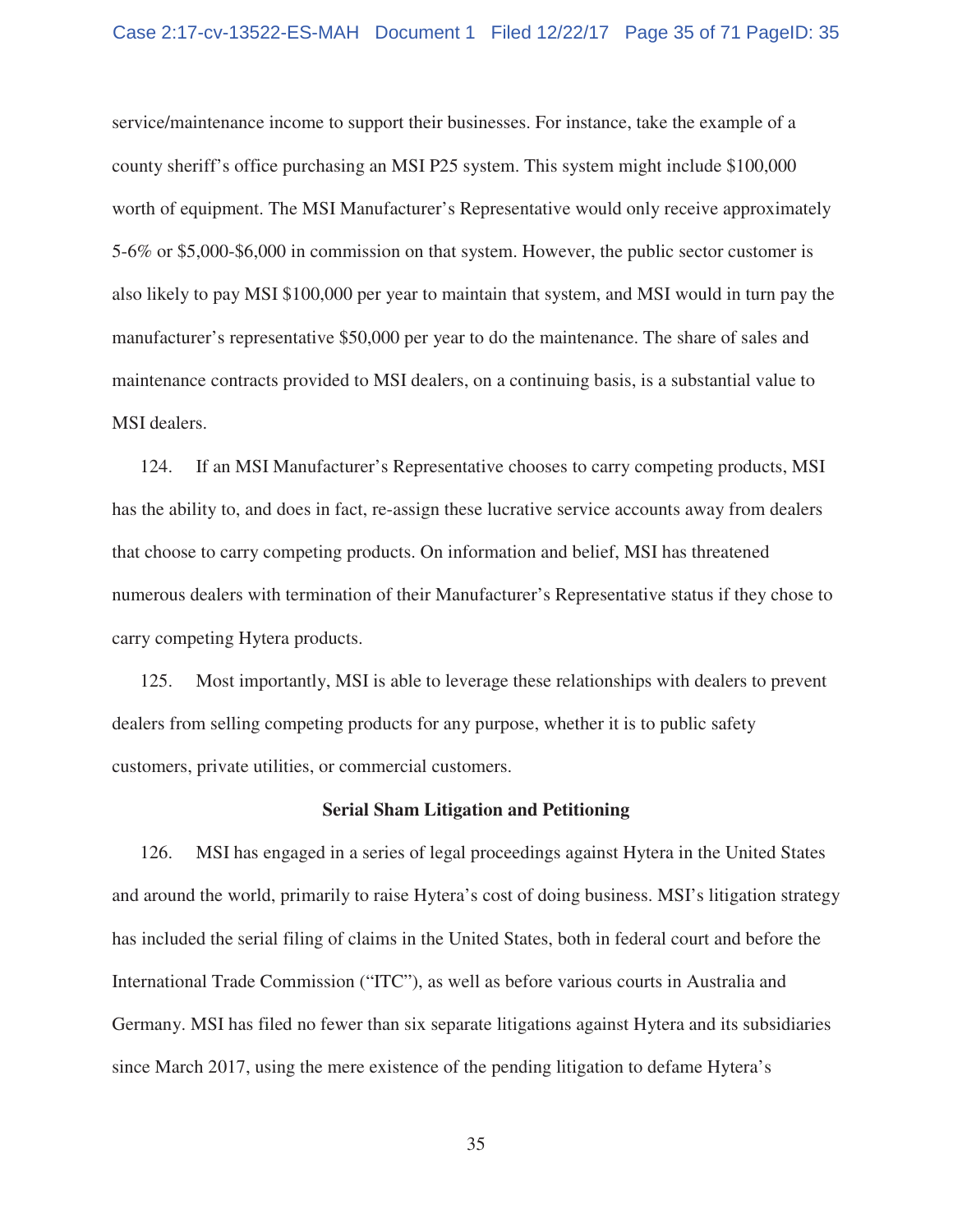products and business prospects in the United States. Hytera also believes that MSI has filed a series of sham petitions with the FCC and the NYC MTA with the objective of undermining Hytera and its subsidiary PowerTrunk, in order to improperly limit competition from Hytera generally and, more specifically, limit the penetration of TETRA technologies in the United States.

127. In an industry defined by mission-criticality and business-criticality, an LMR vendor's reputation takes on heightened importance and is a barrier to entry and expansion. Baseless allegations that call into doubt an LMR vendor's regulatory compliance, product quality, and continuity of service serve no purpose other than dampening legitimate competition. The following chronology illustrates MSI's efforts to that end. The biggest event of the year for the industry in the United States is the annual IWCE trade show, held this year in Las Vegas. LMR vendors use the IWCE event to garner attention for their companies and products. Most product launches occur at the IWCE. In March 2017, MSI instead used the IWCE event to attack the reputation of Hytera and sow fear, uncertainty, and doubt as to the viability of Hytera and its products. In conjunction with MSI's CEO statements and other contemporaneous MSI statements threatening to penalize or terminate dealers that also carry Hytera, MSI launched a series of actions designed to undermine Hytera's reputation and to further undermine and threaten Hytera dealers.

128. The 2017 IWCE event ran from March 27 through March 31. Two weeks before, MSI filed two separate actions, a trade secret theft complaint and a patent infringement complaint. Then as if that was not enough to generate attention, MSI launched a second patent infringement case smack in the middle of IWCE on March 29. Then, not content with the publicity generated from those actions, MSI continued its campaign and launched patent litigation in multiple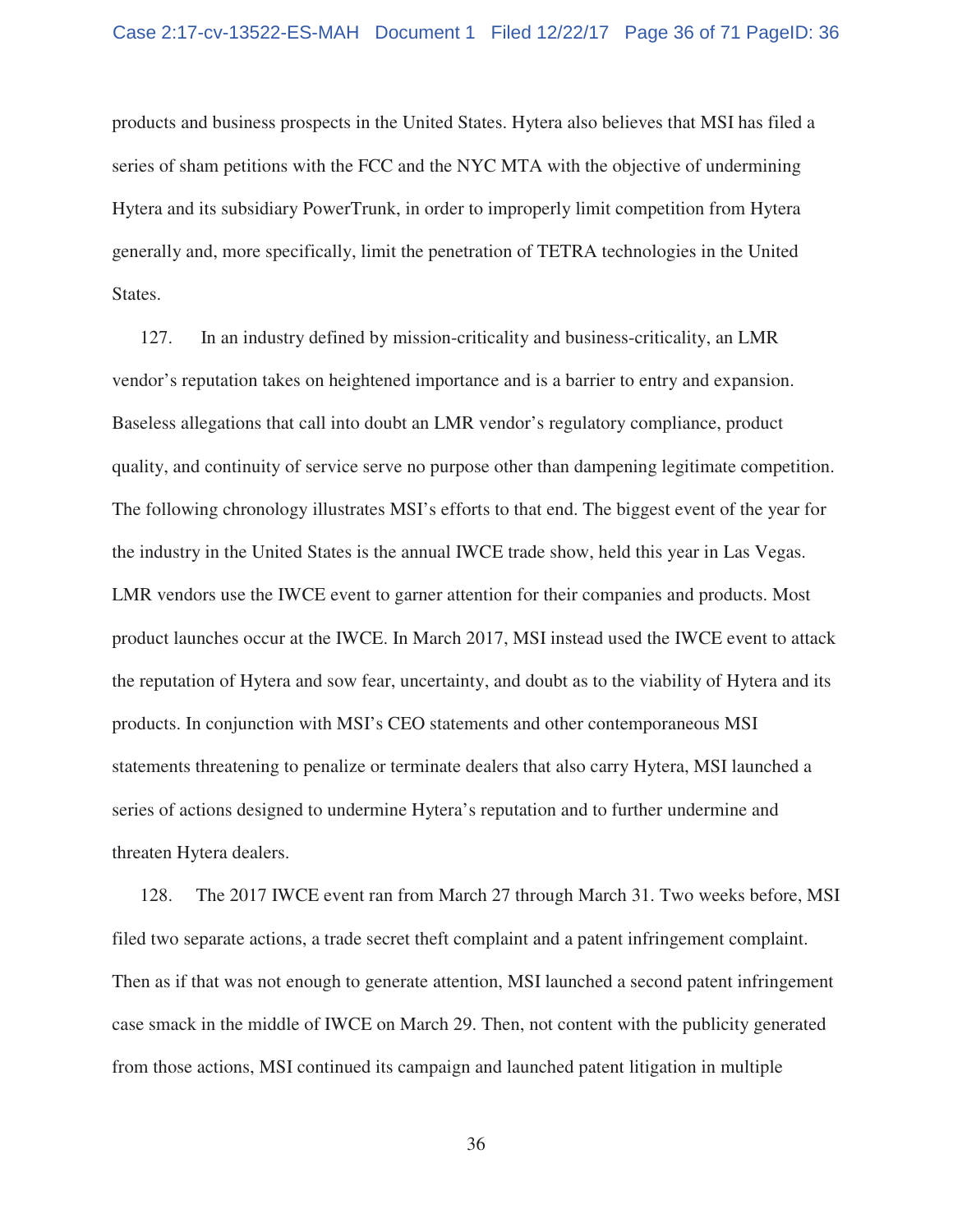foreign venues between April and July. Throughout this timeframe, MSI has been using the litigations as a sales weapon. On information and belief, at IWCE Las Vegas and since then, MSI has used the fact that it has sued Hytera as an anticompetitive weapon, telling dealers and customers, for example, that Hytera will exit the United States market within a year, and will not be able to serve customers as a result of its litigation tactics. MSI's baseless claims have no legitimate purpose; MSI's purpose is instead to spread disinformation in the market.

129. MSI's current serial sham conduct is an anticompetitive weapon that MSI has used for years. The following are recent examples known to Hytera.

130. **March 2016 - FCC Submission Regarding Award of Contract by New York City Metro Transit Authority**. In March 2016, just days after the NYC MTA Bus Radio system contract was awarded to Parsons/PowerTrunk, MSI submitted a Petition for Clarification to the FCC. In the March 2016 Petition, MSI took the position that any product to be approved by the FCC for use on the 700 MHz public safety channels must be technically capable of operating on P25 channels before its approval by the FCC (*i.e.*, not just being modifiable to operate on P25 channels). This position was directly in opposition to MSI's position taken two years previously in a comment to the FCC, when MSI took the position that requiring technical compliance with P25 protocols prior to FCC equipment authorization would be "too burdensome" to the industry. MSI's changed position, taken only after the award of a large TETRA contract, is indicative of MSI's intent to delay the advancement of TETRA in the United States, and to drive up the costs and requirements of bringing lower-cost TETRA solutions to U.S. customers.

131. **March 2016 – MSI Protest to New York City Metro Transit Authority**. After the award of the NYC MTA Bus Radio system contract, MSI also submitted a misleading and inaccurate protest to the NYC MTA. Highlighting MSI's tactics was its claim in the protest that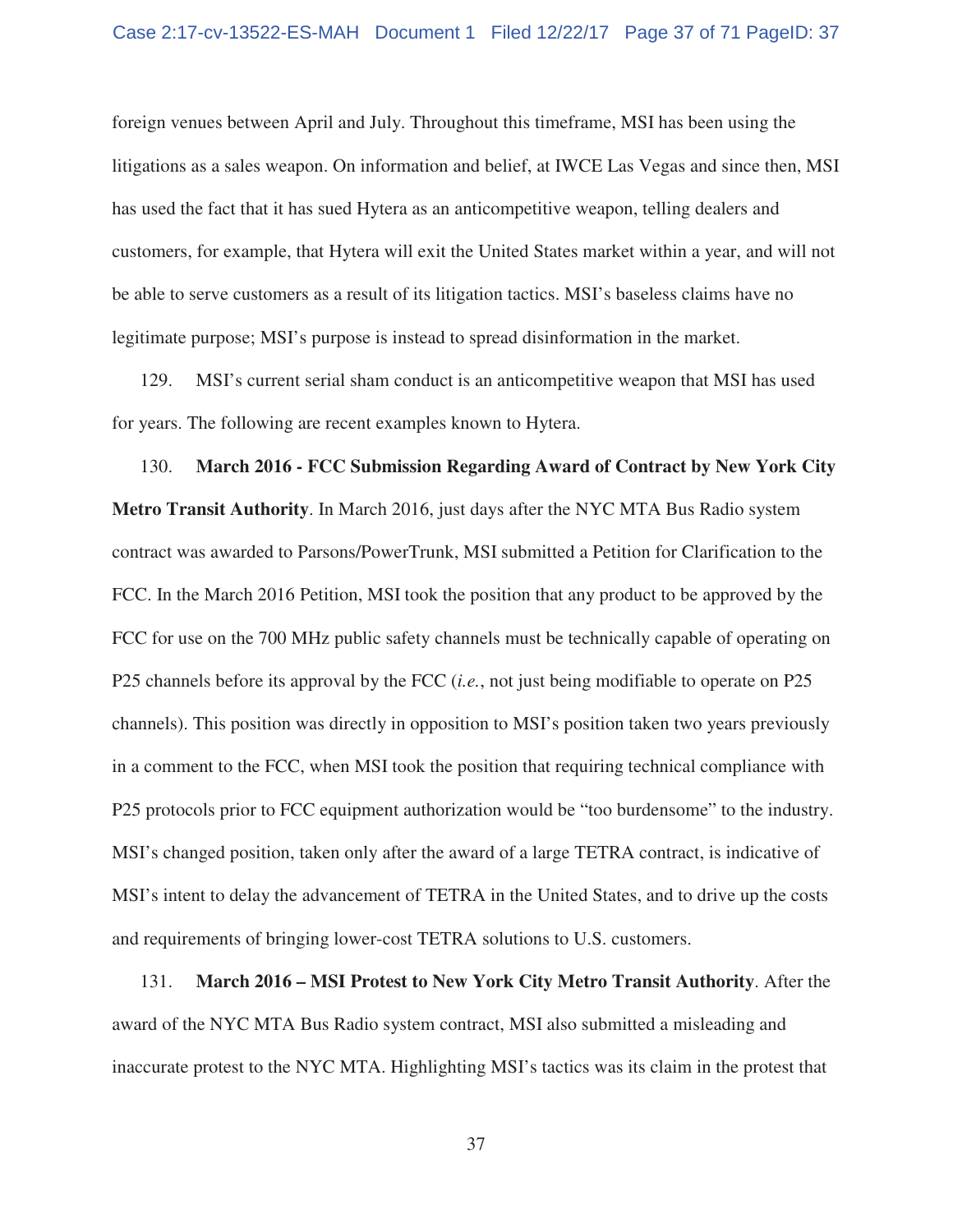the TETRA solution offered by Parsons/PowerTrunk was not approved to operate in the 700 MHz band used by the NYC MTA, despite MSI itself having offered a TETRA-based solution in response to the RFP. Among other inaccuracies, MSI also incorrectly claimed that the TETRA radios offered by PowerTrunk were not interoperable with P25 radios, despite PowerTrunk having specifically developed an interoperable dual-band product for the U.S. market. The MTA ultimately rejected each of these claims as unfounded. The NYC MTA's complete denial of MSI's protest highlights MSI's purpose of delay and inflicting cost on PowerTrunk in an attempt to delay the implementation of the TETRA solution chosen by the NYC MTA.

#### 132. **March 2017 – Northern District of Illinois Trade Secret Litigation.** (*MSI*

*Solutions, Inc. et al. v. Hytera Communications Corporation Ltd. et al.*, Case No. 1:17-cv-01973 (N.D. Ill. Mar. 14, 2017)). In considering Hytera's motion to dismiss MSI's complaint, the Court found that "[MSI]'s claims appear to be untimely based upon the representations made by Defendants." On November 27, 2017, Hytera filed a motion for summary judgment before Judge Samuel Der-Yeghiayan of the Northern District of Illinois showing that MSI's claims are timebarred, and that MSI knew they were time-barred at the time they were brought.

133. **March 2017 – Northern District of Illinois Patent Infringement Litigation**. (*MSI Solutions, Inc. v. Hytera Communications Corporation Ltd. et al.*, Case No. 1:17-cv-01972 (N.D. Ill. Mar. 14, 2017)). This complaint, asserting claims for infringement of the same patents at issue in the ITC proceedings, is currently stayed until at least February 7, 2018, pending outcome of the ITC litigation described below.

134. **March 2017 – ITC Investigation of Certain Two-Way Radio Equipment and Systems, Related Software and Components Thereof**. MSI filed a Complaint with the ITC on March 29, 2017, and the Commission voted to proceed with the investigation approximately one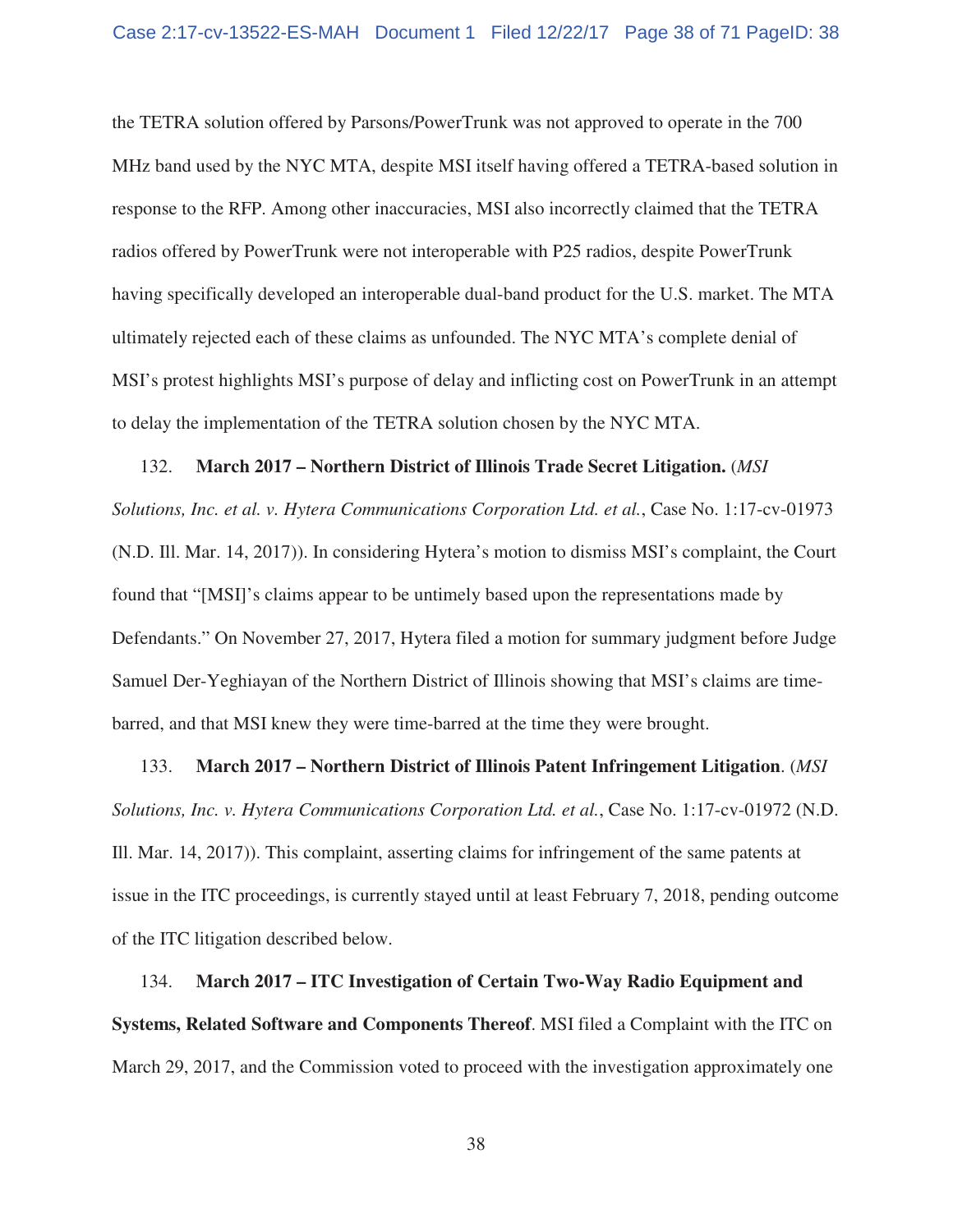month later. The products at issue in the investigation are generally Hytera's LMRs and related support devices. MSI claims a violation of Section 337 of the Tariff Act of 1930, as amended, in the importation into the United States and requests that the ITC issue a limited exclusion order and cease and desist orders, which, if granted, would prohibit Hytera from importing the accused products into the United States. The patents asserted in the ITC proceeding are the same as those asserted in the N.D. Ill. Patent Infringement Litigation, including the '869 and '991 patents, which are standard essential patents. MSI, as a participant in collective industry standard setting, committed to license these patents and has instead used the patents as a weapon to try to block Hytera's DMR product. MSI's violation of its standard setting obligation is described in greater detail below.

135. **March 2017 – FCC Certification Raid**. Hytera believes MSI induced additional conduct at the IWCE in an attempt to sabotage Hytera's access to customers and dealers. For an event like the IWCE where product demos will be given, manufacturers like Hytera will apply to the FCC to obtain a temporary frequency in order to demonstrate technology at the show. At the 2017 IWCE, the FCC came to investigate Hytera's booth, a distraction and disruption during this key industry event, with harm to Hytera. The FCC investigation was targeted; Hytera understands that the FCC only visited Hytera's booth at the show acting on a specific – and unfounded – allegation that Hytera was operating unlicensed radios. The FCC concluded there was no violation: the Hytera products were licensed. This coincided with the highly choreographed MSI actions during IWCE to target Hytera as described above. Hytera expects that discovery will confirm that MSI was the source of the FCC raid. Hytera is unaware of any other similar FCC raid on another vendor.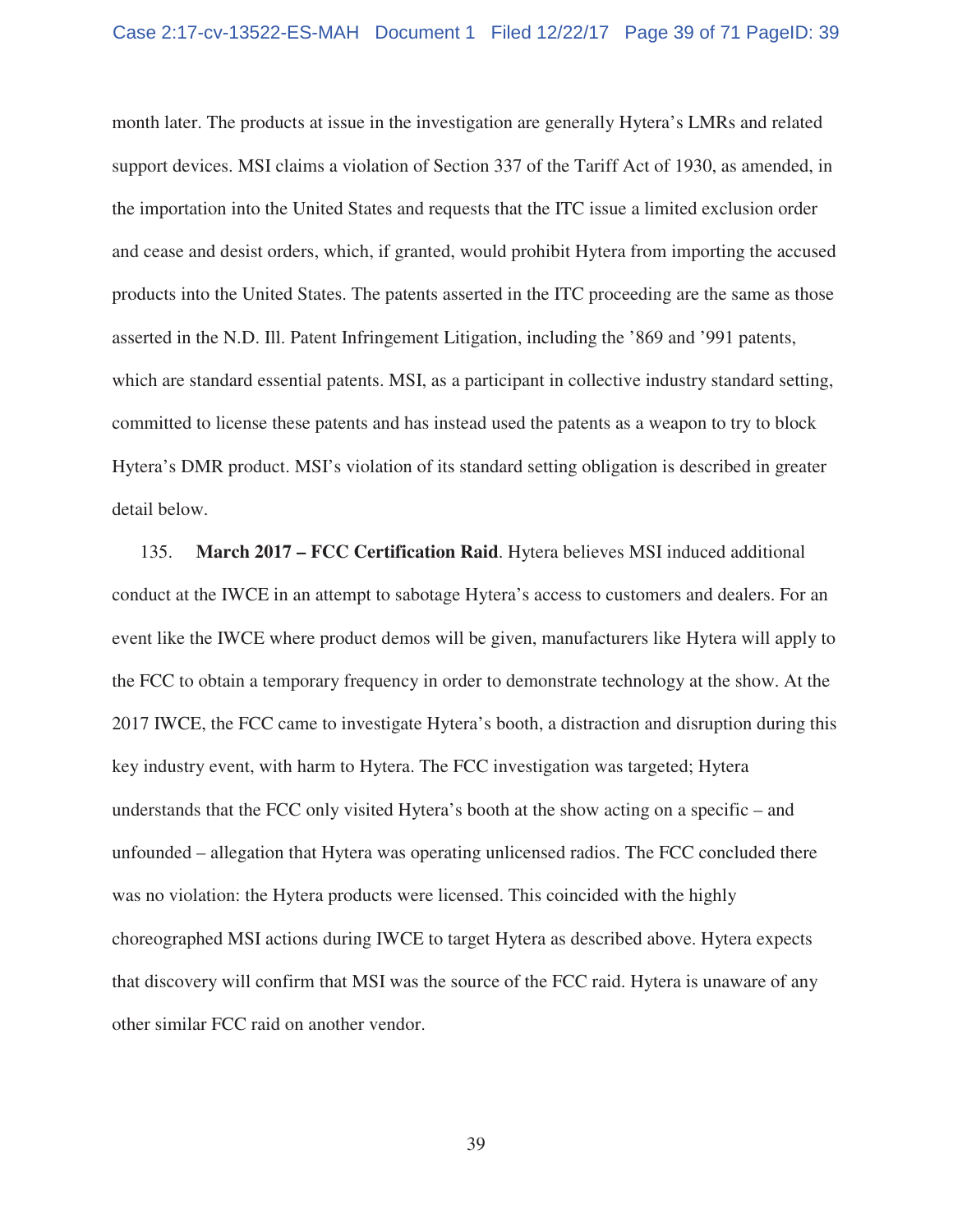## 136. **April 2017 – Patent Infringement Litigation in Regional Court of Düsseldorf,**

**Germany**. MSI has engaged in a series of litigations in Germany, the first of which was filed shortly after the beginning of the U.S. patent proceedings. MSI filed this litigation for the purpose of abuse and to inflict additional cost on Hytera in order to defend this matter in a third jurisdiction, without any regard to the merit of the litigation itself. In particular, the patent asserted in this litigation by MSI is the European registration of the '991 patent, the same patent asserted in the ITC Proceeding and the Australian proceeding described below. MSI chose neither to issue a cease and desist letter or other warning nor to notify Hytera in Germany prior to commencing this legal action, suggesting that MSI was less interested in resolving any genuine dispute than raising Hytera's costs.

# 137. **July 2017 – Patent Infringement Litigation in Regional Court of Mannheim, Germany**. In July 2017, MSI filed a separate litigation in the Regional Court of Mannheim regarding a unique patent not yet asserted in the U.S. proceedings. There was no jurisdictional reason for bringing this additional suit in a separate German venue than where they had sued just two months earlier. Instead, MSI filed this additional litigation in a separate venue for the purposes of inflicting additional cost and burden on Hytera. Further, MSI chose not to issue a cease and desist letter or other warning that is typical or to notify Hytera in Germany prior to commencing this legal action, showing that MSI was not interested in resolving any dispute with Hytera but simply in raising Hytera's costs.

138. **July 2017 – Patent Infringement Litigation in Federal Court of Australia**. Later in July 2017, MSI asserted yet another patent infringement litigation in the Federal Court of Australia in New South Wales. Although MSI was required under Australian Federal Court rules to attempt to resolve the matter prior to filing, MSI made only a perfunctory attempt to notify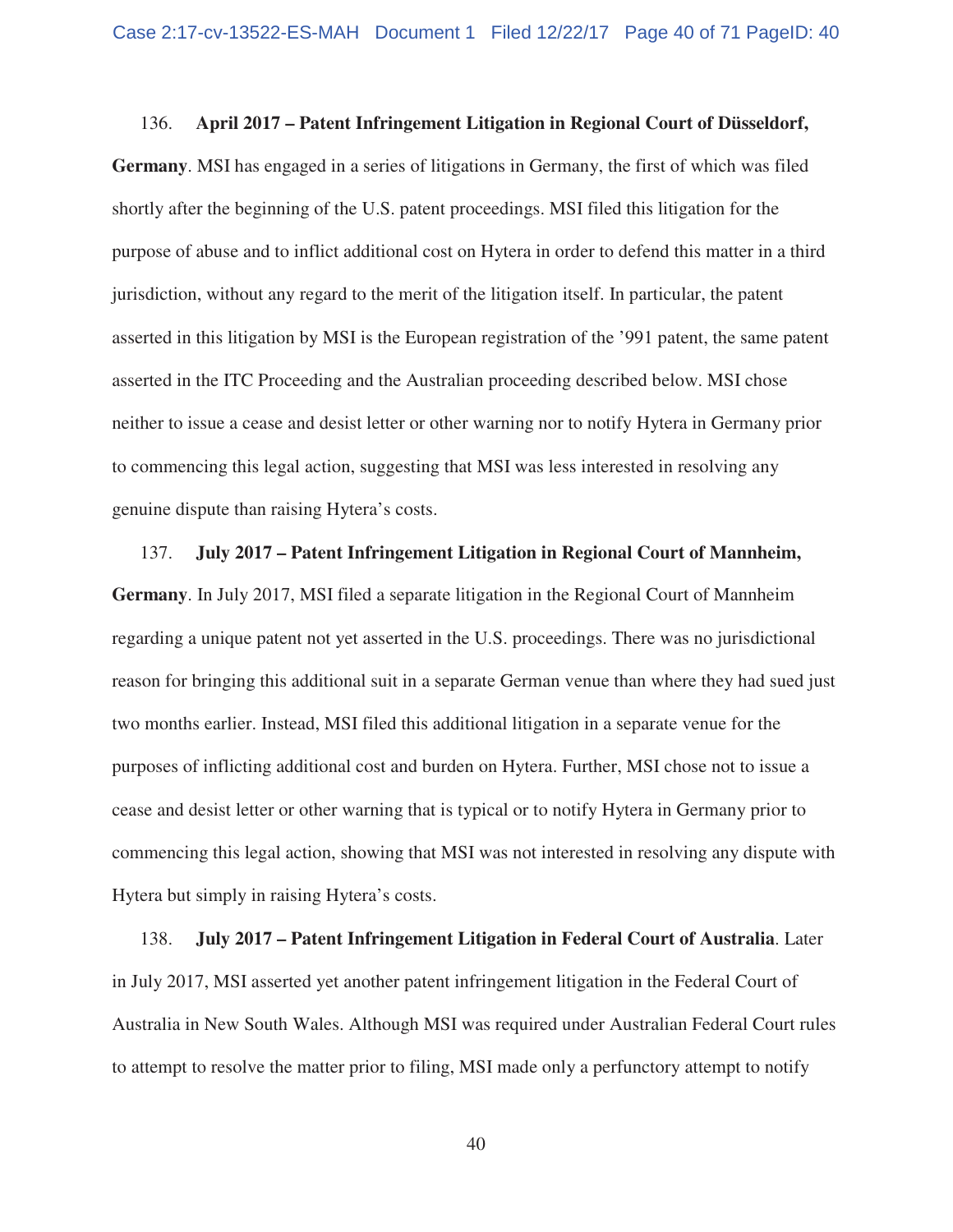Hytera of its potential claims and to seek a resolution, settlement, or license without commencing litigation. Hytera received initial notice of the suit in Australia four days before MSI filed its case, so Hytera was not even given a realistic opportunity to respond. MSI once again filed this litigation for the purpose of abuse and to inflict additional cost on Hytera in order to defend this matter in a third jurisdiction, without any regard to the merit of the litigation itself. In particular, the Australian patent litigation once again includes the Australian registrations of the '869 and '991 patents, which Hytera contends are standard essential patents to the Relevant DMR Standards. MSI and Hytera have entered into a license agreement covering standard essential patents for DMR technologies, but MSI has denied that these two patent families are standard essential and has failed to include them under the terms of the agreed license or otherwise make a FRAND licensing offer.

139. In short, as part of its overall scheme to drive up Hytera's costs and inflict burden through the use of otherwise legal process, MSI has engaged in litigation in as many as six forums on top of multiple petition of U.S. government agencies, all within the last 18 months.

### **Patent-Related Conduct**

140. **Standard Setting in the Digital Mobile Radio Industry**. The adoption of industryagreed standards is essential for the digital mobile radio industry to function effectively. In a given system, all of the system's components (*e.g.*, base stations and hand held units) must seamlessly interface with each other. This means that a hand unit from one manufacturer works with a base station manufactured by another company. In the digital mobile radio industry, this is particularly important where certain wireless radio networks are dedicated to emergency, firstresponders. Several standards development organizations ("SDOs") have been the forum for the development and adoption of standards related to digital mobile radio. Relevant to this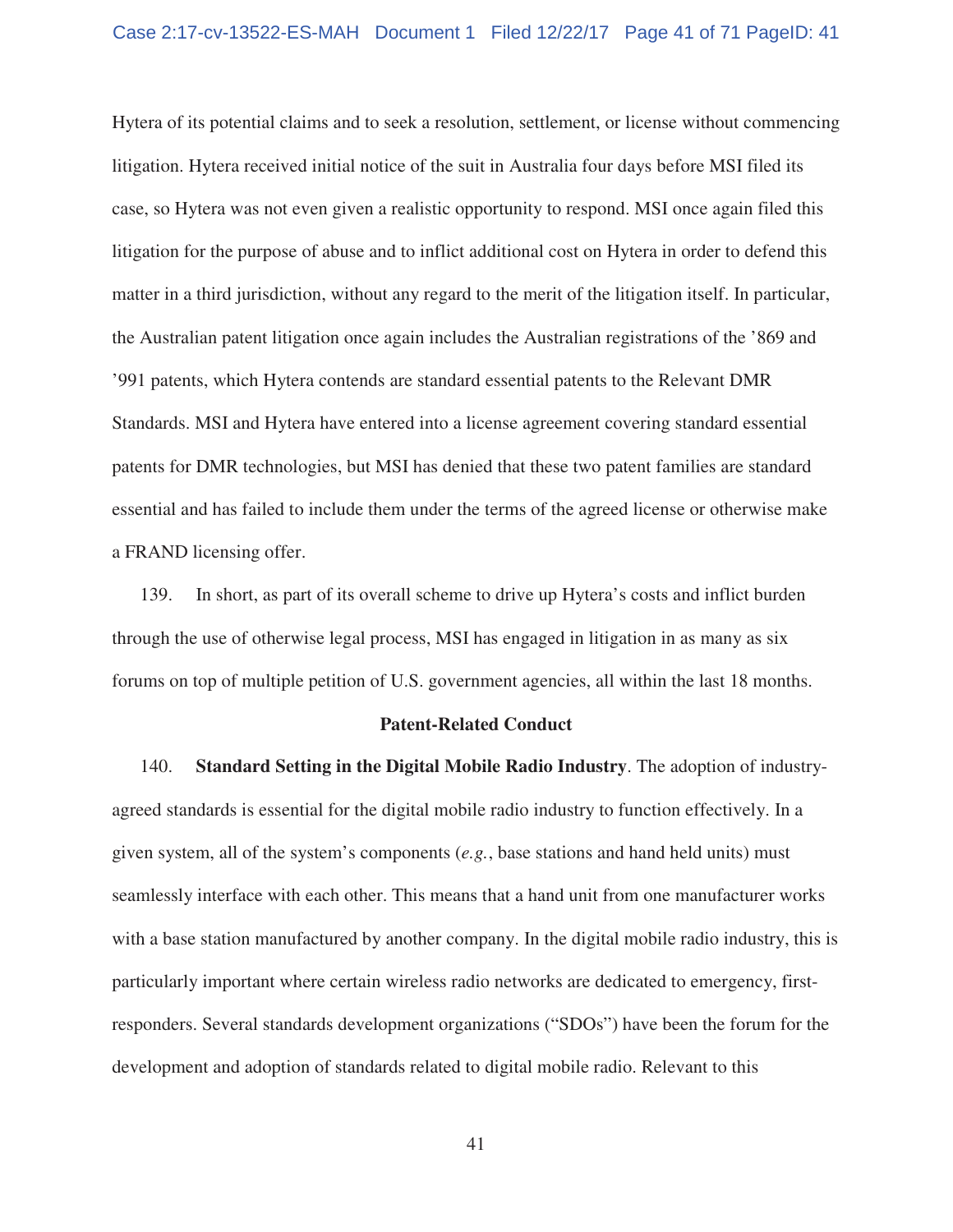Complaint, the European Telecommunications Standards Institute ("ETSI") is an SDO through which MSI combined with competitors and other industry participants to set the DMR standard. MSI's coordination with competitors within ETSI was legitimate only to the extent that it committed ex ante to license its intellectual property ("IP") on FRAND terms to any and all potential users anywhere in the world of the resulting DMR standard.

141. The ownership of relevant IP and related IP licensing practices are critical issues in SDOs' consideration of standards proposals. If the coordination by competitors on the implementation of a standard requires the use of particular IP, such as a patent, the IP owner may acquire the ability to prevent, delay, or distort the development of technology implementing that standard and thereby undermine the purpose of the SDO.

142. In order to reduce the likelihood that implementers of their standards will be subject to abusive practices by patent holders, SDOs have adopted rules, policies, and procedures that address the disclosure and licensing of patents that SDO participants may assert in relation to the practice of the standard under consideration. These rules, policies, and/or procedures are set out in the intellectual property rights policies ("IPR policies") of the SDOs.

143. Many IPR policies – including those at issue in this litigation – encourage or require participants to disclose on a timely basis the IPR, such as patents or patent applications that they believe are sufficiently relevant to standards under consideration. These disclosures permit the SDOs and their members to evaluate technologies with full knowledge of disclosed IPR that may affect the costs of implementing the standard.

144. IPR policies – including those at issue in this litigation – require participants claiming to own relevant patents to negotiate licenses for those patents with any implementer of the standard on FRAND terms. As their inclusion in the IPR policies of various SDOs suggests, such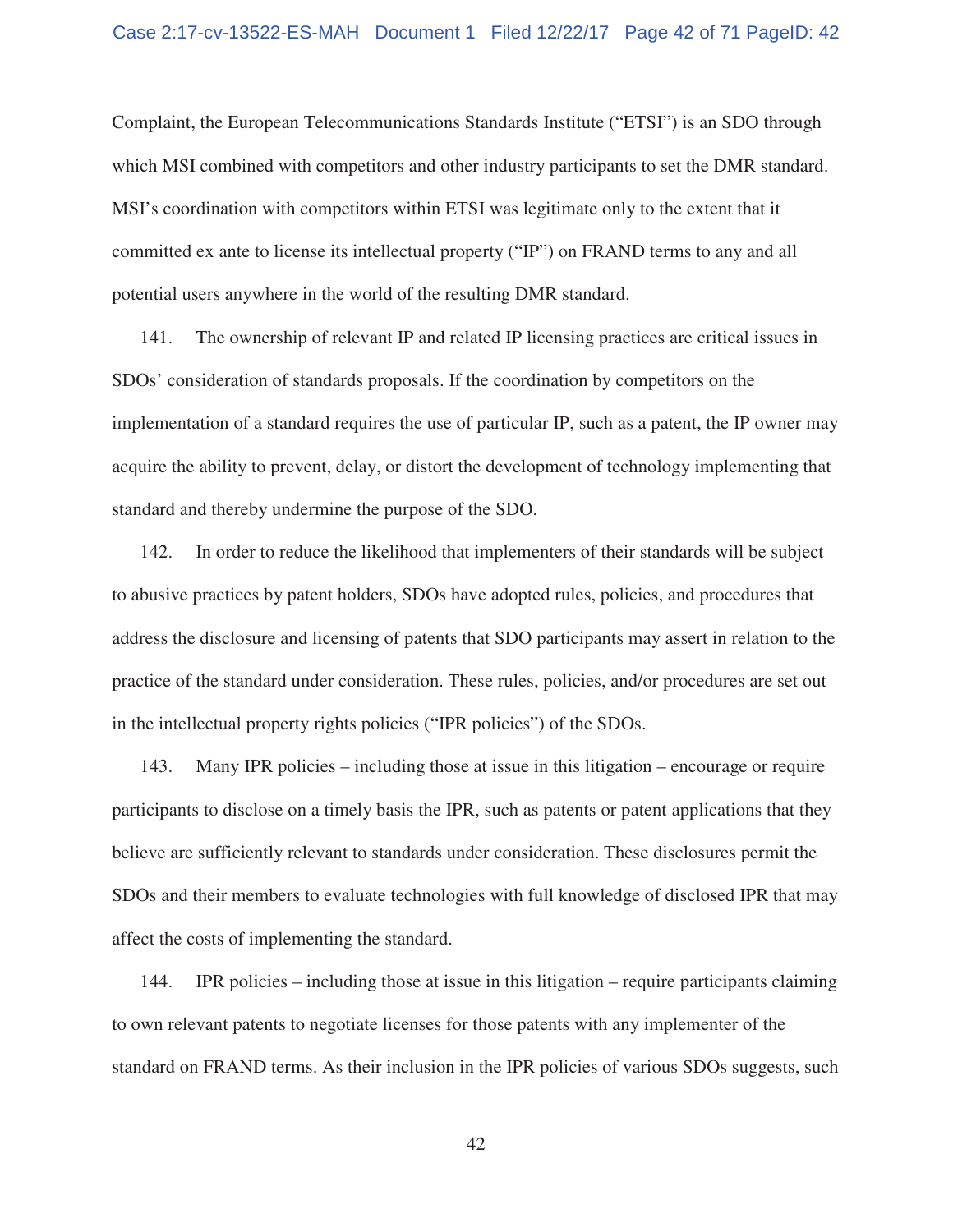commitments are crucial to the standards development process. They enable participants in standards development to craft technology standards with the expectation that an owner of any patented technology will be prevented from demanding unfair, unreasonable, or discriminatory licensing terms and thereby be prevented from keeping parties seeking to implement the standard from doing so or imposing undue costs or burdens on them.

145. Accordingly, SDOs typically require that their members declare whether they believe they hold patents necessary for compliance with a particular standard, and if so whether they are willing to license such patents on FRAND terms. Patents necessary to implement a particular standard are known as "essential patents" for the standard to which they relate.

146. **ETSI Obligations Undertaken by MSI**. MSI, through its subsidiary and/or affiliate Motorola Solutions (UK), is a current member of ETSI and, on information and belief, has been a member of ETSI at all times relevant to this Complaint.

147. MSI, through Motorola Solutions (UK), is and was a supporting ETSI member of the following ETSI standards related to DMR (collectively, the "Relevant DMR Standards"):

- Electromagnetic compatibility and Radio spectrum Matters (ERM); Digital Mobile Radio (DMR) Systems; Part 1: DMR Air Interface (AI) protocol, ETSI TS 102 361-1 standard ("ETSI TS 102 361-1 standard").
- Electromagnetic compatibility and Radio spectrum Matters (ERM); Digital Mobile Radio (DMR) Systems; Part 2: DMR voice and generic services and facilities ETSI TS 102 361-2 standard ("ETSI TS 102 361-2 standard").

148. Both the ETSI TS 102 361-1 and ETSI TS 102 361-2 standards have gone through numerous versions over the time of their development. ETSI TS 102 361-1 was first published as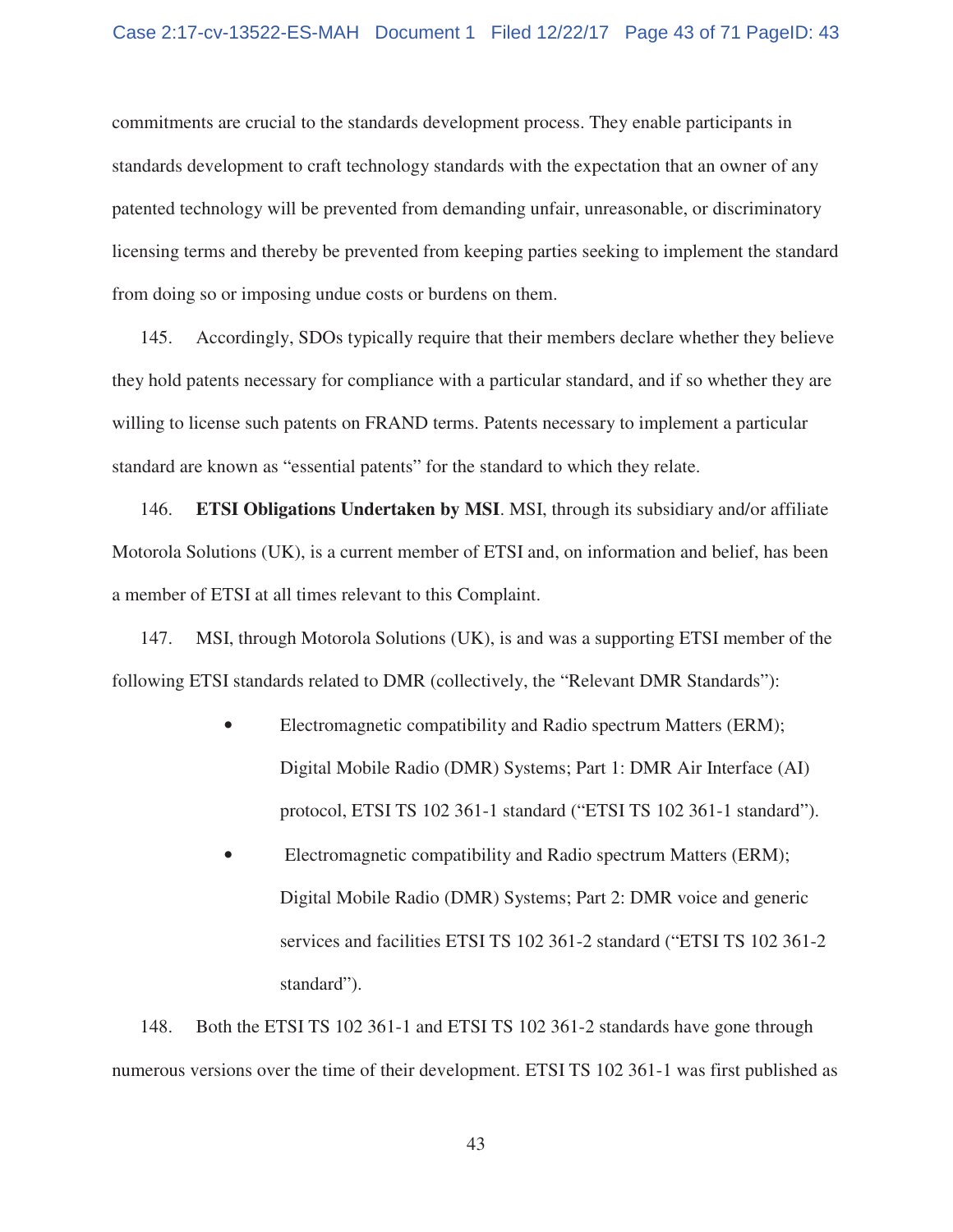Version 1.1.1. in April 2005, and was most recently updated with its ninth version, version 2.4.1, in February 2016. ETSI TS 102 361-2 was first published as version 1.1.1. in April 2005, and was most recently updated with its seventh version, version 2.3.1, in February 2016.

149. At all times relevant to the revision and development of the Relevant DMR Standards, MSI was a member of ETSI and a contributing member and sponsor of the development of those standards.

150. Participants in the ETSI standard setting efforts, including MSI, in the course of the development of the above described DMR standards, are subject to the ETSI Intellectual Property Right Policy ("ETSI IPR Policy"). The ETSI IPR Policy (which has been revised slightly over the years) is presently contained at Annex 6 of the ETSI Rules of Procedures. Section 4.1 of the ETSI IPR Policy makes it clear that each participant in the ETSI standard setting process has a duty to use "reasonable endeavours" to disclose standard essential patents in connection with the development of any ETSI Standard:

4.1 Subject to Clause 4.2 below, each MEMBER shall use its reasonable endeavours, in particular during the development of a STANDARD or TECHNICAL SPECIFICATION where it participates, to inform ETSI of ESSENTIAL IPRs in a timely fashion. In particular, a MEMBER submitting a technical proposal for a STANDARD or TECHNICAL SPECIFICATION shall, on a bona fide basis, draw the attention of ETSI to any of that MEMBER's IPR which might be ESSENTIAL if that proposal is adopted.

151. Section 15.6 of the ETSI IPR Policy defines an "Essential IPR" as follows: "ESSENTIAL" as applied to IPR means that it is not possible on technical (but not commercial) grounds, taking into account normal technical practice and the state of the art generally available at the time of standardization, to make, sell, lease, otherwise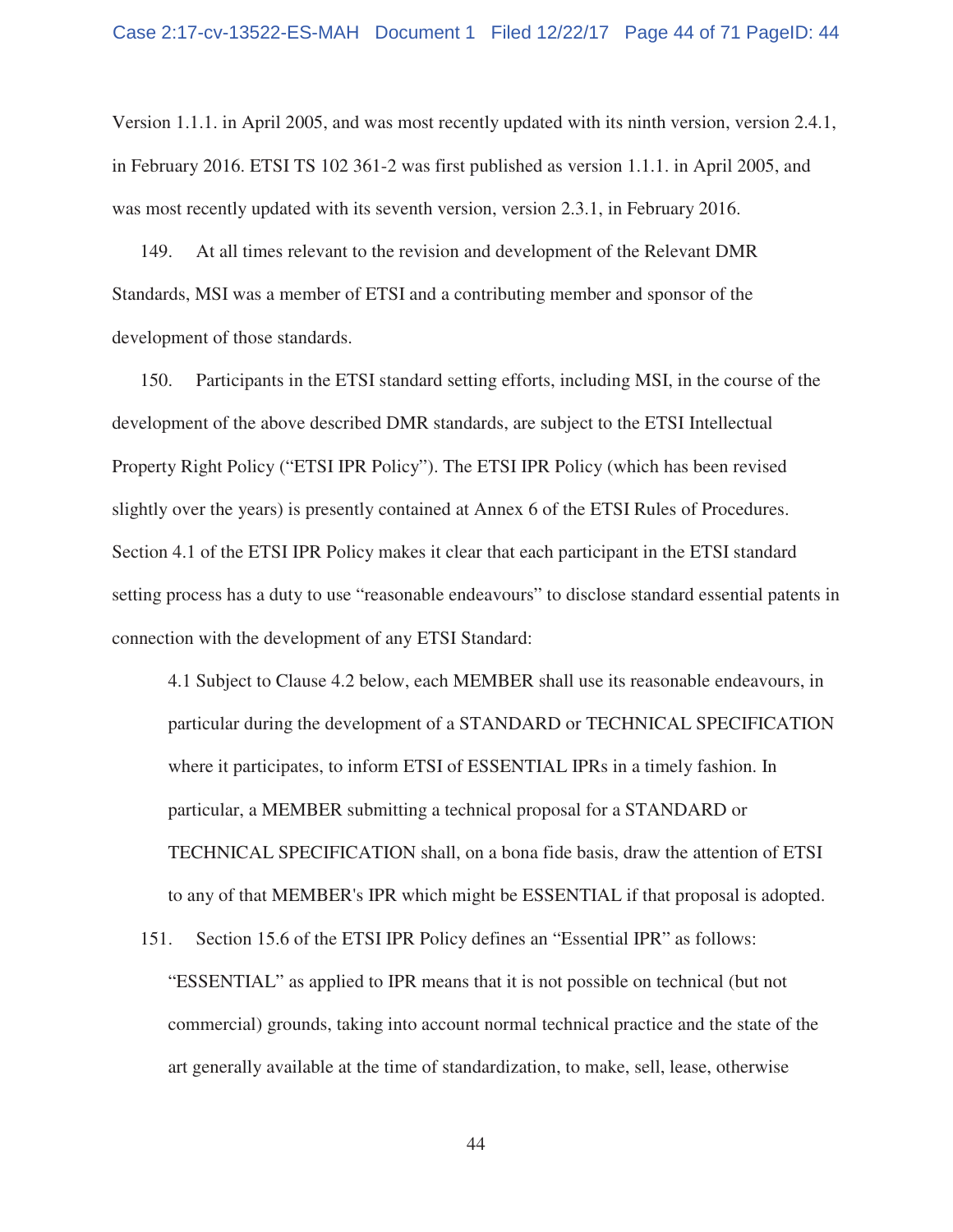dispose of, repair, use or operate EQUIPMENT or METHODS which comply with a STANDARD without infringing that IPR. For the avoidance of doubt in exceptional cases where a STANDARD can only be implemented by technical solutions, all of which are infringements of IPRs, all such IPRs shall be considered ESSENTIAL.

152. Section 6.1 of the ETSI IPR Policy contains the commitment of every participant in the ETSI standard setting practice, including MSI, to license any identified standard essential patent on FRAND terms:

6.1 When an ESSENTIAL IPR relating to a particular STANDARD or TECHNICAL SPECIFICATION is brought to the attention of ETSI, the Director-General of ETSI shall immediately request the owner to give within three months an irrevocable undertaking in writing that it is prepared to grant irrevocable licenses on fair, reasonable and nondiscriminatory ("FRAND") terms and conditions under such IPR to at least the following extent:

MANUFACTURE, including the right to make or have made customized components and sub-systems to the licensee's own design for use in MANUFACTURE;

sell, lease, or otherwise dispose of EQUIPMENT so MANUFACTURED; repair, use, or operate EQUIPMENT; and

use METHODS.

153. MSI has agreed to the Essential IPR policy of ETSI and has agreed to license essential IPRs (patents) subject to the DMR standard (ETSI TS 102 361 standard) under FRAND terms, including in a standard essential patent license agreed to with Hytera. Indeed, on MSI's "Standard-Based Licensing" website, MSI has publicly committed MSI to make its essential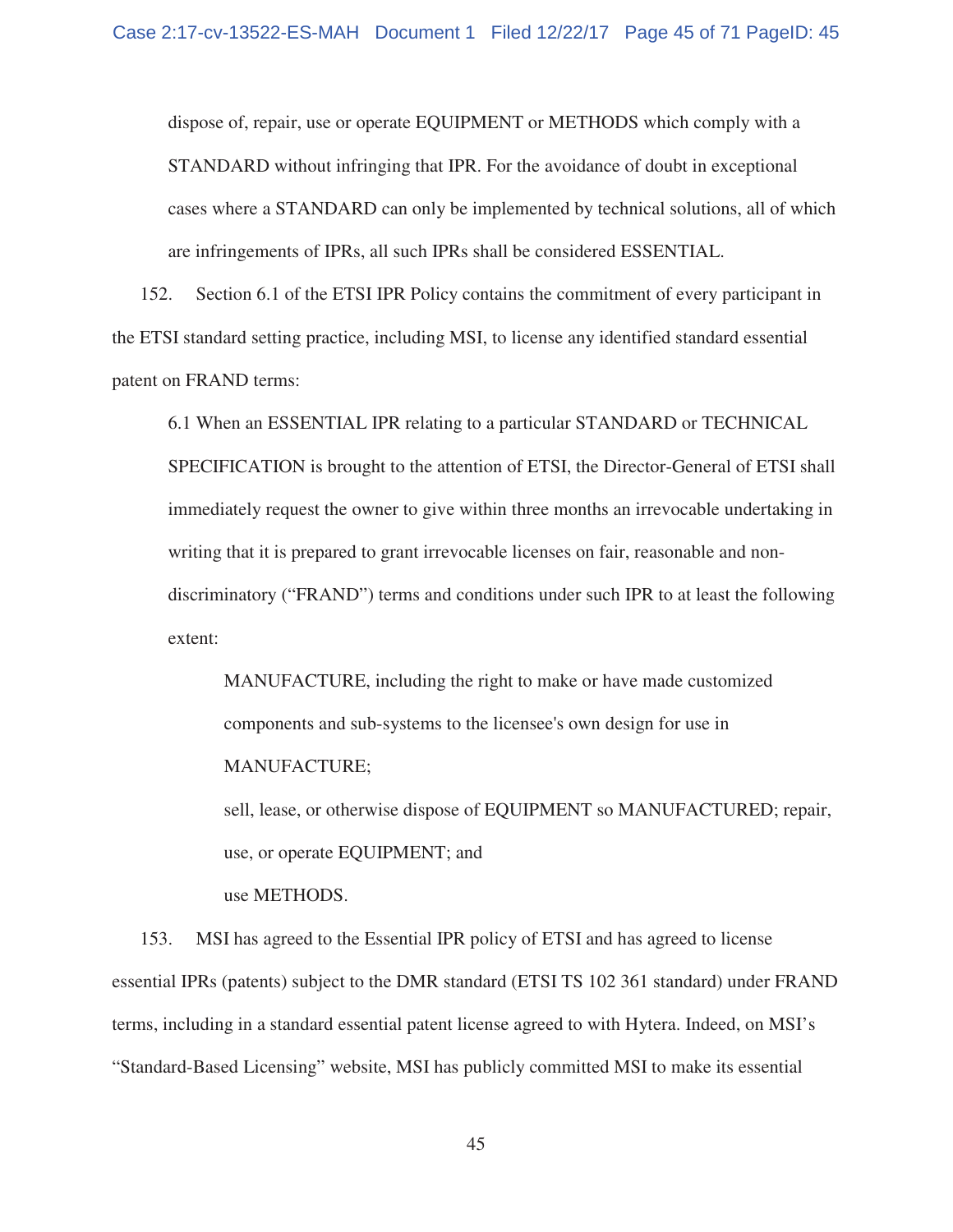patents available to prospective licensees on a FRAND basis, including patents related to the ETSI DMR Standards.

154. **MSI's Failure to Disclose SEPs and Subsequent Patent Litigation.** As described above, MSI has engaged in a global campaign of patent litigation against Hytera, including asserting claims for patent infringement based on at least two patents that are standard essential to the Relevant DMR Standards. These patents were not disclosed to ETSI in the course of MSI's participation in the DMR standard setting process, nor did MSI ever make a FRAND offer to Hytera to license these patents or offer to include the two patents under the terms of the agreed license agreement between Hytera and MSI. The two patents that are Essential Patents to the Relevant DMR Standards are:

- U.S. Patent 7,369,869, which was filed with the USPTO on July 26, 2004 and issued May 6, 2008. The '869 patent was published as US2006/0018292 on January 26, 2006.
- U.S. Patent 8,279,991, which was filed with the USPTO on December 9, 2008, issued October 2, 2012, and claims priority to a provisional application61/102,770 on October 3, 2008. The '991 patent was published as US2010/0086092 on April 8, 2010.

155. As described above, the Relevant DMR Standards were in development as early as April 2005 and continued at least through 2016. On information and belief, MSI was aware of the pendency of its applications for the '869 and '991 patents throughout the development of the Relevant DMR Standards. Indeed, the '869 and '991 patents were issued during the pendency of both of the Relevant DMR Standards and MSI knew or reasonably should have known these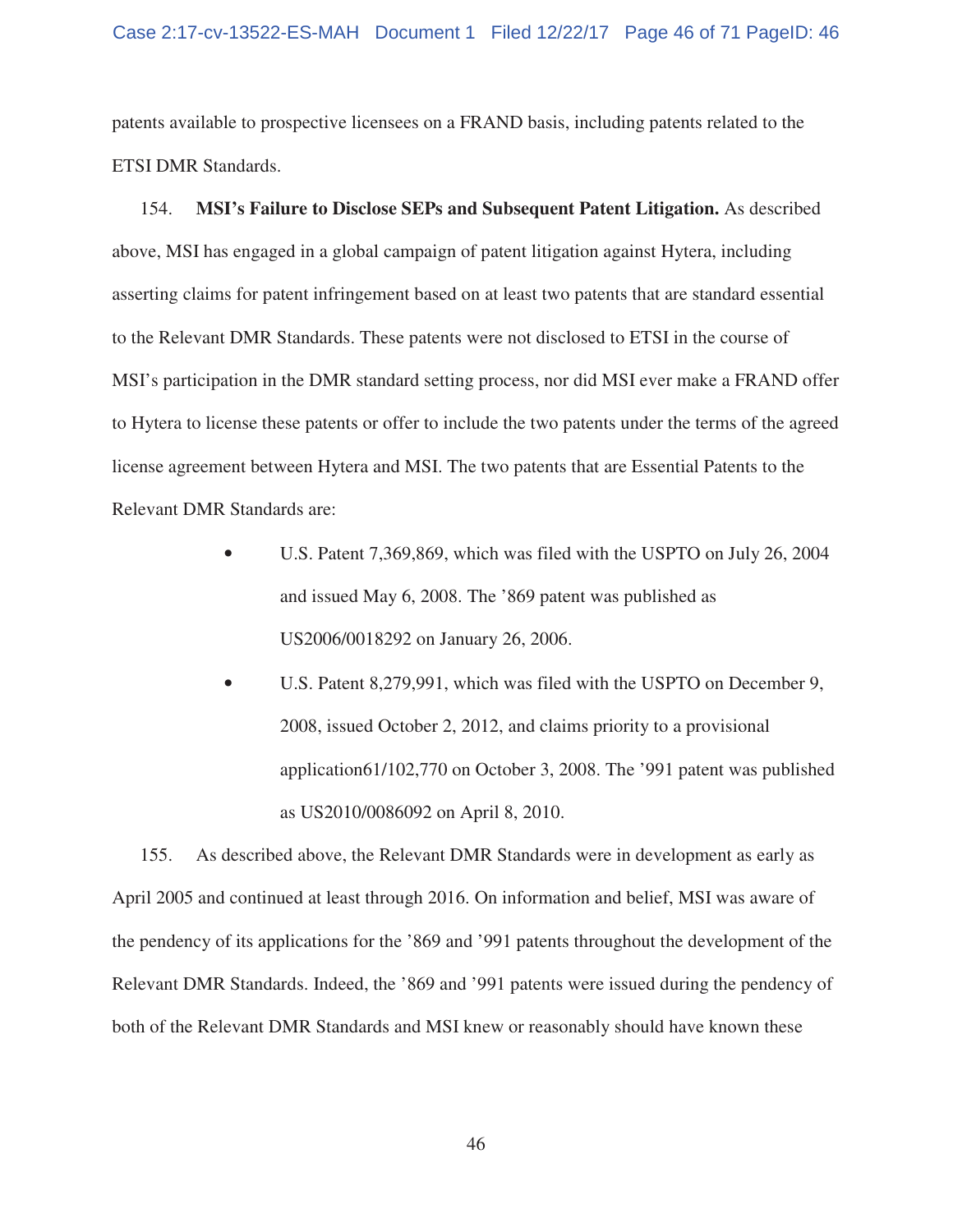patents should have been disclosed in the ETSI standard development process for the Relevant DMR Standards.

156. As of April 2017, MSI maintains a list of the patents that MSI considers Essential IPRs for the Relevant DMR Standard, a list which as of October 2017 includes four patent families. The '869 and '991 patents are not listed as essential IPRs to the Relevant DMR Standards.

157. MSI should have listed the '869 and '991 patents as essential patents to the Relevant DMR Standards. In the pending patent litigation filed by MSI against Hytera, MSI alleges that Hytera's DMR products infringe both the '869 and '991 patents because the products use software and source code that implement one of the Relevant DMR Standards. In so doing, MSI has relied on portions of the Relevant DMR Standards as a basis for its claims of infringement for both the '991 and '869 patents.

158. Plaintiff's understanding is that, under MSI's interpretation of the relevant patent claims, to avoid infringement of the '869 and '991 patents would be to disable the accused features in the accused Hytera products, which would prevent Hytera from complying with the associated portion of the DMR standard.

159. At no time has MSI disclosed the '869 and '991 patents in connection with the ETSI Standard development process. In particular, MSI did not disclose either patent in connection with its participation in the development of the Relevant DMR Standards.

160. **Refusal to License SEPs to Hytera and Patent Litigation**. Because MSI failed to disclose the '869 and '991 patents in the course of the development of the Relevant DMR Standards, MSI breached its obligations under the ETSI IPR Policy to ETSI and Hytera as a participant in the ETSI standard development process. In particular, MSI failed to exercise its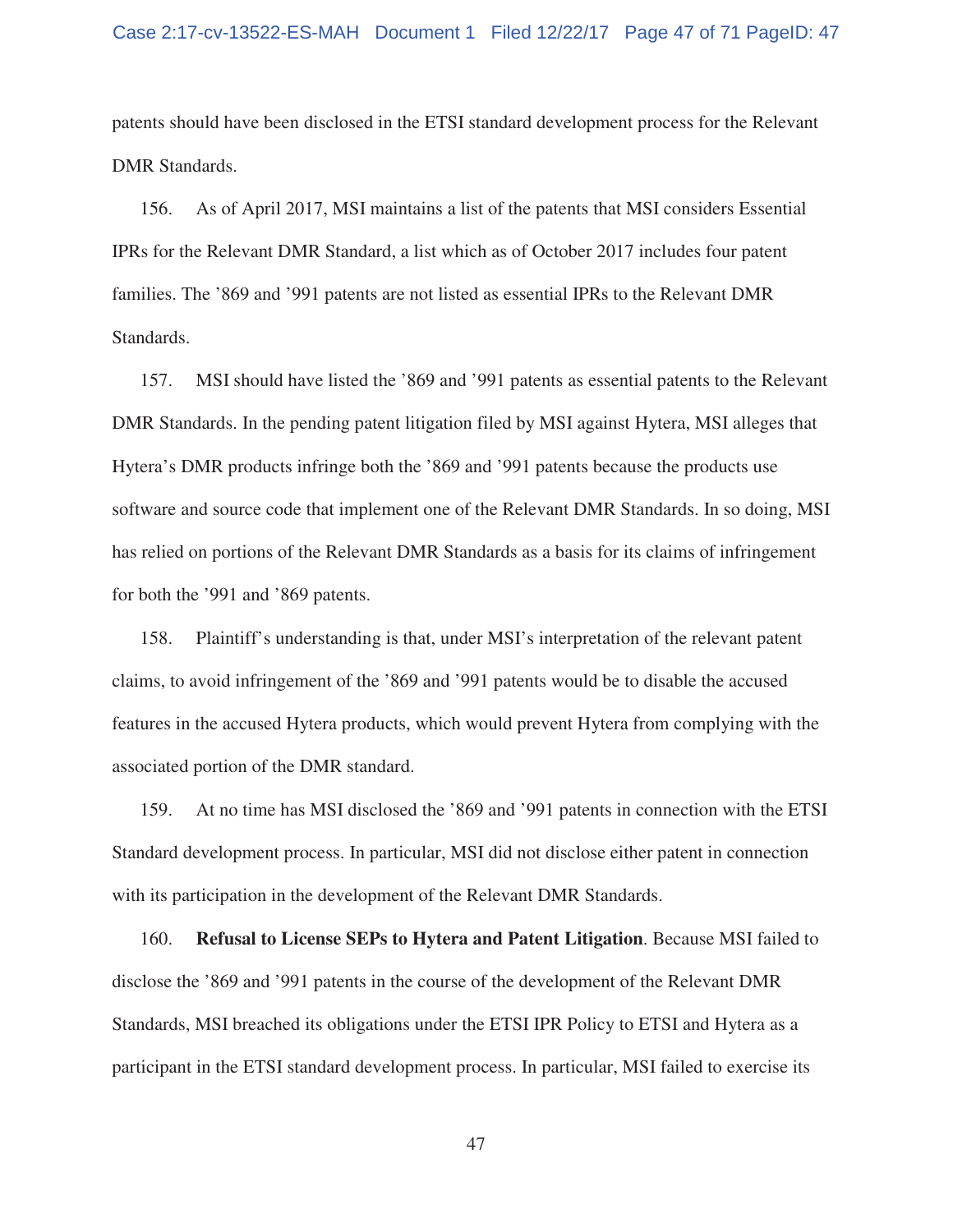"reasonable endeavours" as required by the ETSI IPR policy to disclose the '869 and '991 patents as Essential IPR in the course of a standard's development.

161. Moreover, at no time did MSI make or offer to Hytera a license offer regarding the '869 and '991 patents as Essential IPR to the Relevant DMR Standards. Because MSI has failed to make a FRAND license offer to Hytera for the '869 and '991 patents as Essential IPR to the Relevant DMR Standards, MSI has breached its obligation to ETSI and to Hytera under the ETSI IPR Policy.

162. Instead of making any licensing offer to Hytera, MSI has brought suits in the United States, Australia, and Germany alleging infringement of either or both the '869 and '991 patents or their foreign counterparts in the United States, Australia, and Germany, which violates MSI's obligations under the ETSI IPR Policy.

## **RELEVANT MARKETS**

## **Relevant Product Markets**

163. Based on information available to date, there are two relevant product markets: (1) the market for Mission-critical LMR Solutions with distinct sub markets for (a) public safety and emergency responder customers, and (b) utility and transportation customers; and (2) the market for Business-critical LMR Solutions for the private sector. The relevant geographic market for all of the relevant product markets is the United States. As used in this Complaint, LMR Solutions include hardware, software, and if requested by the customer, integration and maintenance services for two-way land-mobile radio communications.

164. MSI and the industry recognize these relevant product markets. Indeed, MSI has stated in its annual report to investors and filed with regulators that it "compete[s]" in these two "core markets": (1) a "mission-critical communications customer base that spans many layers of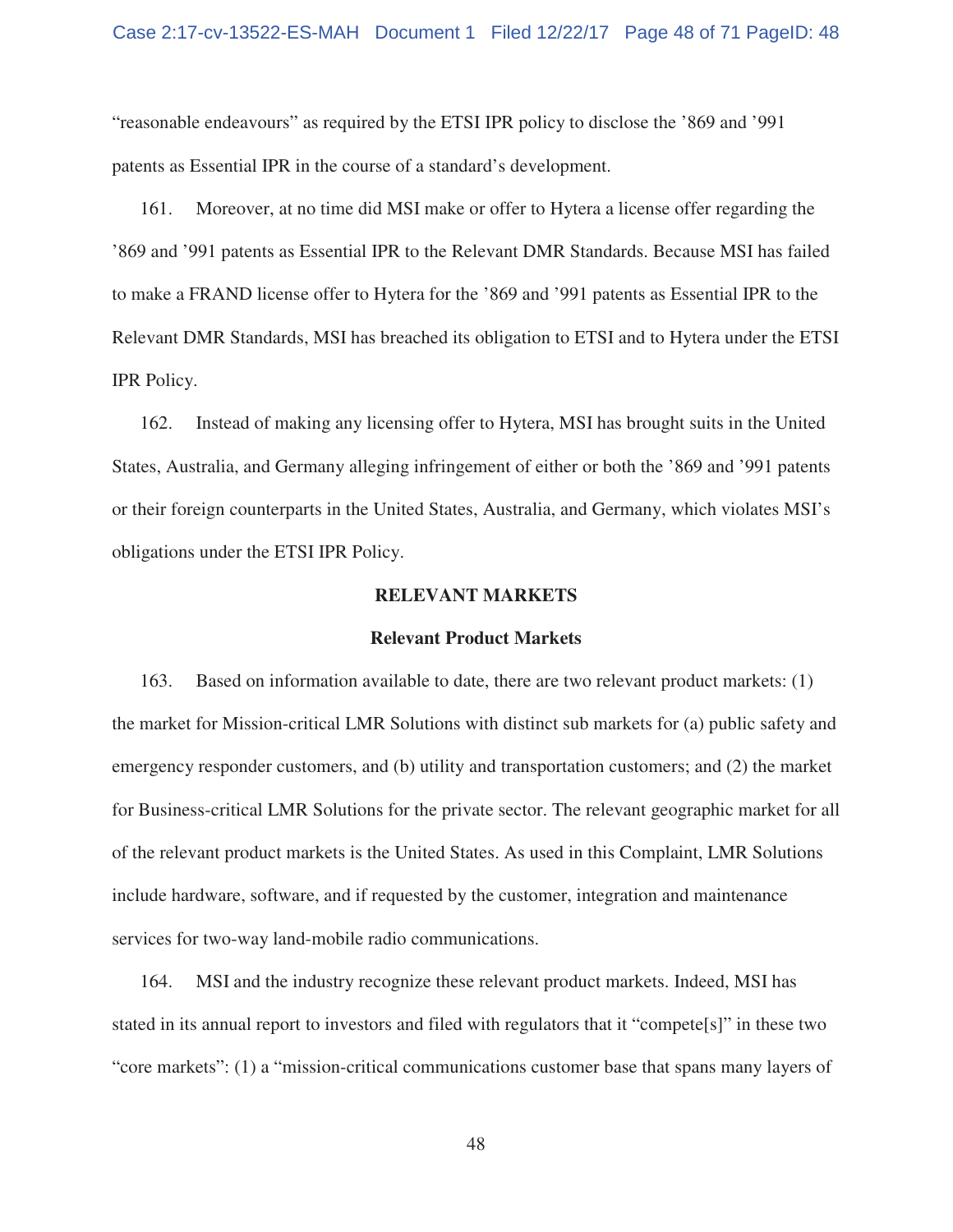#### Case 2:17-cv-13522-ES-MAH Document 1 Filed 12/22/17 Page 49 of 71 PageID: 49

governments, public safety, and first responders," and (2) "commercial and industrial customers in a number of key verticals." MSI states that there are key traditional "public safety and commercial markets" that it sells into and that there are also other markets, which it describes as "verticals," that include transportation and utilities.

165. MSI designs its products to address different customer requirements consistent with these markets. These differences include what MSI describes in its annual report to shareholders as "tailored form factors" and "unique feature sets." Hytera and other manufacturers also sell products tailored to meet the requirements of different customers.

166. These MSI statements to shareholders of the markets in which it competes are helpful in framing the relevant markets at issue in this Complaint.

167. **Mission-critical LMR Solutions**. The first product market relevant to this case is the market for Mission-critical LMR Solutions. The characteristics of Mission-critical LMR Solutions are redundancy, cybersecurity, scalability, and interoperability with public safety networks. These systems must be designed to maintain viability in an emergency situation. Customers that demand these types of solutions have some common characteristics: they offer essential services (first responder, public safety, subway, power, water) that must continue to function through all emergency situations, and they need communications equipment that will allow them to reach that goal. They are also often subject to regulatory requirements (*e.g.*, from the FCC) regarding data security, privacy, and interoperability. Further, because of the requirement for consistent operation, and viability within an emergency situation, most Missioncritical LMR Solutions include hardware (terminals, systems), accompanying software, as well as long-term maintenance and service contracts with the LMR provider.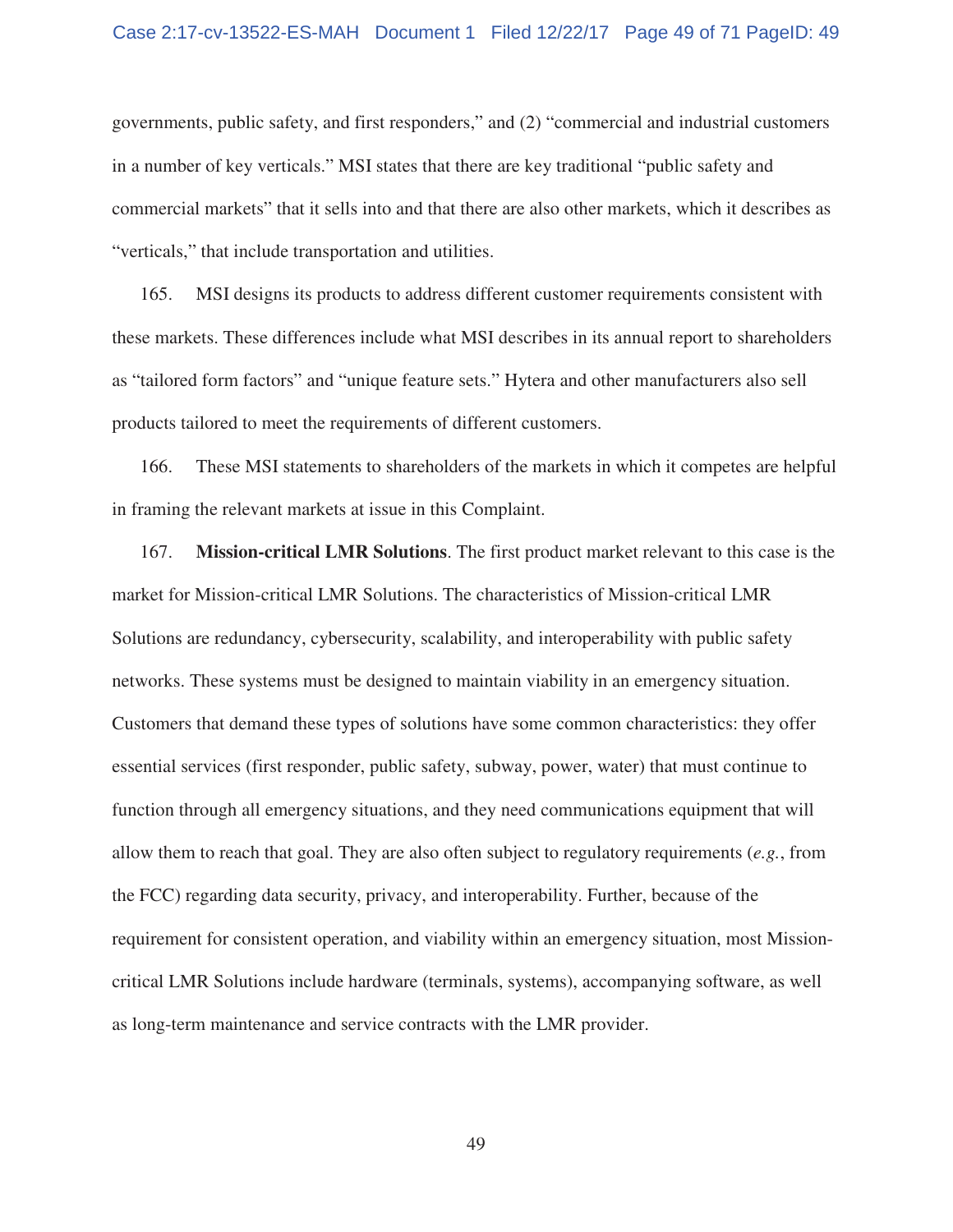168. Within the market for Mission-critical LMR Solutions, there are two separate and distinct submarkets: (1) public safety and emergency responder customers; and (2) utility and transportation customers.

169. Within the public safety and emergency responder submarket, LMR solutions that fail to offer the required level of redundancy, security, and interoperability between public safety agencies are not reasonable substitutes for LMR solutions that do provide for those requirements. Within the United States, other LMR solutions have not generally been considered by the industry or public safety customers to be within this relevant market. P25 is the dominant technology sold in the United States to public safety customers to satisfy these purposes. DMR and TETRA would be viable options in the absence of MSI's conduct.

170. LMR solutions for public safety have specific spectrum on the 700MHz and 800 MHz band, as defined by the FCC. Equipment designed for public safety applications in the United States will be specified for 700/800MHz use.

171. Because of the specialized, mission-critical, nature of these LMR solutions, they are sometimes not bid through dealers, but directly from manufacturers so as to ensure an appropriate, customized solution is available. The accompanying service and maintenance work will also be bid directly by the LMR manufacturer, but will often be fulfilled or performed by an independent LMR dealer.

172. Industry participants and customer organizations recognize the unique benefits of Mission-critical LMR Solutions to operators in the public safety arena. Through P25, APCO is committed to supporting public safety organizations whose goal is to maintain mission-critical communications and interoperable LMR equipment and systems to better respond to the needs of their communities. According to APCO, "To accomplish the primary goal of having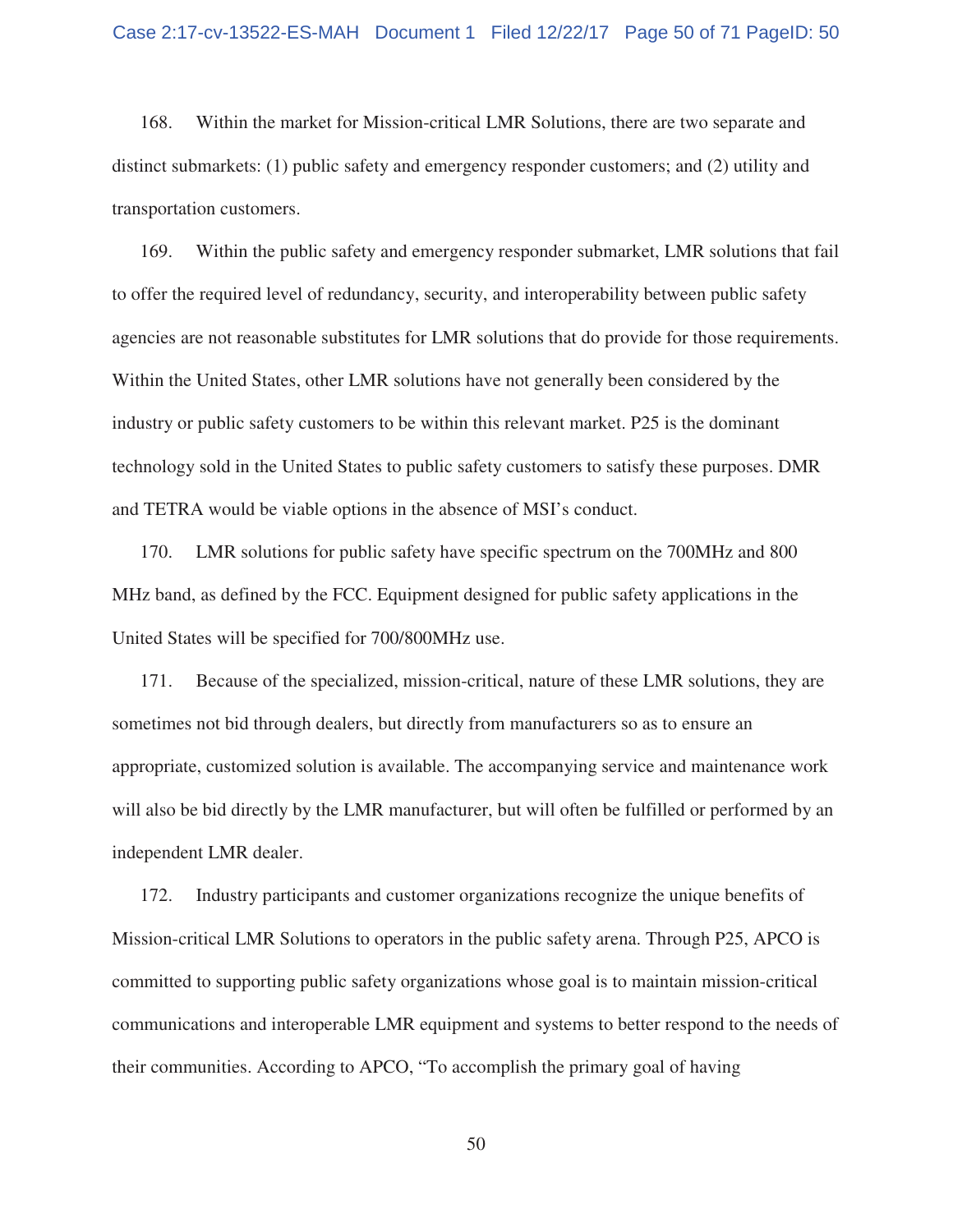interoperable LMR equipment, users and manufacturers participating in the P25 process develop voluntary, consensus communications standards under the auspices of American National Standards Institute (ANSI)-accredited Telecommunications Industry Association (TIA)." According to MSI, "a P25 digital LMR system delivers the redundancy, reliability, and 'always on' availability" to better serve mission-critical communications.

173. The substantial price differences between Mission-critical LMR Solutions appropriate for public safety and emergency responder applications and those that are not reinforces the existence of a separate market for Mission-critical LMR Solutions. For example, in 2016, an average P25-compliant handset offered to a public safety customer in the United States cost approximately \$5,000-6,000 (for an APX 6000 model), while the cost of typical, professionaltier digital/DMR handset cost approximately \$1,000-1,200.

174. Given a small but substantial, non-transitory increase in the price of an appropriate Mission-critical LMR Solution for public safety and emergency responder customers within the relevant geographic market, actual, and prospective customers would not substitute to a different technology without the necessary characteristics.

175. Within the submarket for utility and transportation customers (sometimes referred to more broadly as infrastructure customers), Mission-critical LMR Solutions need to offer redundancy, security, and scalability, while the need for interoperability (for instance, with a local public safety agency) can vary from customer to customer. Customers in this submarket will include power, water, and electrical utilities, as well as a range of transportation customers managing bus systems, train and subway lines, and airport or other transit facilities. In general, while utility and transportation customers share a lot of similarities to public safety customers, they also have characteristics of private customers. That is, they have to take the day-to-day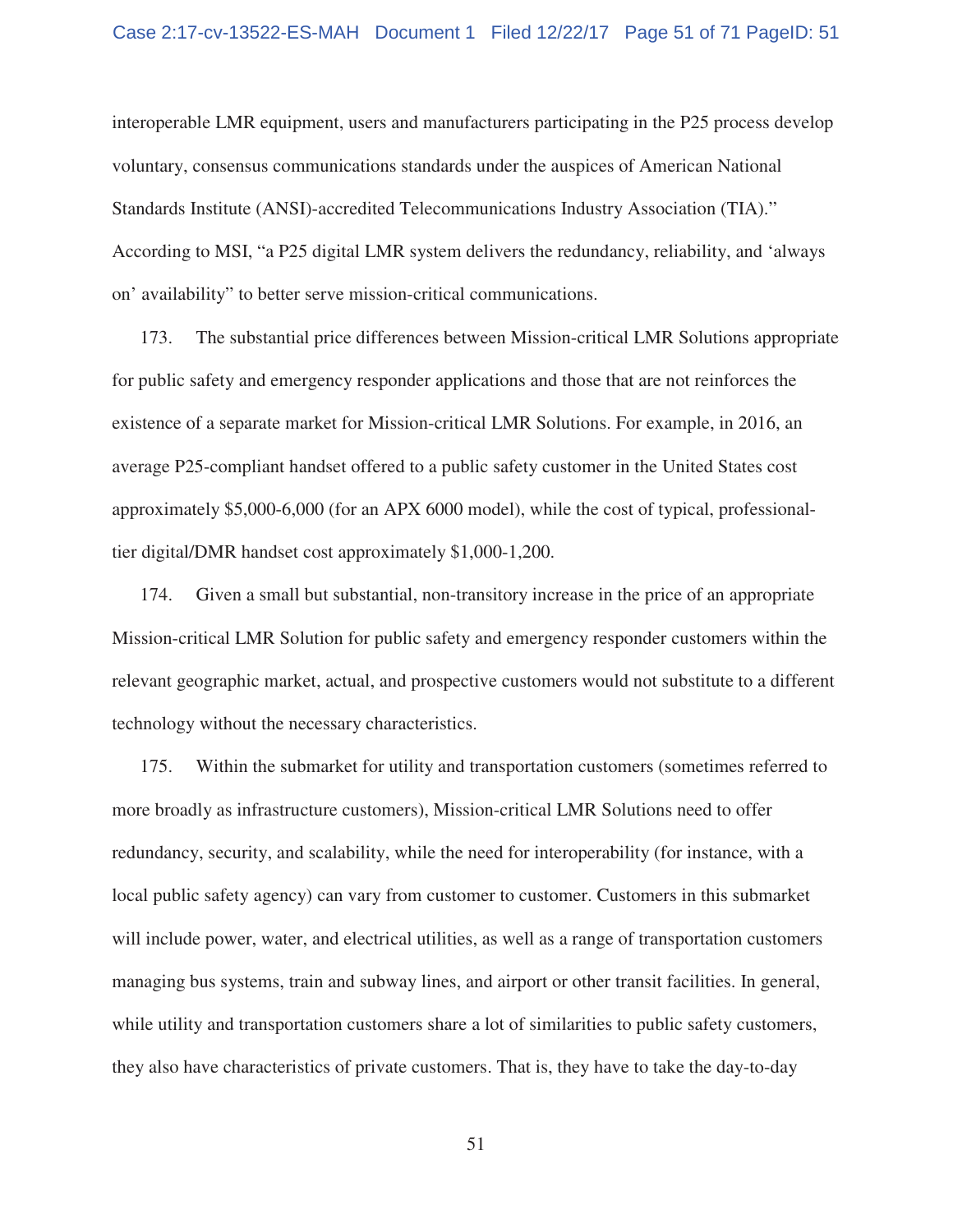demands and cost-sensitivity of their customers into account and, generally, are considered to be more cost-conscious than a public safety or emergency response agency.

176. Because of the combination of needs particular to utility and transportation customers, the range of LMR technologies sold into this submarket can be varied. Utility and transportation customers would generally seek what are considered "high-end" technologies, but are more cost sensitive in their purchasing than public safety and emergency responder customers. The most commonly purchased technologies that meet these requirements would be DMR, TETRA, and for very limited applications, dPMR/NXDN.

177. Given a small but substantial, non-transitory increase in the price of an appropriate Mission-critical LMR Solution for utility and transportation customers within a relevant geographic market, actual and prospective customers would not substitute to a different technology without the necessary characteristics.

178. **Business-critical LMR Solutions**. The market relevant to this case is the market for Business-critical LMR Solutions for the private sector. These customers demand LMR solutions that offer a combination of scalability, cybersecurity, and customizability, without necessarily requiring or needing interoperability with existing public safety radio networks. An important characteristic of these business-critical customers is cost sensitivity compared to Mission-critical LMR Solutions; these are lower-cost radios sold for professional (not consumer) uses. A typical customer in this category might be an operations team at a commercial warehouse, a security or service team at a casino, or supervisors on a construction site. This market may also contain some smaller, cost-sensitive transportation, utility, or even public safety customers (*e.g.*, a small rural police force with little need for P25 level costs or features).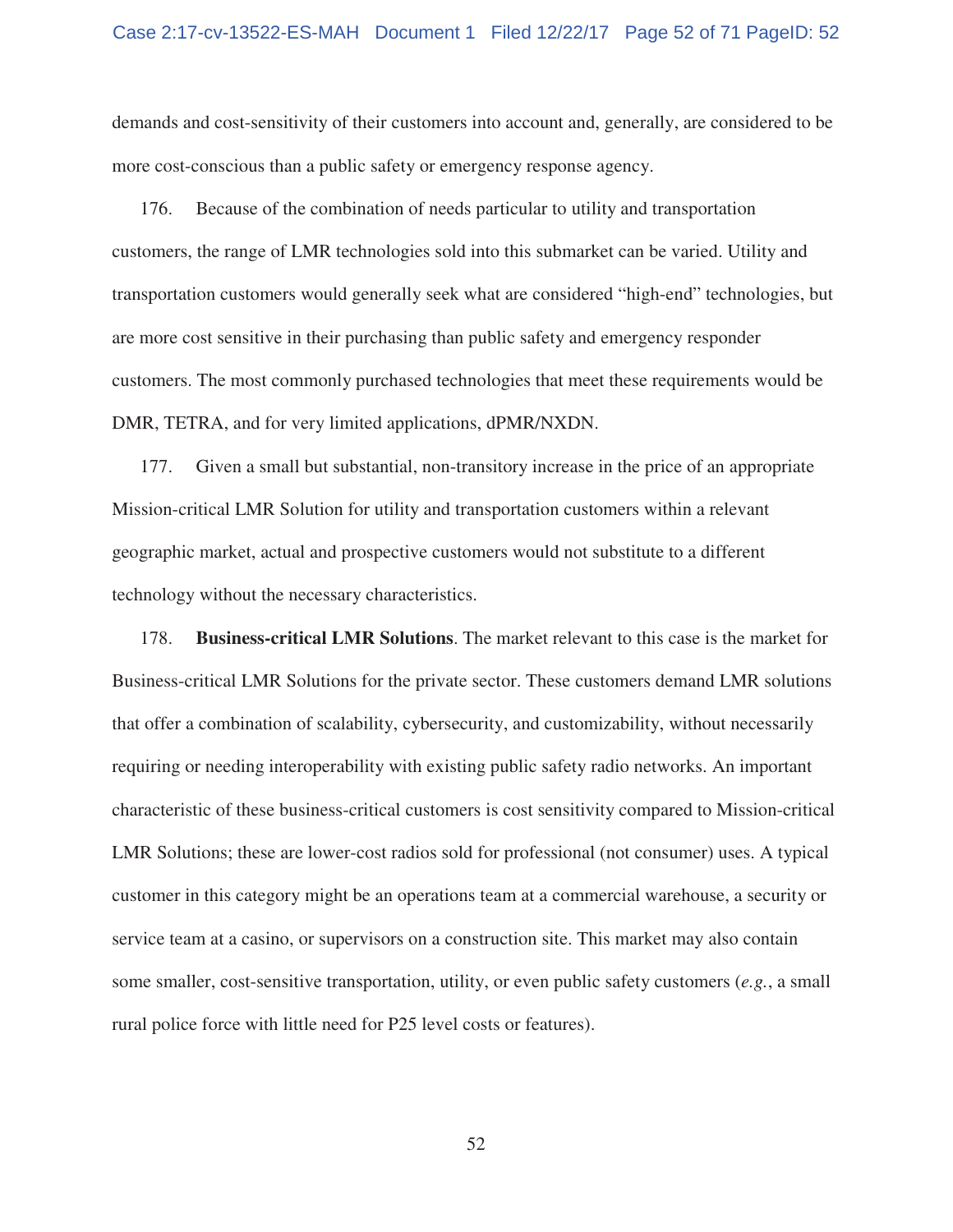179. The primary technology being utilized in this market will be DMR, with a niche of customers that need and demand dPMR/NXDN solutions. LMR solutions that fail to offer the appropriate combination of cost-effectiveness, reliability, scalability, and security necessary for the private sector are not reasonable substitutes for LMR solutions that do provide for those requirements. P25 would not be considered an appropriate technological solution for these customers. An increasing number of new users recognize the benefits of using LMR technologies in the private sector.

180. A sale to a typical Business-critical LMR Solution customer will be smaller in scale, in terms of handsets and system size, than a Mission-critical LMR Solution customer. It typically would not have the same type of lengthy, and costly, service contracts attendant to a sale made to a public safety or emergency responder customer. Most sales of Business-critical LMR Solutions will be made through independent dealer channels rather than direct sales.

181. Given a small but substantial, non-transitory increase in the price of an appropriate Business-critical LMR Solution for a commercial or industrial customer within a relevant geographic market, actual and prospective customers would not substitute to a different technology without the necessary characteristics.

182. **The Relevant Markets Exclude Other Modes of Communications**. As described extensively above, the customers purchasing LMR are have unique requirements. Other modes of communication are not alternatives for LMR products designed for and sold to public safety, infrastructure, and commercial customers. Landline phones, for example, do not provide mobility. Analogue radios lack the clarity of digital and are less efficient in their use of spectrum. Analogue is also distinct in that it does not offer text messaging and other applications and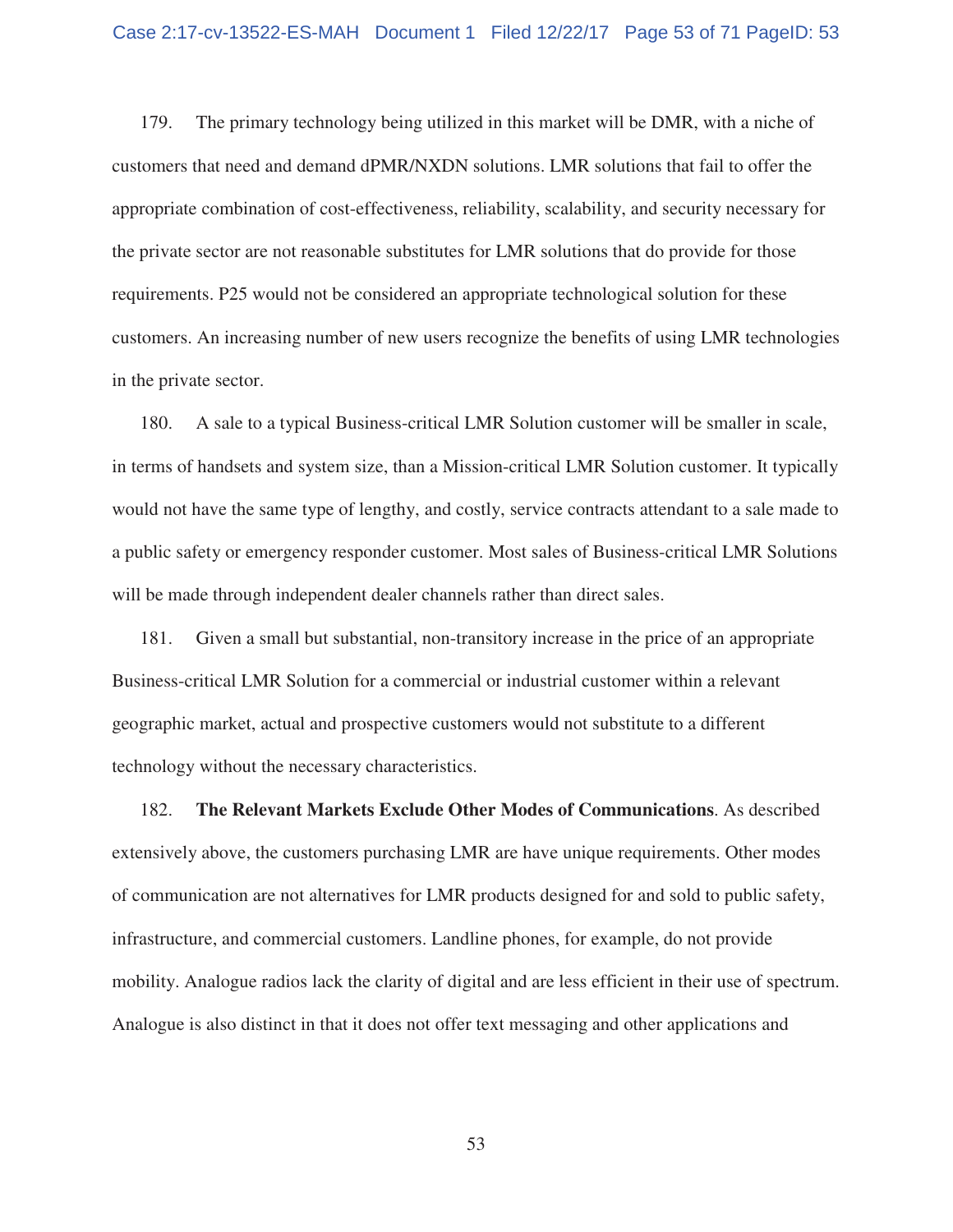functionality that is possible with digital. Similarly cell phone service is not a substitute for the relevant products, as MSI has itself explained in its marketing material.

183. Similarly cell phone service is not a substitute for the relevant products. The differences noted above are well known in the industry. One important differences include safety. For example, one dealer that operates from California to Washington and that exclusively markets MSI product explains that it tested the use of two-way radios and cell phones and found that the former are safer to use while driving "due to the simple, one-button push operation of a radio." These devices are intended to be used for many on-the-road situations; cell phones are not. Further, the Federal Motor Carrier Safety Administration in 2012 published rules restricting the use of mobile phones for voice communication, rules that do not apply to LMRs. According to other MSI dealers, key functionality found in LMR products that distinguishes two-way radios from cell phones include better network security, improved call coverage and quality, enhanced noise cancellation technology, materially greater durability, more practical user interface, easier one-to-many communication (*e.g.*, talking to a group at the push of a button), tailoring for emergency situations (*e.g.*, constant communication and man-down functionality), cost savings, tailoring for practical requirements of organizational communications, and a battery life that is twice as long as a cell phone.

#### **Relevant Geographic Market**

184. The relevant geographic market is the United States. MSI substantially forecloses competition in the United States. MSI has erected and taken advantage of barriers to competition that are not present outside the United States.

185. MSI is able to charge monopoly prices in the United States unconstrained by competitive forces; in contrast, MSI's pricing is competitively constrained outside the United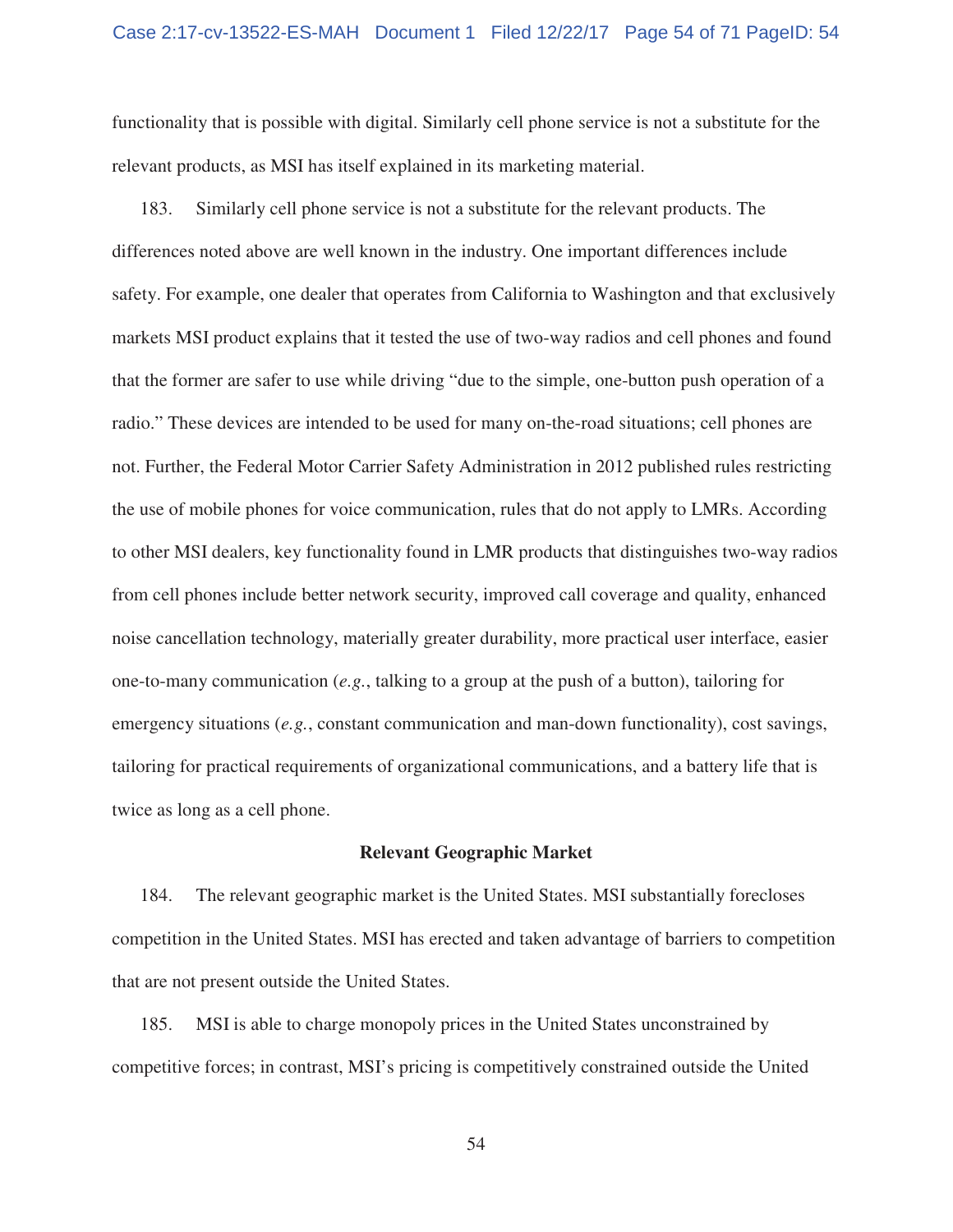States. MSI can charge U.S. LMR purchasers an unconstrained monopoly price because of differences in the geographic markets in which it sells its product. Competition outside the United States that might drive down pricing stops at the border due to jurisdiction-specific regulations, such as those enforced by the FCC.

186. U.S. customers pay a multiple of what customers outside the United States pay for what is essentially the same product.

187. For instance, MSI prices its handsets in the United Kingdom at a fraction of what MSI charges customers in the United States. The list price for an MSI P25-compliant radio sold last year to the City of Chandler, Arizona was \$6,978.00. MSI offered the City of Chandler a "discounted" rate of \$5,290. MSI's list price is nearly seven (7) times the retail price for a comparable MSI TETRA product sold in the United Kingdom. Even after discounting its list price to \$5,290, MSI charged the City of Chandler nearly five (5) times what a customer in the UK could pay at retail for a comparable product. For example, MSI offers a comparable product using TETRA – what MSI describes as "one of the most advanced TETRA portable radios in the world" that sells in the UK at retail for less than \$1,100 in equivalent U.S. dollars.

188. Because retailers add a margin on top of the price charged to them by MSI, this price differential understates the amount that MSI is able to overcharge public safety customers in the United States, and ultimately the U.S. taxpayer.

189. Purchasers in the United States are harmed by MSI's monopoly, with U.S. taxpayers and customers effectively subsidizing MSI's \$560 million in profits. The difference is sizable: MSI "handset sales in the U.S. carry an 83.6% gross margin;" MSI's handset "device sales in Europe are at 9%," according to an investment analyst. Given the examples above where MSI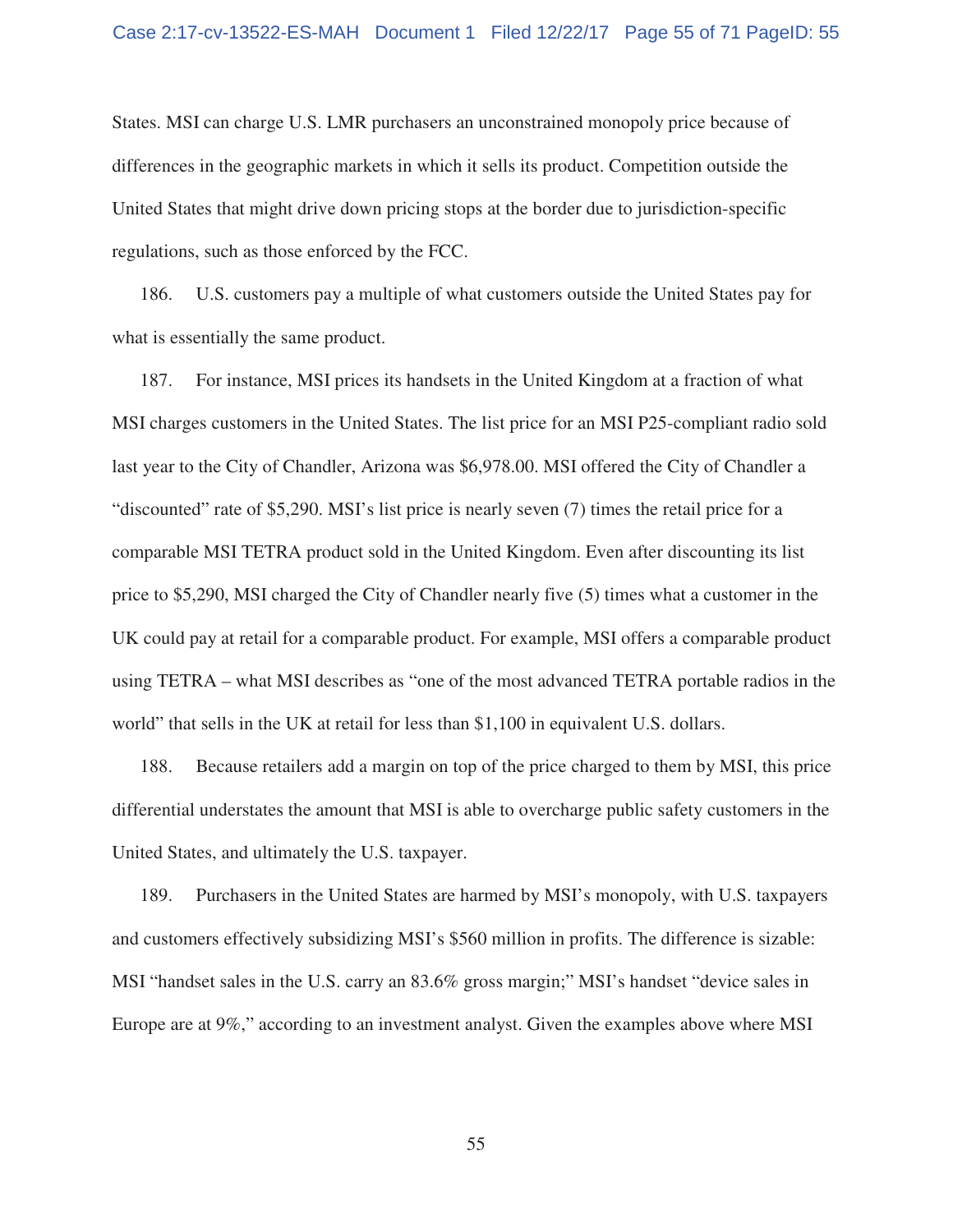## Case 2:17-cv-13522-ES-MAH Document 1 Filed 12/22/17 Page 56 of 71 PageID: 56

charges five-to-seven times within the United States what it can charge outside the United States, this analysis comes as no surprise.

190. The difference is competition. Customers in the United States are not paying an elevated price for any better product or service. Regulations, standards, patent laws, and the market structure all combine to make for a geographic market limited to the United States, one that MSI has successfully monopolized through the conduct described herein, preventing the competition that MSI customers outside the United States benefit from.

191. Regulatory requirements vary from country to country and each country adopts laws and rules that regulate the airwaves within its boundaries. The United States is no exception. The United States and Canada, for example, have chosen to allocate their radio spectrum differently from one another, as well as from other countries.

192. The FCC is delegated responsibility for regulating and enforcing the nation's laws with respect to the use of radio spectrum over which two-way radios operate. The FCC, as noted above, has allocated certain spectrum for specific uses, such as spectrum on the 700MHz and 800 MHz bands to public safety.

193. FCC regulations also dictate what product standards or technologies can be used for a given spectrum. For example, the FCC has rules requiring analog interoperability in the NPSPAC 800 MHz spectrum (806-809/851-854 MHz) and P25 interoperability in the narrowband 700 MHz spectrum (764-804 MHz).

194. FCC requirements do not apply outside the United States. On information and belief, as described above, MSI has had a hand in defining these rules in order to protect its monopoly in this country.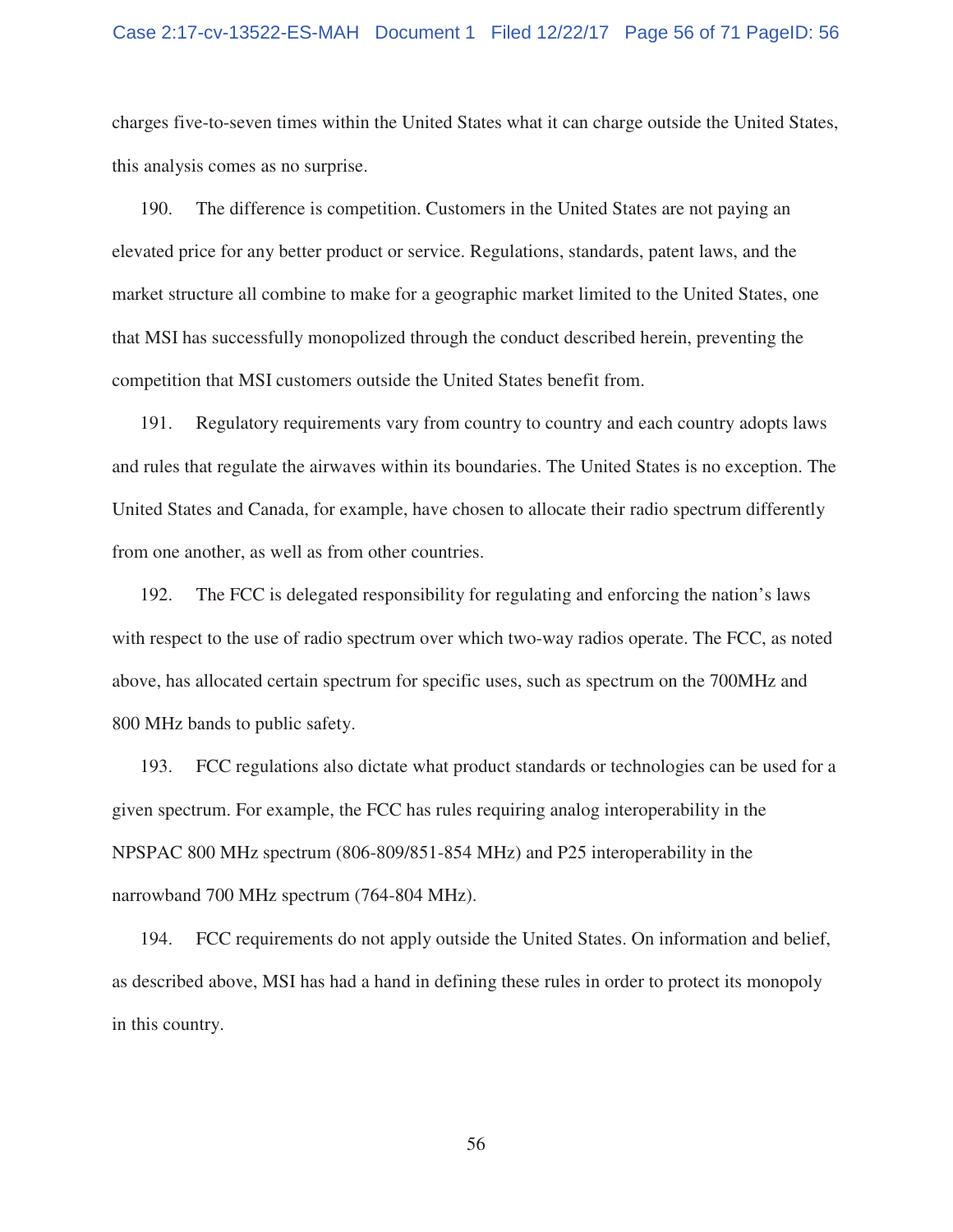195. A radio that is sold and operated in the United States must be designed to operate according to FCC requirements. A two-way radio that is designed to operate using spectrum permitted by another country for public safety or private sector use cannot be used in the United States if that spectrum has been allocated by the FCC for other purposes. A customer cannot use a radio outside the country of its purchase unless it conforms to U.S. and FCC-approved standards. The consequences of using a radio designed to operate on spectrum permitted in one country but not in the United States can result in an investigation or fines by the FCC.

196. The FCC also regulates other aspects of the radio. The power output, antenna size, and other technical characteristics of the system are regulated by FCC regulations that affect what may be sold and operated in the United States. Further, two-way radios must be certified by the FCC prior to their sale in the United States. Indeed, manufacturers of two-way radios must obtain an FCC Equipment Authorization prior to marketing or importing a product into the United States. A product's compliance with one country's certification requirements does not make the product compliant with U.S. regulatory requirements and the product may not be sold in the United States without undergoing separate compliance testing and certification by the FCC. A vendor may not even demonstrate product in the United States if it lacks appropriate FCC certifications.

197. Other considerations also affect competition in the sale of two-way radios, such that customers in the United States do not benefit from competition in the sale of products outside the United States. Customers in this country look to dealers and suppliers who are capable of supplying product and services, including maintenance and warranty repairs, locally. Consequently, MSI and Hytera, for example, both maintain offices and sales and back-office staff in the United States in order to support sales by customers in the United States. The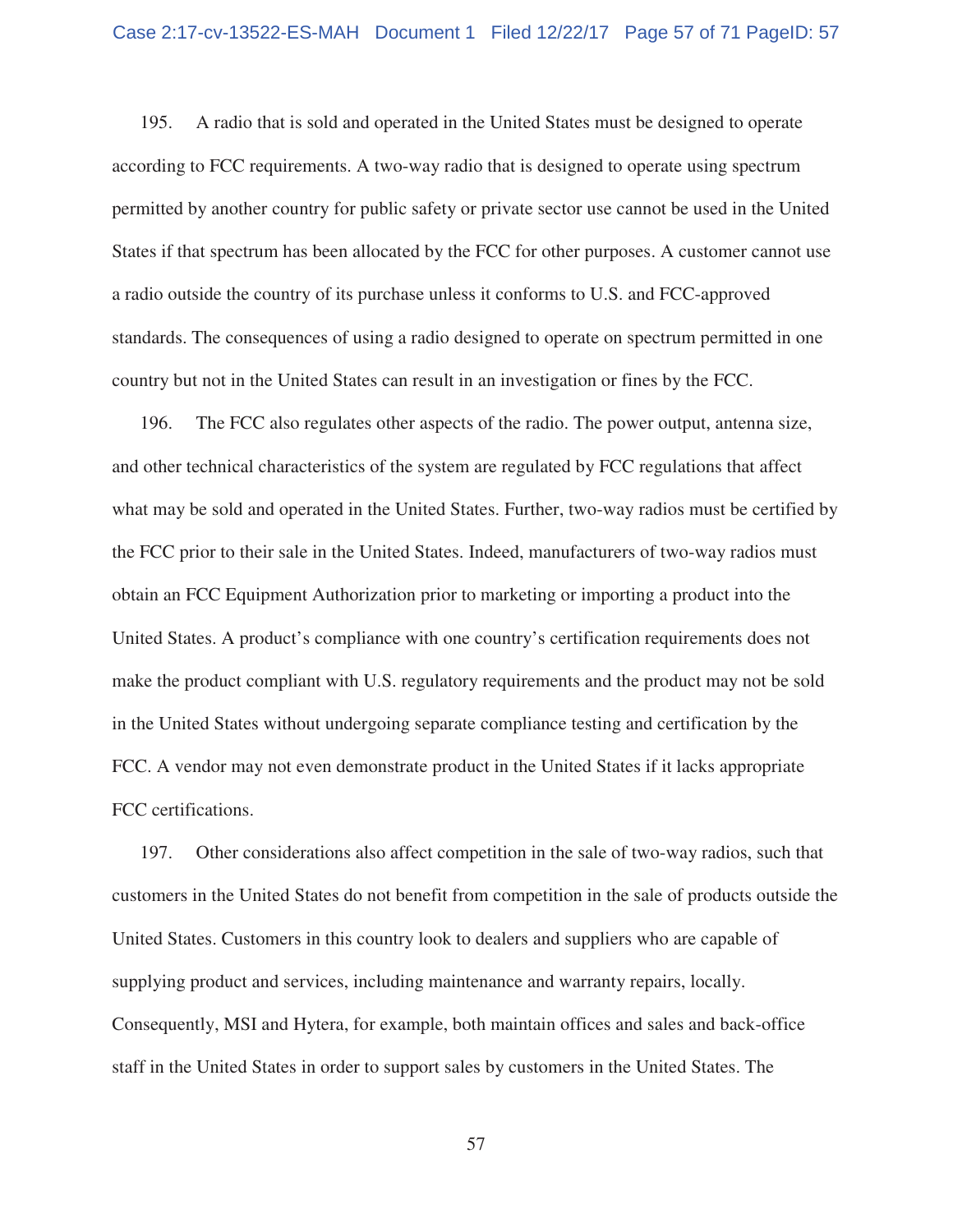independent dealers referred to in this Complaint all maintain offices and staff in the United States to support sales to U.S. customers.

198. The United States is also notable for the dominance of the P25 standard for public safety and first responder customers. Most countries in the world do not use P25, preferring instead the more efficient TETRA technology standard. P25 was promoted and adopted by APCO, an association of U.S. police and other first responders. As further described above, the P25 standard was designed for first responders in the United States. Even as MSI actively promoted and sold TETRA product outside the United States – becoming, in MSI's words "the world's largest supplier of TETRA solutions" – MSI has said that TETRA is not suitable for sale to public safety customers (or any entity using the public safety bands in the United States) because it lacks interoperability with P25. However, as described above, PowerTrunk has invested the time and money to develop a unique, dual-mode, P25 compatible product that moots any such concerns.

199. Today, MSI-lobbied-for rules and regulations still require the use of P25 for 700MHz. Thus, in order to sell a TETRA product capable of operating on this band, a manufacturer has to design a dual-mode device capable of operating both TETRA and P25. This requirement is unique to the United States.

200. Patent laws also limit the relevant market to the United States. U.S. patent laws provide for market exclusivity within the country's borders. A patent holder may seek to block the importation and sale into the United States of product that infringes a valid patent.

201. MSI is no stranger to using the patent laws for the purpose of limiting competition to within the United States. MSI has taken various actions over time to block entry into the United States.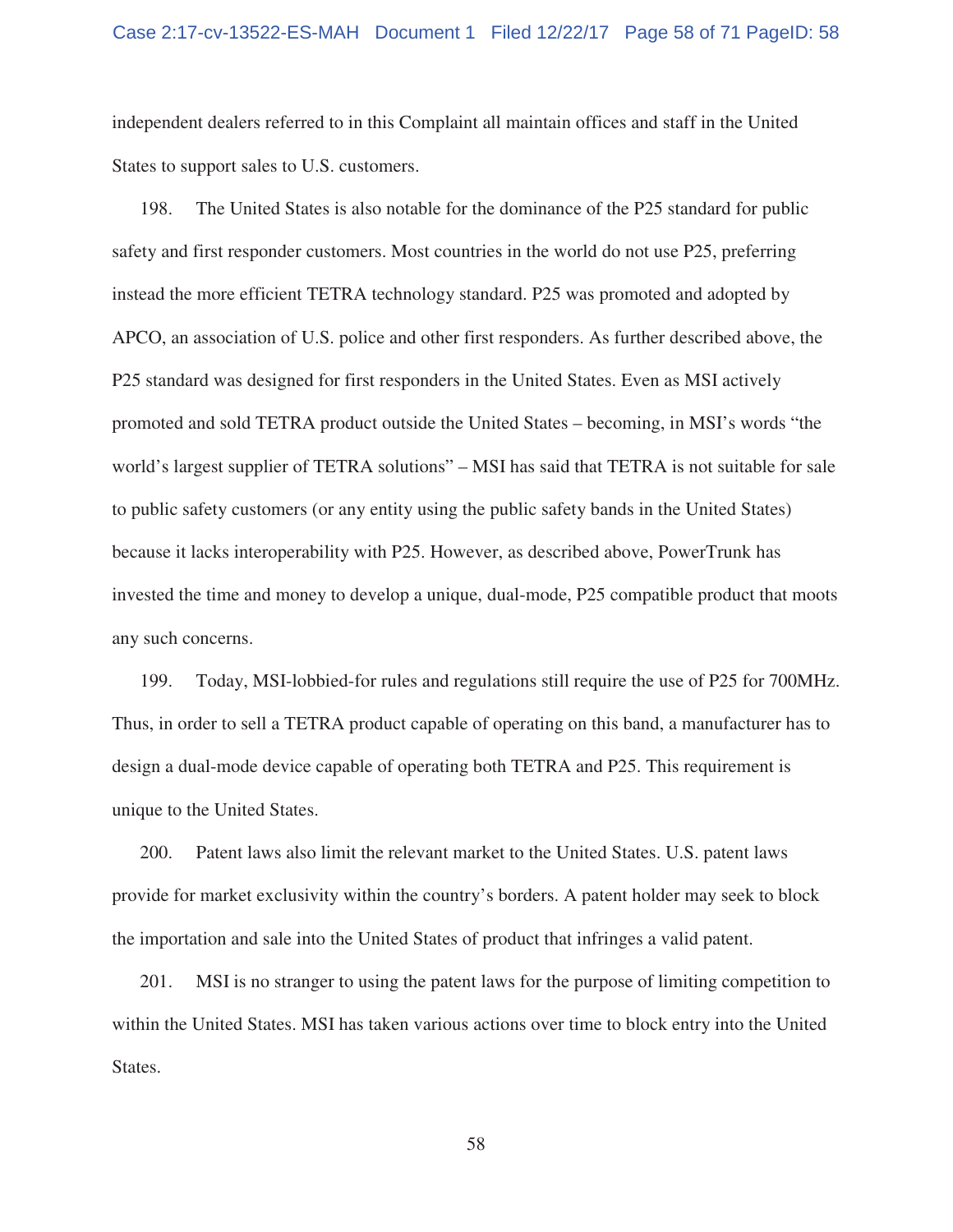202. MSI has sought to block the importation of Hytera product through sham litigation in the ITC and federal court, as alleged herein. This sham conduct includes asserting patent protection from the importation of Hytera's DMR products sold for private sector use. Because this functionality is essential to operating under the DMR standard specifications, United States patents that cover the DMR standard may preclude the importation and sale of all such radios, according to the position taken by MSI.

203. In sum, the relevant geographic market is limited to the United States and MSI's actions would not be possible but for the fact that competition in the sale of two-way radios is limited by this nation's boundaries.

#### **Relevant Market Participants**

204. MSI's 2016 annual report establishes the competition faced by MSI globally for LMR solutions: Hytera (and Sepura), Kenwood, Airbus, and Harris. MSI is the dominant provider of LMR solutions within the United States. Further, MSI announced its intent to acquire the LMR assets of Airbus. The status of that acquisition is unclear, but in any event, Airbus is not a competitor in the relevant markets here. MSI's own statement of the competitive landscape is clear evidence of a highly concentrated market. When one considers that each of its competitors has a *de minimis* share of the relevant markets compared to MSI, the concentrated nature of the market and MSI's monopoly power is even more compelling.

#### **MSI's MONOPOLY POWER**

205. By virtue of MSI's high market share and barriers to entry in the relevant market and switching costs, MSI has, and at all relevant times had, monopoly power, *i.e.*, the power to control prices and/or exclude competition.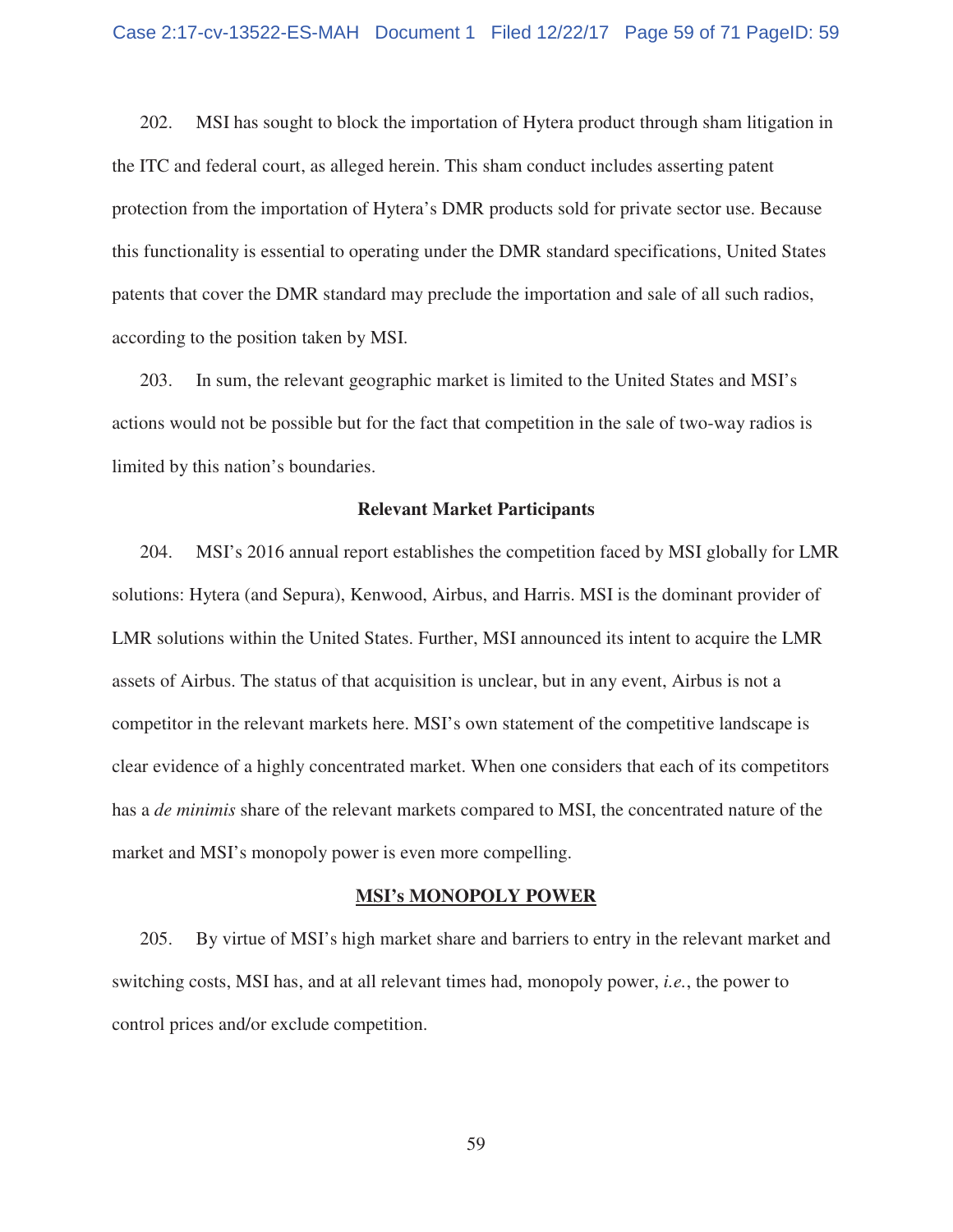206. MSI is the dominant provider of Mission-critical LMR Solutions in the United States. One industry analyst has described MSI's public safety market position as a moat by which MSI is able to exclude competition, stating:

## *Significant market share is a large competitive moat*

*Since the inception of land mobile radio in the 1930s, MSI has built a business that is dominant in the government and public safety market. ValueAct estimates MSI has 75% of the land mobile radio market. Back in August 2011, Morgan Stanley analysts estimated MSI had a 75–85% share in North America and 35–40% internationally. This market position is large competitive moat for MSI and has effectively prevented competitors from gaining significant share for several reasons.* 

This quote from 2013 remains particularly apt today in 2017. In the last four years, MSI's market position remains the same; it is ever dominant and able to exclude competitors for public safety contracts.

207. By revenue, MSI controlled no less than 75% of the submarket for Mission-critical LMR Solutions sold to public safety and emergency responder customers. On information and belief, on any other measure (unit sales, profits, etc.) MSI would be equally dominant. MSI's monopoly share is widely reported. For example, MSI's board member Jeff Ubben reportedly "said the market share is about 75%."

208. MSI is also the dominant provider of Mission-critical LMR Solutions to transportation and utility customers within the United States, with a market share of more than 65% by revenue.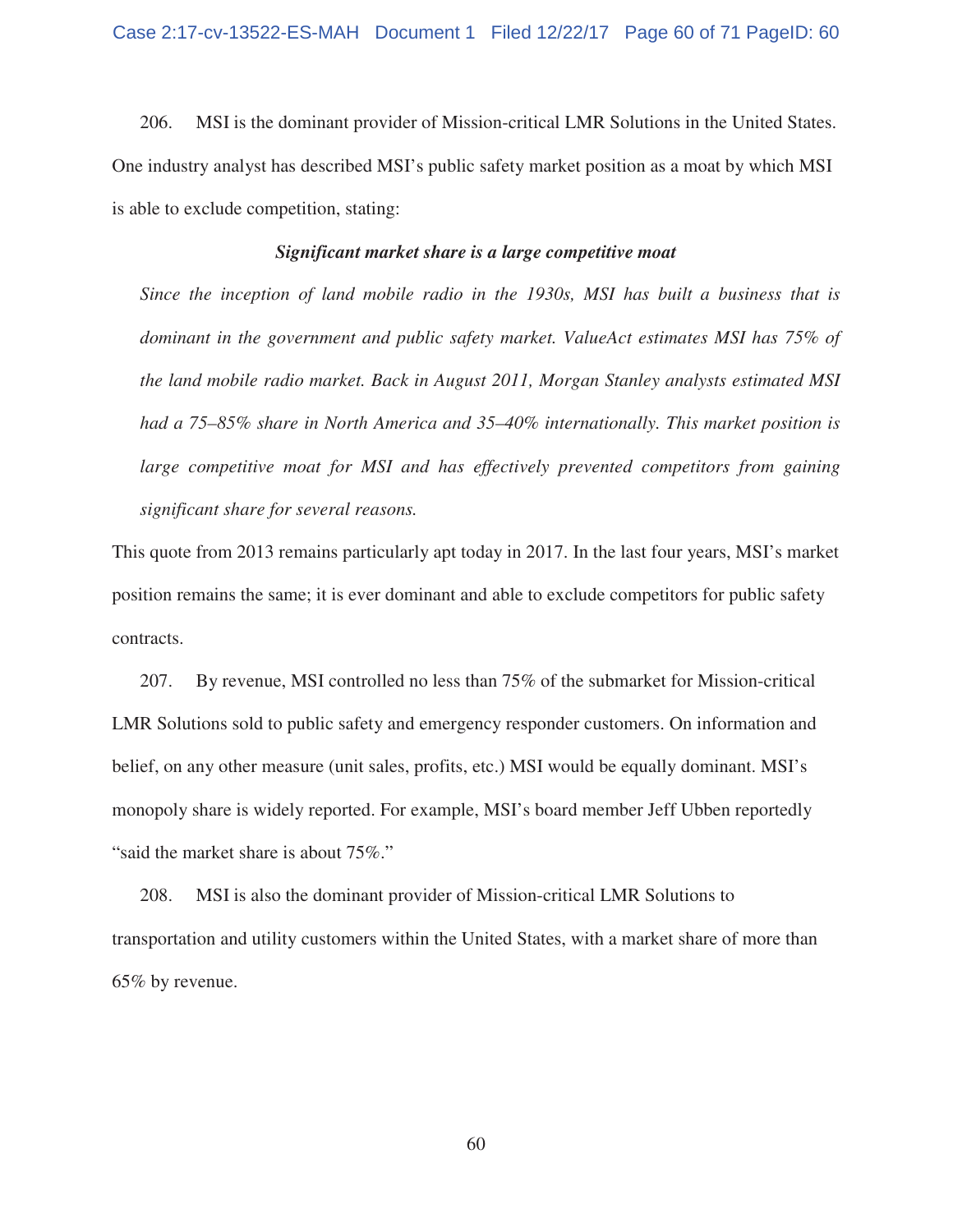209. MSI is the dominant provider of Business-critical LMR Solutions for the private sector in the United States. MSI controls more than 80% of the market by revenue for Businesscritical LMR Solutions for the private sector.

210. However, on information and belief, MSI could also be shown to be dominant in all relevant markets by other measures, such as existing installed base or users or unit sales (including terminals, base stations and repeaters).

211. In addition to MSI's high market share, the relevant markets are characterized by significant barriers to entry. Initially, developing a new LMR product solution requires millions of dollars in capital investment and research and development, in addition to significant regulatory expenditures. These sunk costs inhibit entry and expansion in the relevant markets.

212. Any new, non-certified LMR product to be imported or sold in the United States needs regulatory licensing from the FCC, as described above.

213. The relevant markets are also characterized by a significant barrier to entry in the form of switching costs. Sales of LMR solutions are particularly sticky, as once a customer makes a decision to install a certain technology, there is a system infrastructure installed that includes base stations and repeaters to connect user handsets. Switching is difficult for two reasons: (1) interoperability – if a customer wishes to switch to alternative handset technology but maintain its same installed infrastructure, there may be questions of interoperability or loss of functions from using a different handset; and (2) installation costs – once a customer installs an LMR system, it takes a significant improvement in price or quality to induce the customer to change its system to a competitor's system. The result is that once a customer chooses a technological solution (and thus, a provider of those solutions) there is substantial "stickiness" in that choice.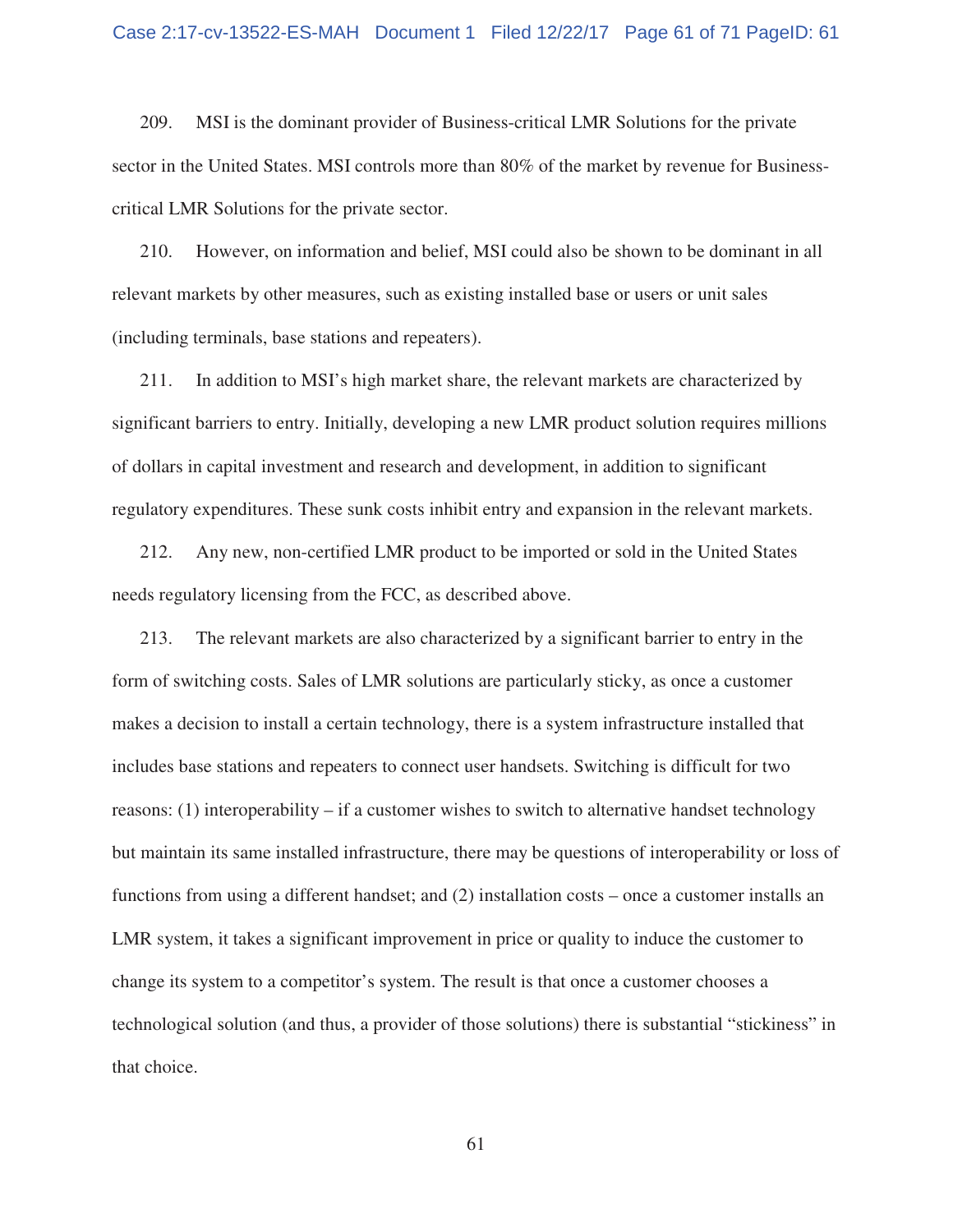214. Relatedly, the relevant markets are characterized by direct and indirect network effects, which can reinforce a customer's "stickiness" to a technological solution because an individual customer's use of that technology is attached to the use of another resulting service. For example, the network effects of LMR solutions include the growth of service providers, accessory providers, software providers, and other consultants specifically tailored to serve a dominant LMR solution, such as P25 for public safety customers. As an alternative technology seeks to enter one of the relevant markets – such as TETRA in the U.S. market for Missioncritical LMR Solutions for public safety – and consequently seeks to take advantage of any network effects of a predominant technology, it faces the daunting task of coordinating the behavior of large numbers of service providers or evolving into an interoperable or complementary technology. Therefore, even if a new LMR technology offers a superior alternative, the network effects inherent to an existing and adopted LMR network serve as a barrier to competition because of a customer's reluctance to choose an incompatible technology with fewer supporting service providers available. As a result, the provider of an incumbent LMR technology is able to delay the emergence of any new technologies and insulate itself from competition.

215. This "stickiness" and these ties formed by network effects result in significant barriers to entry in the relevant markets and reinforce MSI's monopoly power over its current customers. New entrants have to expend significant resources to overcome these barriers, underscoring the gravity of the effect of MSI's exclusionary conduct.

216. Other barriers to entry include the role of dealers, reputation, and patents, as alleged above. Without access to dealers, for example, a new entrant is not able to effectively compete.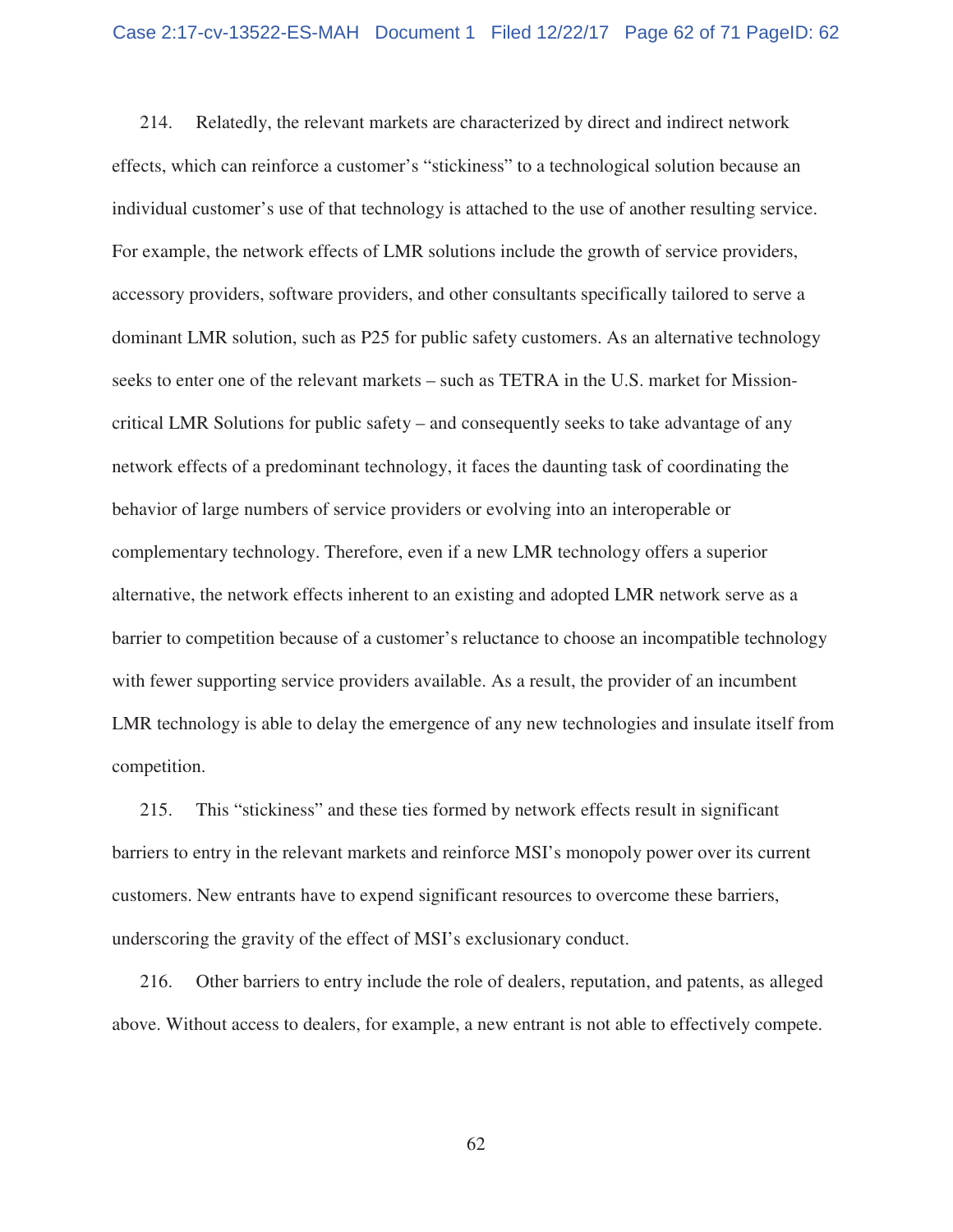217. Direct evidence of MSI's monopoly power includes its ability to control prices and raise prices above those that would be charged in a competitive market.

218. MSI's monopoly power is durable. It has dominated the relevant markets for years. MSI's market share in the relevant markets has been stable, as MSI has maintained monopoly power in the relevant markets for years. In particular, Plaintiff believes that MSI has held onto 80% or more of DMR-based LMR products in the United States for at least the past three years. MSI's market position is unlikely to change as long as MSI persists in its scheme to maintain its monopoly.

219. Entry has not impacted MSI's market position or affected how MSI competes. Hytera's entry, for example, did not lead to competitive pricing by MSI. Competitors are not able to restrain MSI. To the contrary, competitors have exited and/or have reduced their investment in the face of MSI's durable monopoly. The company Tait, for example, used to compete but has since exited the market as a direct competitor. On information and belief, Tait only participates indirectly in the U.S. by supplying product to Harris. Plaintiff believes that Kenwood makes some DMR product, but has redirected its investment to focus on non-DMR products.

220. The history of TETRA-based sales in the U.S. provides yet another example of MSI's durable monopoly power. Plaintiff believes that only one company – Sepura and its PowerTrunk subsidiary – has ever been successful selling TETRA into the United States and then its competitive impact was severely limited as a result of MSI's conduct. Ultimately, Sepura exited as an independent vendor and was acquired by Hytera.

221. Notably, MSI's pricing is not and has not been restrained as a result of competition. MSI's prices are well above the competition and have remained that way. Plaintiff understands, for example, that MSI's list prices are well above Hytera's list prices for like products. Plaintiff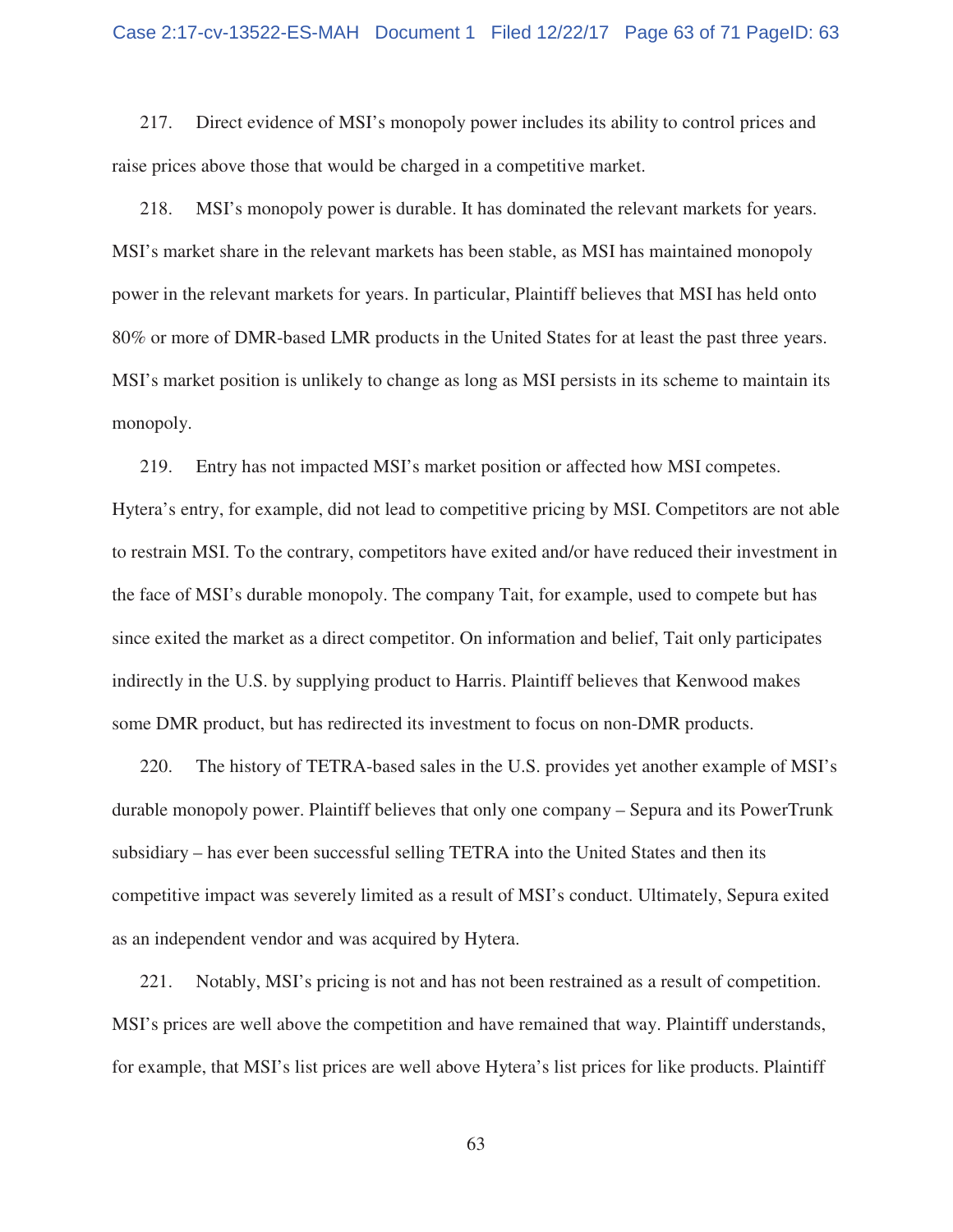believes that the spread between what MSI charges the dealer and MSI's suggested resale price (its published MSRP) has not changed in response to competition from Hytera. Dealers tell Hytera they prefer Hytera pricing but cannot afford to drop MSI in favor of Hytera because of MSI's durable monopoly power over them.

## **ANTITRUST INJURY**

222. During the Class Period, Plaintiff and Class Members purchased LMR Solutions directly from MSI. As a result of MSI's anticompetitive conduct, Plaintiff and Class Members paid more for LMR Solutions than they would have absent that conduct, and thus suffered substantial damages. This is a cognizable antitrust injury and constitutes harm to competition under the federal antitrust laws.

223. Because MSI's unlawful conduct has successfully restrained competition in the market, Plaintiff and Class Members have sustained, and continue to sustain, significant losses in the form of artificially inflated prices paid to MSI. The full amount of such damages will be calculated after discovery and upon proof at trial.

224. MSI has a history of squelching competition. When other vendors in past years made an effort to aggressively compete head on with MSI, MSI responded with tactics similar to what MSI is using today against Hytera, as alleged above. MSI's conduct then and now has succeeded in eliminating effective competition such that it continues to maintain a stranglehold on dealers and the ultimate user.

225. MSI sales agreements and service contracts effectively cover more than 75% of the market for Mission-critical LMR Solutions for public safety and emergency responder customers. As detailed above, through these public safety sector sales and service contracts as well as *de facto* exclusivity enforced through financial incentives and explicit threats of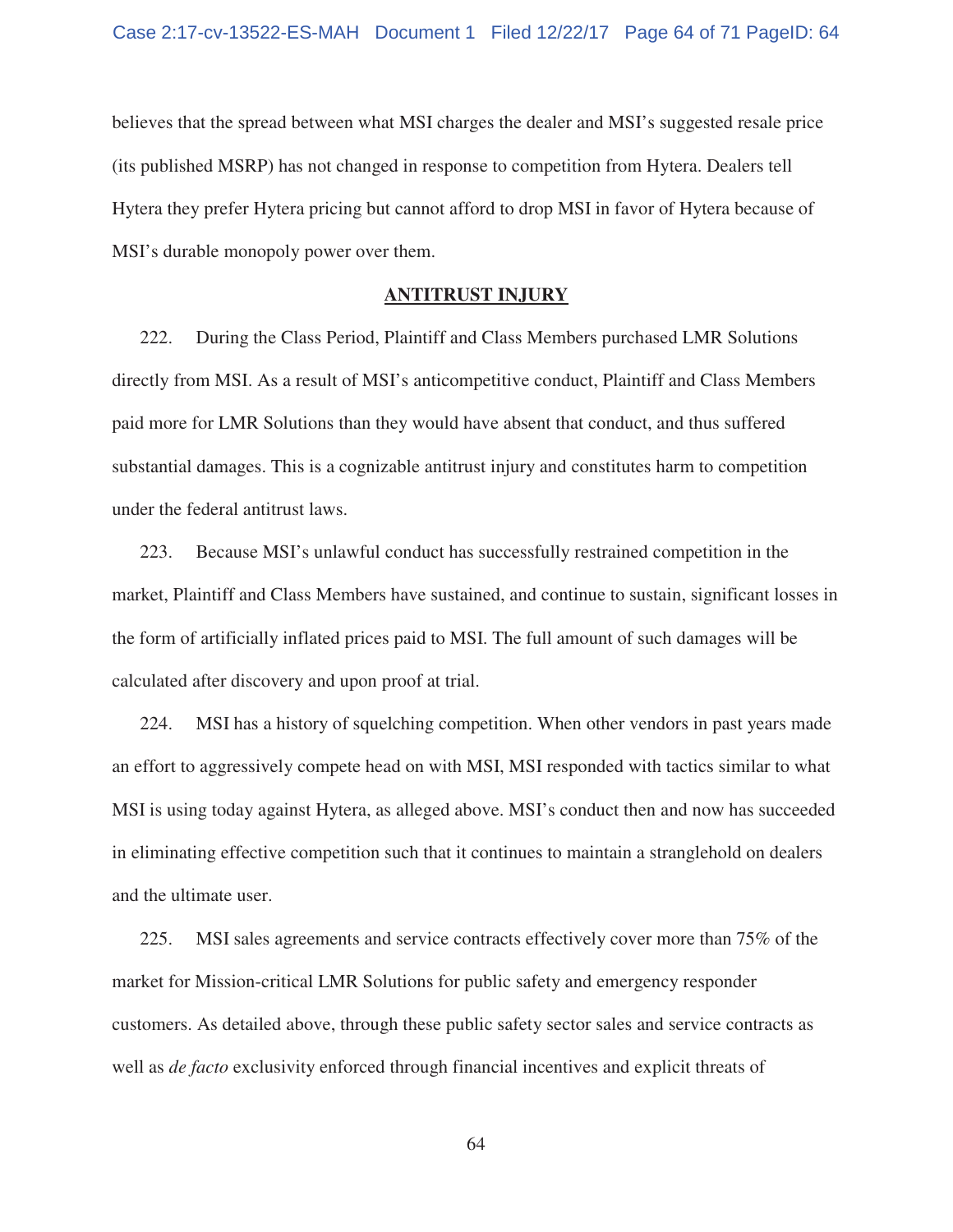termination, MSI is able to exert pressure on dealers to effectively prevent dealers from doing business with MSI and from carrying competing products. The resulting pressure on nominally independent dealers has led to MSI's sustained dominance in the market for Business-critical LMR Solutions for commercial and industrial customers, effectively foreclosing the 80% of that market held by MSI.

226. By foreclosing competitors, MSI has been able to keep the supply of Mission-critical LMR Solutions for public safety, emergency responder, utility, and transportation customers, as well as Business-critical LMR Solutions for commercial and industrial customers below competitive levels, thus reducing overall market output below what would have prevailed absent MSI's anticompetitive agreements and conduct. By reducing overall market output and eliminating competitors, MSI has been able to keep its prices above levels that would have prevailed in a competitive market.

227. The American customer and taxpayer suffers from high prices that result from the elimination of competition, as described above, but also suffers from reduced innovation.

228. Innovation is stalled because competitors are unwilling to invest. A New York official famously testified to Congress that a kid on the streets of New York has more technology packed into his smartphone than can be found in a radio sold into the public safety market. As long as MSI continues to monopolize the relevant markets through a monopolistic scheme that locks up the market, competitors have little incentive to innovate as the mobile phone industry has.

229. No procompetitive justification or effects outweigh the anticompetitive effects of MSI's agreements and exclusionary conduct, abusive serial petitioning and litigation, nor their unlawful patent-related conduct. For example, requiring dealers to refrain from doing business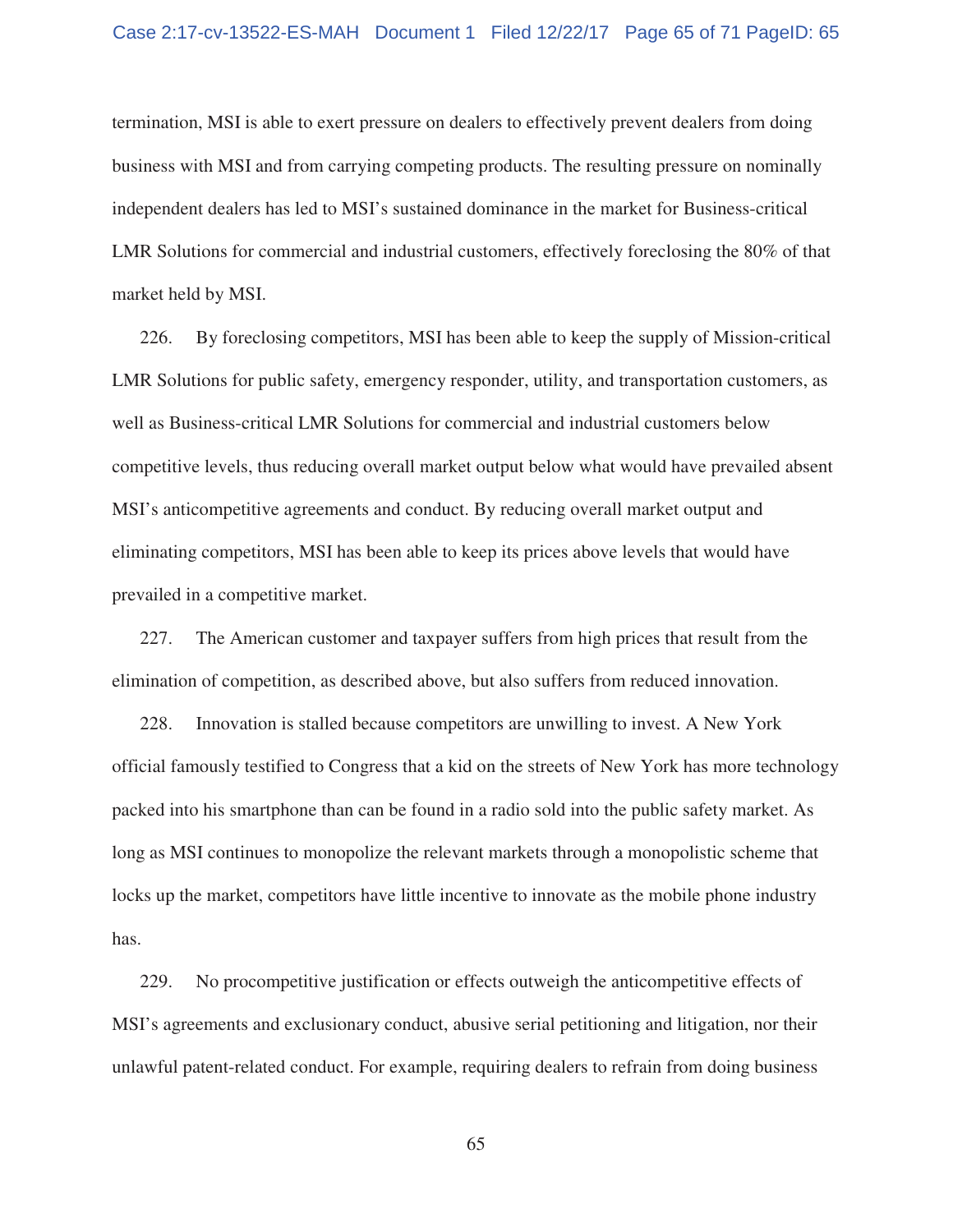with competing LMR manufacturers does not serve any interest in protecting intellectual property or trade secrets: MSI's demanding exclusivity from its dealers under threat of termination is unique within the industry, emphasizing the anticompetitive nature of its conduct. To Plaintiff's knowledge, no other LMR manufacturer makes such demands of exclusivity of its independent dealers, showing that within the context of independent LMR dealers, there is no legitimate economic reason to require exclusivity.

## **FIRST COUNT Violation of 15 U.S.C. § 2 Monopolization**

230. Plaintiff re-alleges and incorporates by reference each of the allegations set forth above.

231. MSI has monopolized the relevant markets in violation of Section 2 of the Sherman Act.

232. At all relevant times, MSI possessed monopoly power in the relevant markets, as demonstrated by MSI's high market share, barriers to entry, MSI's actual exclusion of competition, and its ability to charge supracompetitive prices in the relevant markets.

233. Through the scheme described above, and other conduct likely to be revealed in discovery, MSI has willfully and unlawfully maintained and enhanced its monopoly power. MSI's scheme constitutes exclusionary conduct within the meaning of Section 2 of the Sherman Act.

234. MSI's scheme has suppressed competition and produced anticompetitive effects in the relevant market, including causing Plaintiff and Class Members antitrust injury and damages.

235. MSI's conduct has no procompetitive benefit or justification. The anticompetitive effects of its behavior outweigh any alleged procompetitive justifications.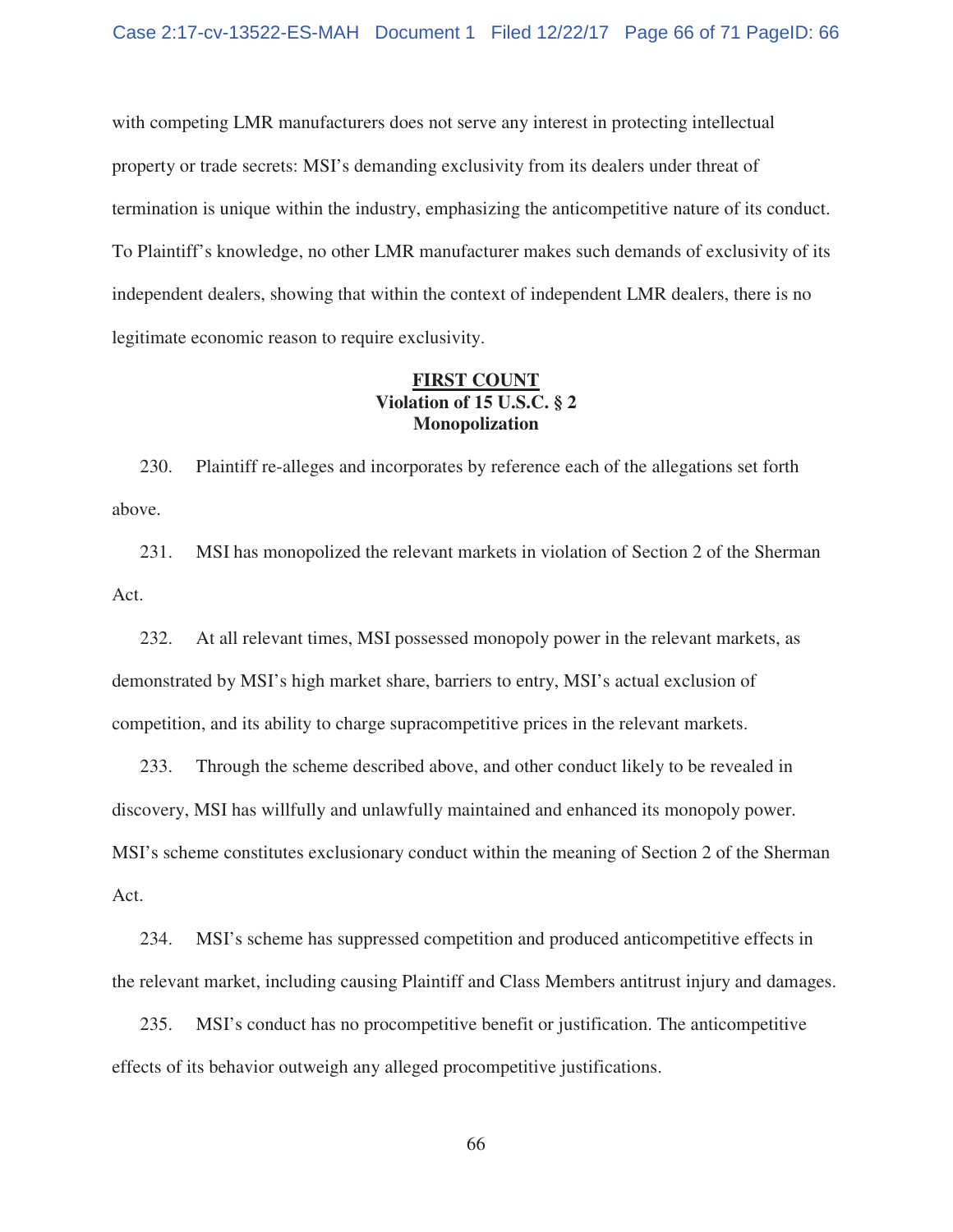236. As a result of MSI's conduct, and the harm to competition caused by that conduct,

Plaintiff and Class Members have suffered substantial injuries to their business and property in an amount to be proven at trial and automatically trebled, as provided by 15 U.S.C. § 15.

237. Plaintiff and Class Members also entitled to recover from MSI the costs of suit, including reasonable attorneys' fees, as provided by 15 U.S.C. § 15.

# **SECOND COUNT Violation of 15 U.S.C. § 2 Attempted Monopolization**

238. Plaintiff re-alleges and incorporates by reference each of the allegations set forth above.

239. As alleged above, MSI has attempted to monopolize the relevant markets in violation of Section 2 of the Sherman Act.

240. MSI possesses substantial market power in the relevant markets, as demonstrated by MSI's high market share, MSI's actual exclusion of competition, and its ability to charge supracompetitive prices in the relevant markets.

241. MSI has been implementing the anticompetitive scheme set forth above, and other conduct likely to be revealed in discovery, with the specific intent to monopolize the relevant markets. MSI's scheme constitutes exclusionary conduct, within the meaning of Section 2 of the Sherman Act.

242. There is a dangerous probability that MSI will succeed in unlawfully extending its monopoly in the relevant markets through its anticompetitive scheme.

243. MSI's scheme has suppressed competition and has produced anticompetitive effects in the relevant markets, including Plaintiff's and Class Members' antitrust injury and damages.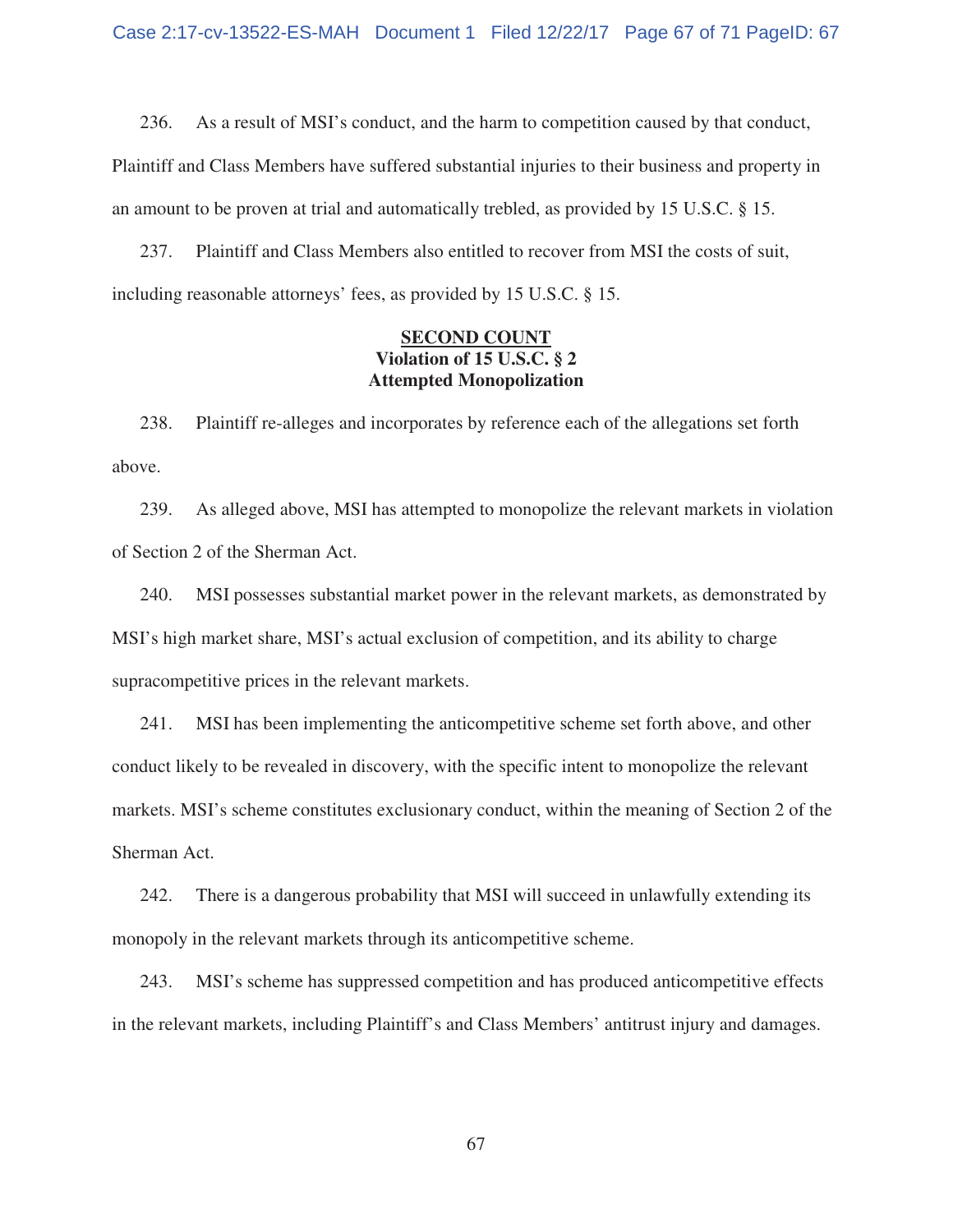244. MSI's conduct has no procompetitive benefit or justification. The anticompetitive effects of its behavior outweigh any alleged procompetitive justifications.

245. As a result of MSI's conduct, and the harm to competition caused by that conduct, Plaintiff and Class Members have suffered substantial and continuing injuries to their business and property in an amount to be proven at trial and automatically trebled, as provided by 15 U.S.C. § 15.

246. Plaintiff and Class Members are also entitled to recover from MSI the costs of suit, including reasonable attorneys' fees, as provided by 15 U.S.C. § 15.

## **THIRD COUNT Violation of 15 U.S.C. § 1 Agreements in Restraint of Trade**

247. Plaintiff re-alleges and incorporates by reference each of the allegations set forth above.

248. MSI possesses substantial market power in the relevant markets, as demonstrated by MSI's high market share, barriers to entry, MSI's actual exclusion of competition, and its ability to charge supracompetitive prices in the relevant markets described above.

249. As alleged above, MSI has entered into agreements with dealers with the purpose and effect of unreasonably restraining trade and commerce in the relevant markets.

250. MSI's exclusionary contracts described above constitute unlawful agreements, contracts, and concerted activity that unreasonably restrain trade in the relevant markets in violation of Section 1 of the Sherman Act.

251. MSI's exclusionary contracts have foreclosed a substantial share of competitors and had anticompetitive effects in the relevant markets.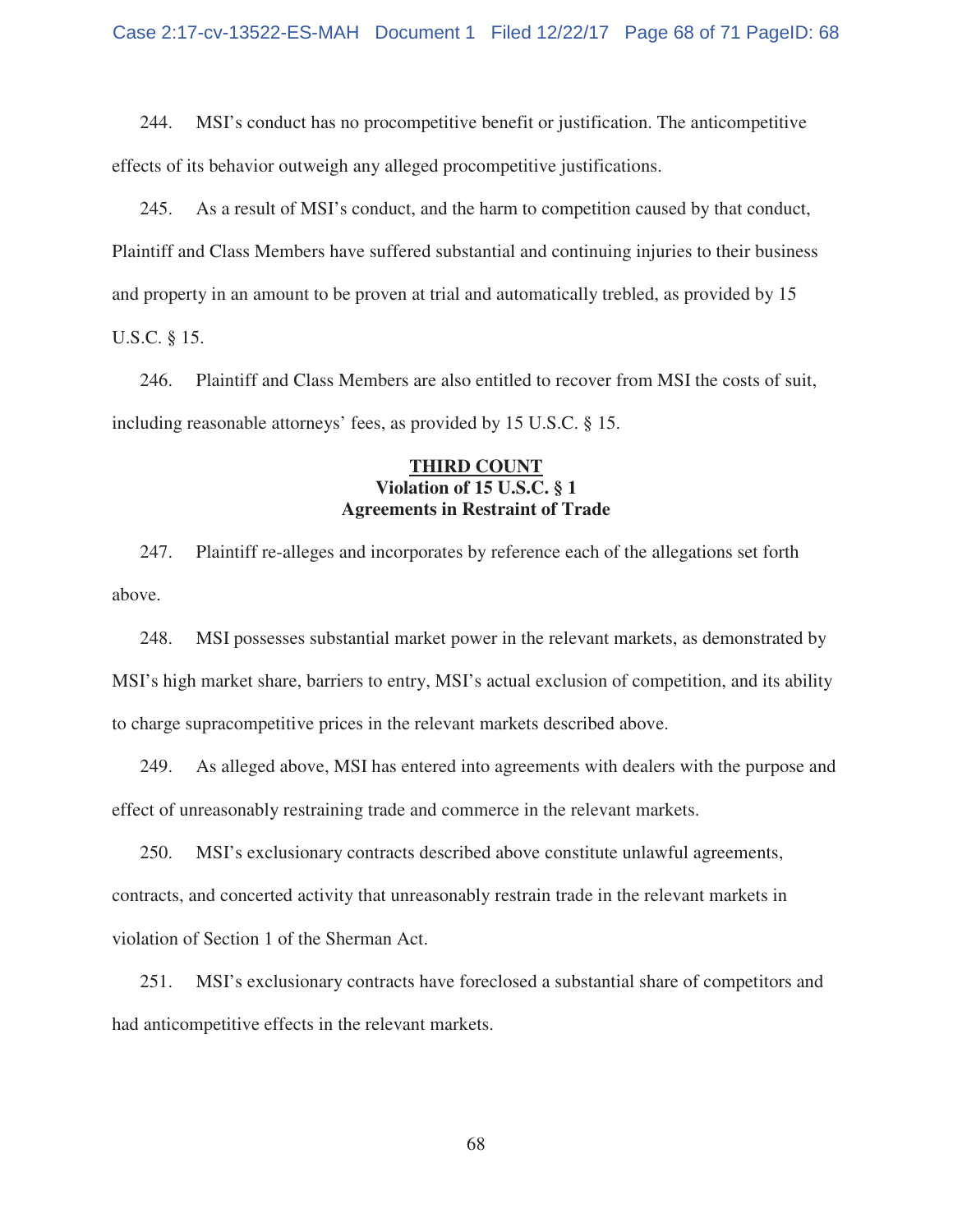252. MSI's exclusionary contracts have no procompetitive benefit or justification. The anticompetitive effects of its exclusionary contracts outweigh any purported procompetitive justifications.

253. As a result of MSI's exclusionary contracts, and the harm to competition caused by those contracts, Plaintiff and Class Members have suffered substantial injuries to its business and property in an amount to be proven at trial and automatically trebled, as provided by 15 U.S.C. § 15.

254. Plaintiff and Class Members are also entitled to recover from MSI the costs of suit, including reasonable attorneys' fees, as provided by 15 U.S.C. § 15.

WHEREFORE, Plaintiff and Class Members demand judgment as follows:

A. Certification of the action as a Class Action pursuant to Federal Rule of Civil Procedure 23, and appointment of Plaintiff as Class Representative and its counsel of record as Class Counsel;

B. Permanent injunctive relief that enjoins MSI from violating the antitrust laws and requires MSI to take affirmative steps to dissipate the effects of its violations;

C. That acts alleged herein be adjudged and decreed to be unlawful restraints of trade in violation of the Sherman Act, 15 U.S.C. § 1 *et seq.*;

D. A judgment against MSI for the damages sustained by Plaintiff and the Class defined herein, and for any additional damages, penalties, and other monetary relief provided by applicable law, including treble damages;

E. By awarding Plaintiff and Class Members pre-judgment and post-judgment interest as provided by law, and that such interest be awarded at the highest legal rate from and after the date of service of the Complaint in this action;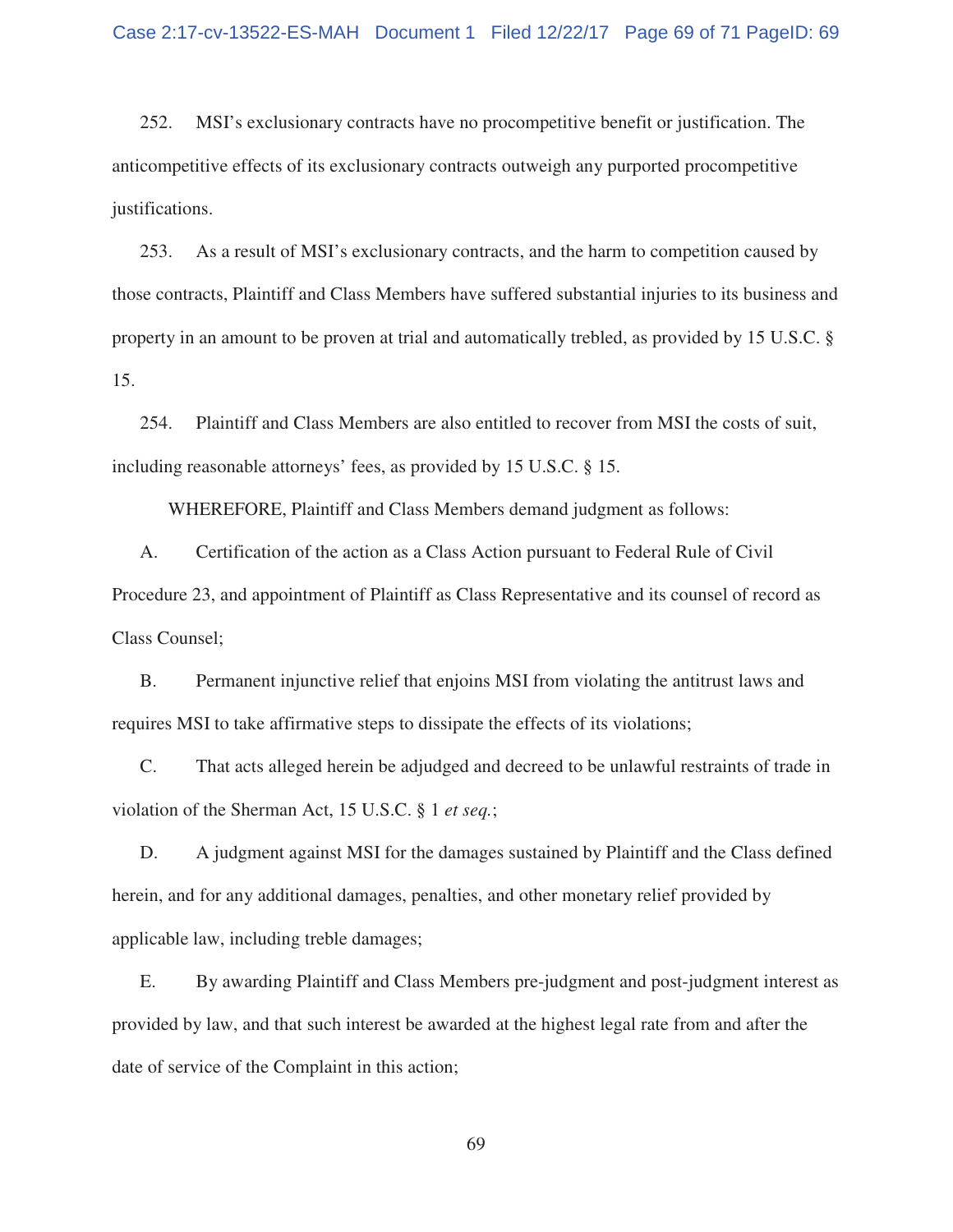- F. The costs of this suit, including reasonable attorney fees; and
- G. Such other and further relief as the Court deems just and proper.

# **JURY TRIAL DEMANDED**

Plaintiff, on behalf of itself and others similarly situated, hereby requests a jury trial,

pursuant to Federal Rule of Civil Procedure 38, on any and all claims so triable.

# **RULE 11.2 CERTIFICATION**

We hereby certify that, to the best of our knowledge, the matter in controversy is not the subject of any action pending in any court or of any arbitration or administrative proceeding.

Dated: December 22, 2017 Respectfully submitted,

/s/ James E. Cecchi .

 CARELLA, BYRNE, CECCHI, OLSTEIN, BRODY & AGNELLO, P.C. James E. Cecchi Lindsey H. Taylor 5 Becker Farm Road Roseland, NJ 07068 (973) 994-1700 JCecchi@carellabyrne.com LTaylor@carellabyrne.com

 Linda P. Nussbaum Bart D. Cohen NUSSBAUM LAW GROUP, P.C. 1211 Avenue of the Americas, 40th Floor New York, NY 10036-8718 (917) 438-9189 lnussbaum@nussbaumpc.com bcohen@nussbaumpc.com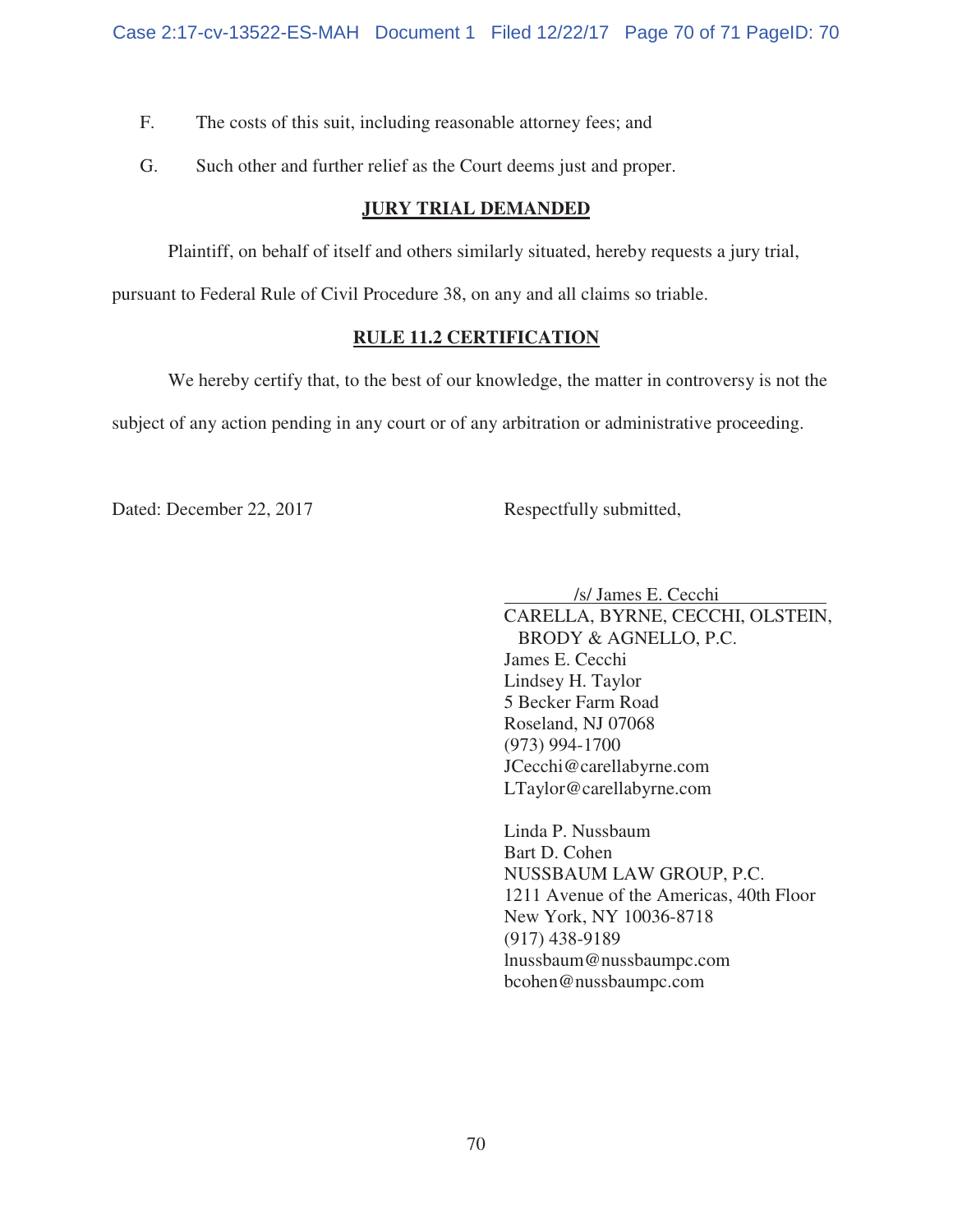Arthur N. Bailey Marco Cercone RUPP BAASE PFALZGRAF CUNNINGHAM, LLC 1600 Liberty Building 424 Main Street Buffalo, New York 14202 (716) 664-2967 bailey@ruppbaase.com cercone@ruppbaase.com

 *Counsel for Plaintiff and the Proposed Class*